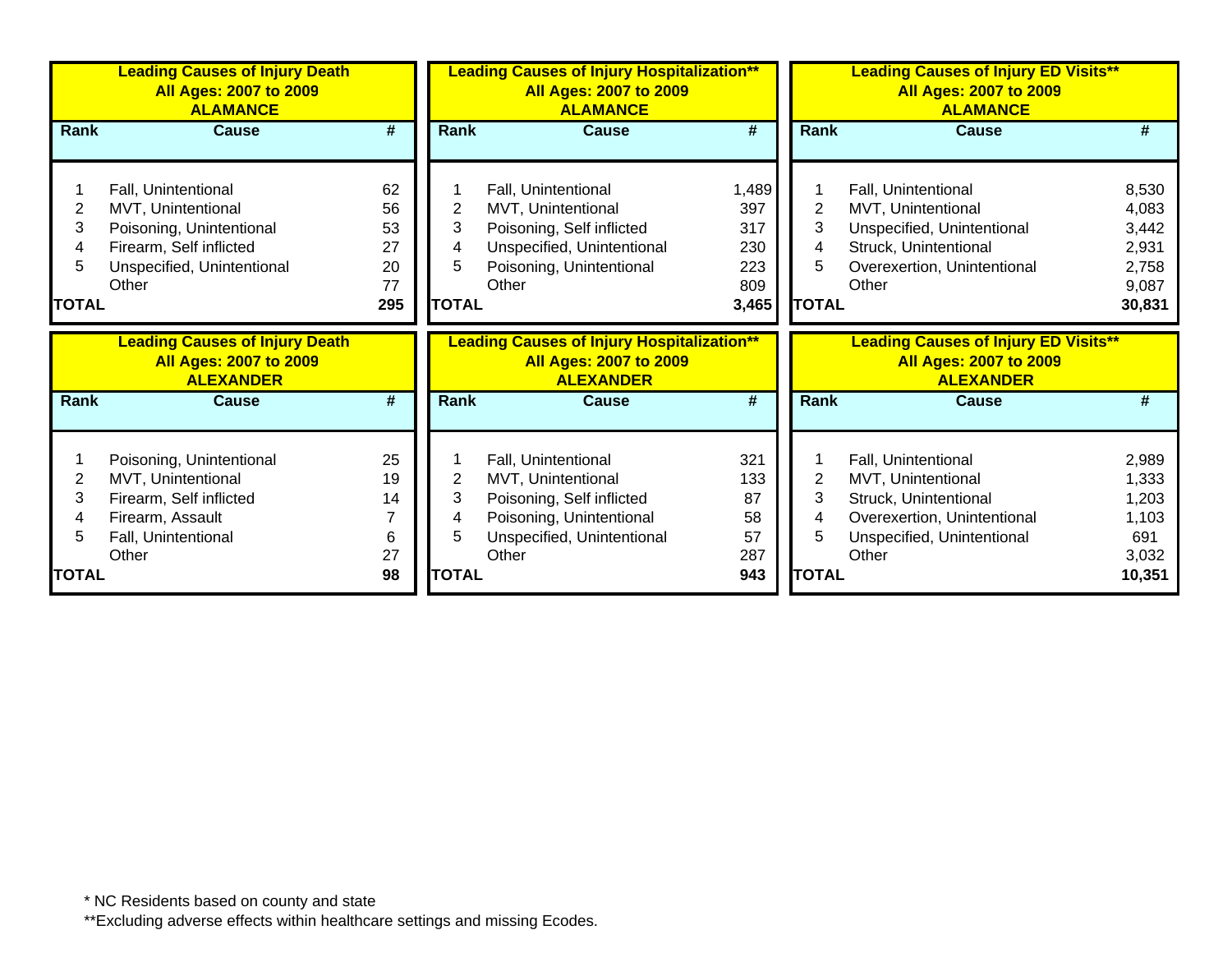|              | <b>Leading Causes of Injury Death</b><br><b>All Ages: 2007 to 2009</b><br><b>ALLEGHANY</b>                                                               |                             | <b>Leading Causes of Injury Hospitalization**</b><br><b>All Ages: 2007 to 2009</b><br><b>ALLEGHANY</b> |                                                                                                    |                             | <b>Leading Causes of Injury ED Visits**</b><br><b>All Ages: 2007 to 2009</b><br><b>ALLEGHANY</b> |                                                                                              |       |
|--------------|----------------------------------------------------------------------------------------------------------------------------------------------------------|-----------------------------|--------------------------------------------------------------------------------------------------------|----------------------------------------------------------------------------------------------------|-----------------------------|--------------------------------------------------------------------------------------------------|----------------------------------------------------------------------------------------------|-------|
| <b>Rank</b>  | <b>Cause</b>                                                                                                                                             | $\overline{\boldsymbol{H}}$ | Rank                                                                                                   | <b>Cause</b>                                                                                       | $\overline{\boldsymbol{t}}$ | <b>Rank</b>                                                                                      | <b>Cause</b>                                                                                 | #     |
|              |                                                                                                                                                          |                             |                                                                                                        |                                                                                                    |                             |                                                                                                  |                                                                                              |       |
|              | MVT, Unintentional                                                                                                                                       | 9                           |                                                                                                        | Fall, Unintentional                                                                                | 122                         |                                                                                                  | Fall, Unintentional                                                                          | 2,045 |
| 2            | Firearm, Self inflicted                                                                                                                                  | 5                           | 2                                                                                                      | MVT, Unintentional                                                                                 | 41                          | 2                                                                                                | Struck, Unintentional                                                                        | 833   |
| 3            | Unspecified, Unintentional;                                                                                                                              | 3                           | 3                                                                                                      | Unspecified, Unintentional                                                                         | 22                          | 3                                                                                                | Overexertion, Unintentional                                                                  | 687   |
| 4            | Firearm, Assault                                                                                                                                         | $\overline{2}$              | 4                                                                                                      | Struck, Unintentional                                                                              | 11                          | 4                                                                                                | Unspecified, Unintentional                                                                   | 683   |
|              | Suffocation, Unintentional; Pedal<br>cyclist, other, Unintentional; Other<br>spec/NEC, Unintentional; Other land<br>transport, Unintentional; Fire/Burn, |                             |                                                                                                        | Transport, other, Unintentional;<br>Poisoning, Self inflicted; Fire/Burn,<br>Unintentional         | 10                          |                                                                                                  | MVT, Unintentional                                                                           | 588   |
| 5            | Unintentional                                                                                                                                            |                             | 5                                                                                                      |                                                                                                    |                             | 5                                                                                                |                                                                                              |       |
|              | Other                                                                                                                                                    | 0                           |                                                                                                        | Other                                                                                              | 49                          |                                                                                                  | Other                                                                                        | 2,228 |
| <b>TOTAL</b> |                                                                                                                                                          | 33                          | <b>TOTAL</b>                                                                                           |                                                                                                    | 275                         | <b>TOTAL</b>                                                                                     |                                                                                              | 7,064 |
|              |                                                                                                                                                          |                             |                                                                                                        |                                                                                                    |                             |                                                                                                  |                                                                                              |       |
|              | <b>Leading Causes of Injury Death</b><br><b>All Ages: 2007 to 2009</b><br><b>ANSON</b>                                                                   |                             |                                                                                                        | <b>Leading Causes of Injury Hospitalization**</b><br><b>All Ages: 2007 to 2009</b><br><b>ANSON</b> |                             |                                                                                                  | <b>Leading Causes of Injury ED Visits**</b><br><b>All Ages: 2007 to 2009</b><br><b>ANSON</b> |       |
| <b>Rank</b>  | <b>Cause</b>                                                                                                                                             | $\overline{\boldsymbol{H}}$ | <b>Rank</b>                                                                                            | <b>Cause</b>                                                                                       | $\overline{\boldsymbol{t}}$ | Rank                                                                                             | <b>Cause</b>                                                                                 | #     |
|              | MVT, Unintentional                                                                                                                                       | 24                          |                                                                                                        | Fall, Unintentional                                                                                | 210                         |                                                                                                  | Fall, Unintentional                                                                          | 473   |
| 2            | Poisoning, Unintentional; Firearm,                                                                                                                       | 11                          | 2                                                                                                      | MVT, Unintentional                                                                                 | 73                          | $\overline{2}$                                                                                   | MVT, Unintentional                                                                           | 303   |
| 3            | Fall, Unintentional                                                                                                                                      | 10                          | 3                                                                                                      | Other spec/class, Unintentional                                                                    | 46                          | 3                                                                                                | Unspecified, Unintentional                                                                   | 222   |
| 4            | Firearm, Assault                                                                                                                                         | $\overline{7}$              | 4                                                                                                      | Unspecified, Unintentional                                                                         | 43                          | 4                                                                                                | Overexertion, Unintentional                                                                  | 204   |
| 5            | Other spec/class, Unintentional                                                                                                                          | 4                           | 5                                                                                                      | Poisoning, Unintentional                                                                           | 34                          | 5                                                                                                | Struck, Unintentional                                                                        | 195   |
|              | Other                                                                                                                                                    | 11                          |                                                                                                        | Other                                                                                              | 169                         |                                                                                                  | Other                                                                                        | 617   |
| <b>TOTAL</b> |                                                                                                                                                          | 78                          | <b>TOTAL</b>                                                                                           |                                                                                                    | 575                         | <b>TOTAL</b>                                                                                     |                                                                                              | 2,014 |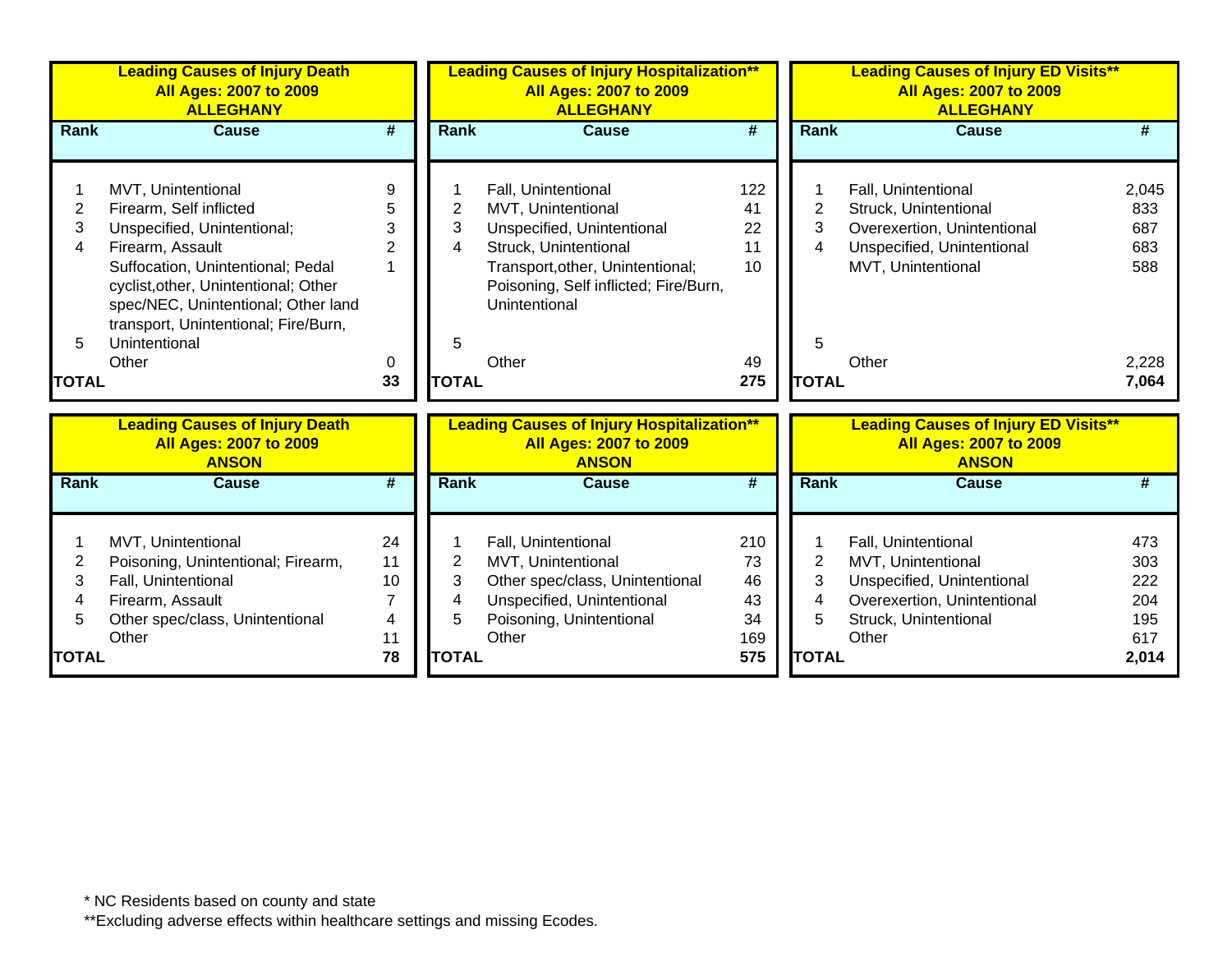|                                               | <b>Leading Causes of Injury Death</b><br><b>All Ages: 2007 to 2009</b><br><b>ASHE</b>                                                                             |                                      |                                  | <b>Leading Causes of Injury Hospitalization**</b><br><b>All Ages: 2007 to 2009</b><br><b>ASHE</b>                                         |                                           |                                  | <b>Leading Causes of Injury ED Visits**</b><br><b>All Ages: 2007 to 2009</b><br><b>ASHE</b>                                             |                                                     |
|-----------------------------------------------|-------------------------------------------------------------------------------------------------------------------------------------------------------------------|--------------------------------------|----------------------------------|-------------------------------------------------------------------------------------------------------------------------------------------|-------------------------------------------|----------------------------------|-----------------------------------------------------------------------------------------------------------------------------------------|-----------------------------------------------------|
| <b>Rank</b>                                   | <b>Cause</b>                                                                                                                                                      | $\overline{\boldsymbol{t}}$          | <b>Rank</b>                      | <b>Cause</b>                                                                                                                              | $\overline{\boldsymbol{t}}$               | <b>Rank</b>                      | <b>Cause</b>                                                                                                                            | #                                                   |
| $\overline{c}$<br>3<br>4<br>5<br><b>TOTAL</b> | MVT, Unintentional<br>Poisoning, Unintentional<br>Firearm, Self inflicted<br>Fall, Unintentional<br>Unspecified, Unintentional<br>Other                           | 18<br>12<br>10<br>7<br>6<br>26<br>79 | 2<br>3<br>4<br>5<br><b>TOTAL</b> | Fall, Unintentional<br>MVT, Unintentional<br>Unspecified, Unintentional<br>Poisoning, Self inflicted<br>Poisoning, Unintentional<br>Other | 317<br>68<br>47<br>42<br>31<br>131<br>636 | 2<br>3<br>4<br>5<br><b>TOTAL</b> | Fall, Unintentional<br>Struck, Unintentional<br>MVT, Unintentional<br>Overexertion, Unintentional<br>Cut/pierce, Unintentional<br>Other | 1,017<br>401<br>344<br>318<br>252<br>951<br>3,283   |
|                                               | <b>Leading Causes of Injury Death</b><br><b>All Ages: 2007 to 2009</b><br><b>AVERY</b>                                                                            |                                      |                                  | <b>Leading Causes of Injury Hospitalization**</b><br><b>All Ages: 2007 to 2009</b><br><b>AVERY</b>                                        |                                           |                                  | <b>Leading Causes of Injury ED Visits**</b><br><b>All Ages: 2007 to 2009</b><br><b>AVERY</b>                                            |                                                     |
| Rank                                          | <b>Cause</b>                                                                                                                                                      | $\overline{\boldsymbol{t}}$          | Rank                             | <b>Cause</b>                                                                                                                              | $\overline{\boldsymbol{t}}$               | <b>Rank</b>                      | <b>Cause</b>                                                                                                                            | #                                                   |
| 2<br>3<br>4<br>5<br><b>TOTAL</b>              | Firearm, Self inflicted<br>Poisoning, Unintentional<br>MVT, Unintentional<br>Unspecified, Unintentional; Fall,<br>Poisoning, Self inflicted<br>Other              | 13<br>12<br>7<br>5<br>3<br>4<br>49   | 2<br>3<br>4<br>5<br><b>TOTAL</b> | Fall, Unintentional<br>MVT, Unintentional<br>Poisoning, Self inflicted<br>Poisoning, Unintentional<br>Unspecified, Unintentional<br>Other | 220<br>39<br>30<br>27<br>22<br>85<br>423  | 2<br>3<br>4<br>5<br><b>TOTAL</b> | Fall, Unintentional<br>Struck, Unintentional<br>Overexertion, Unintentional<br>Cut/pierce, Unintentional<br>MVT, Unintentional<br>Other | 1,580<br>560<br>499<br>479<br>457<br>1,124<br>4,699 |
|                                               | <b>Leading Causes of Injury Death</b><br><b>All Ages: 2007 to 2009</b><br><b>BEAUFORT</b>                                                                         |                                      |                                  | <b>Leading Causes of Injury Hospitalization**</b><br><b>All Ages: 2007 to 2009</b><br><b>BEAUFORT</b>                                     |                                           |                                  | <b>Leading Causes of Injury ED Visits**</b><br><b>All Ages: 2007 to 2009</b><br><b>BEAUFORT</b>                                         |                                                     |
| <b>Rank</b>                                   | <b>Cause</b>                                                                                                                                                      | $\overline{\boldsymbol{t}}$          | <b>Rank</b>                      | <b>Cause</b>                                                                                                                              | $\overline{\boldsymbol{t}}$               | Rank                             | <b>Cause</b>                                                                                                                            | #                                                   |
| 2<br>3<br>4<br>5                              | MVT, Unintentional<br>Firearm, Self inflicted; Fall,<br>Poisoning, Unintentional<br>Suffocation, Unintentional<br>Unspecified, Unintentional; Firearm,<br>Assault | 31<br>14<br>9<br>$\overline{7}$<br>5 | 2<br>3<br>4<br>5                 | Fall, Unintentional<br>MVT, Unintentional<br>Poisoning, Self inflicted<br>Other spec/class, Unintentional<br>Poisoning, Unintentional     | 414<br>114<br>95<br>74<br>62              | 2<br>3<br>4<br>5                 | Fall, Unintentional<br>MVT, Unintentional<br>Unspecified, Unintentional<br>Struck, Unintentional<br>Overexertion, Unintentional         | 4,392<br>1,970<br>1,773<br>1,769<br>1,585           |
| TOTAL                                         | Other                                                                                                                                                             | 22<br>107                            | <b>TOTAL</b>                     | Other                                                                                                                                     | 313<br>1,072                              | <b>TOTAL</b>                     | Other                                                                                                                                   | 5,344<br>16,833                                     |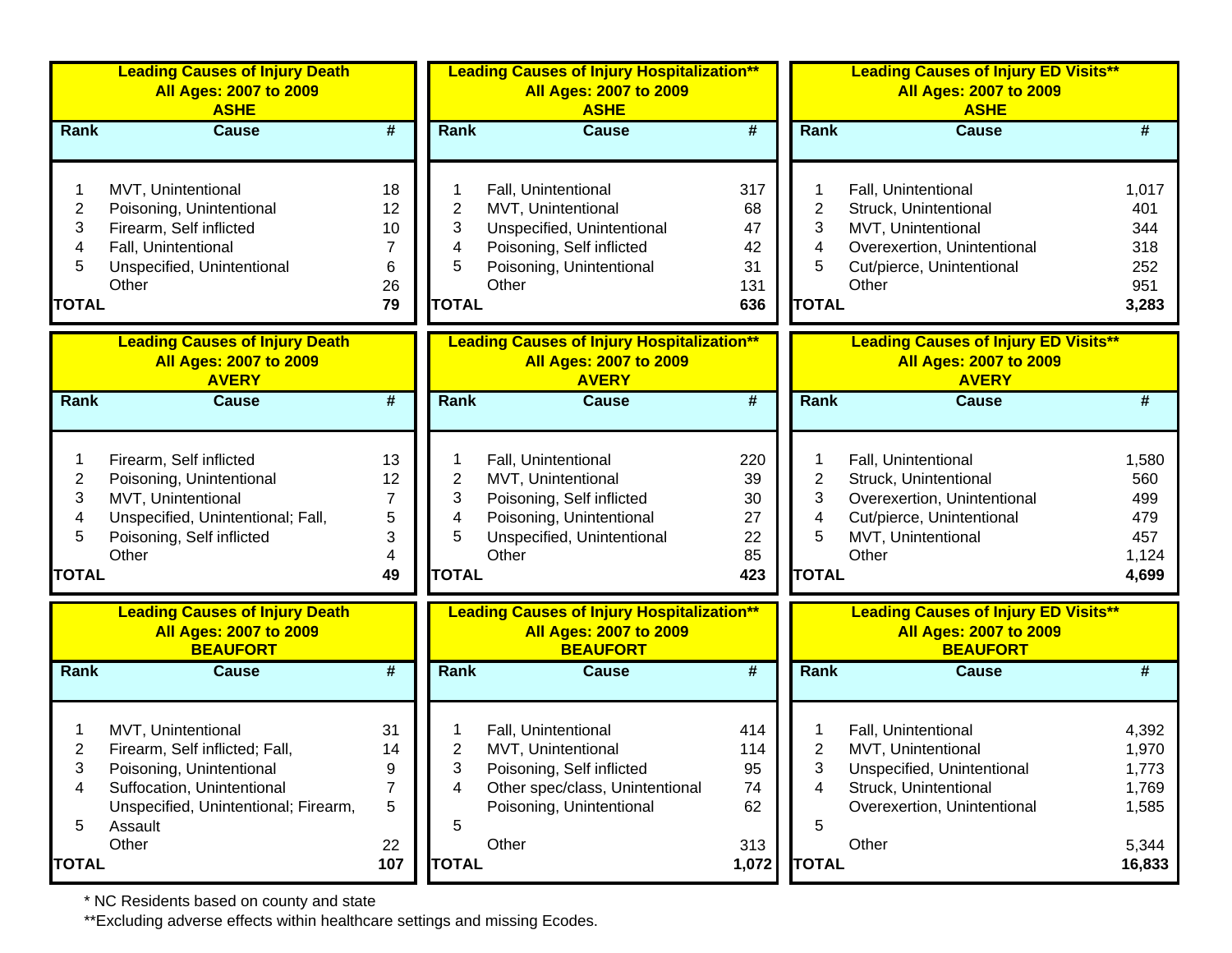| <b>Leading Causes of Injury Death</b><br><b>All Ages: 2007 to 2009</b><br><b>BERTIE</b>                                                                                                                                                                                                                                    |                                             | <b>All Ages: 2007 to 2009</b><br><b>BERTIE</b> |                                                                                                                                                 |                                           |                                                                                                               | <b>All Ages: 2007 to 2009</b><br><b>BERTIE</b>                                                                                           |                                                                                                                                                   |
|----------------------------------------------------------------------------------------------------------------------------------------------------------------------------------------------------------------------------------------------------------------------------------------------------------------------------|---------------------------------------------|------------------------------------------------|-------------------------------------------------------------------------------------------------------------------------------------------------|-------------------------------------------|---------------------------------------------------------------------------------------------------------------|------------------------------------------------------------------------------------------------------------------------------------------|---------------------------------------------------------------------------------------------------------------------------------------------------|
| <b>Cause</b>                                                                                                                                                                                                                                                                                                               | #                                           | Rank                                           | <b>Cause</b>                                                                                                                                    | #                                         |                                                                                                               | <b>Cause</b>                                                                                                                             | #                                                                                                                                                 |
| MVT, Unintentional<br>Fall, Unintentional<br>Unspecified, Unintentional;<br>Suffocation, Unintentional;<br>Pedestrian, other, Unintentional;<br>Other land transport, Unintentional;<br>Machinery, Unintentional; Fire/Burn,<br>Unintentional; Fall, Assault;<br>Drowning, Self inflicted; Cut/pierce,<br>Assault<br>Other | 27<br>5<br>$\overline{2}$<br>1<br>0<br>55   | $\overline{2}$<br>3<br>4<br>5                  | Fall, Unintentional<br>MVT, Unintentional<br>Unspecified, Unintentional<br>Poisoning, Self inflicted<br>Poisoning, Unintentional<br>Other       | 140<br>73<br>53<br>26<br>24<br>126<br>442 | $\overline{c}$<br>3<br>4<br>5                                                                                 | Fall, Unintentional<br>MVT, Unintentional<br>Struck, Unintentional<br>Unspecified, Unintentional<br>Overexertion, Unintentional<br>Other | 1,010<br>734<br>459<br>324<br>290<br>1,194<br>4,011                                                                                               |
| <b>Leading Causes of Injury Death</b><br><b>All Ages: 2007 to 2009</b><br><b>BLADEN</b>                                                                                                                                                                                                                                    |                                             |                                                | <b>All Ages: 2007 to 2009</b><br><b>BLADEN</b>                                                                                                  |                                           |                                                                                                               | <b>All Ages: 2007 to 2009</b><br><b>BLADEN</b>                                                                                           |                                                                                                                                                   |
| <b>Cause</b>                                                                                                                                                                                                                                                                                                               | $\overline{\boldsymbol{t}}$                 | Rank                                           | <b>Cause</b>                                                                                                                                    | $\overline{\boldsymbol{t}}$               |                                                                                                               | <b>Cause</b>                                                                                                                             | #                                                                                                                                                 |
| MVT, Unintentional<br>Poisoning, Unintentional<br>Firearm, Assault<br>Firearm, Self inflicted<br>Unspecified, Unintentional; Fall,<br>Unintentional<br>Other                                                                                                                                                               | 37<br>13<br>12<br>$\overline{7}$<br>4<br>18 | $\mathbf{2}$<br>3<br>4<br>5                    | Fall, Unintentional<br>MVT, Unintentional<br>Unspecified, Unintentional<br>Other spec/class, Unintentional<br>Poisoning, Unintentional<br>Other | 180<br>118<br>83<br>49<br>32<br>204       | 2<br>3<br>4<br>5                                                                                              | Fall, Unintentional<br>MVT, Unintentional<br>Unspecified, Unintentional<br>Struck, Unintentional<br>Overexertion, Unintentional<br>Other | 2,446<br>1,546<br>1,375<br>1,006<br>921<br>2,964<br>10,258                                                                                        |
| Rank                                                                                                                                                                                                                                                                                                                       | <b>TOTAL</b><br><b>TOTAL</b>                | 95                                             |                                                                                                                                                 | <b>TOTAL</b><br><b>TOTAL</b>              | <b>Leading Causes of Injury Hospitalization**</b><br><b>Leading Causes of Injury Hospitalization**</b><br>666 |                                                                                                                                          | <b>Leading Causes of Injury ED Visits**</b><br>Rank<br><b>TOTAL</b><br><b>Leading Causes of Injury ED Visits**</b><br><b>Rank</b><br><b>TOTAL</b> |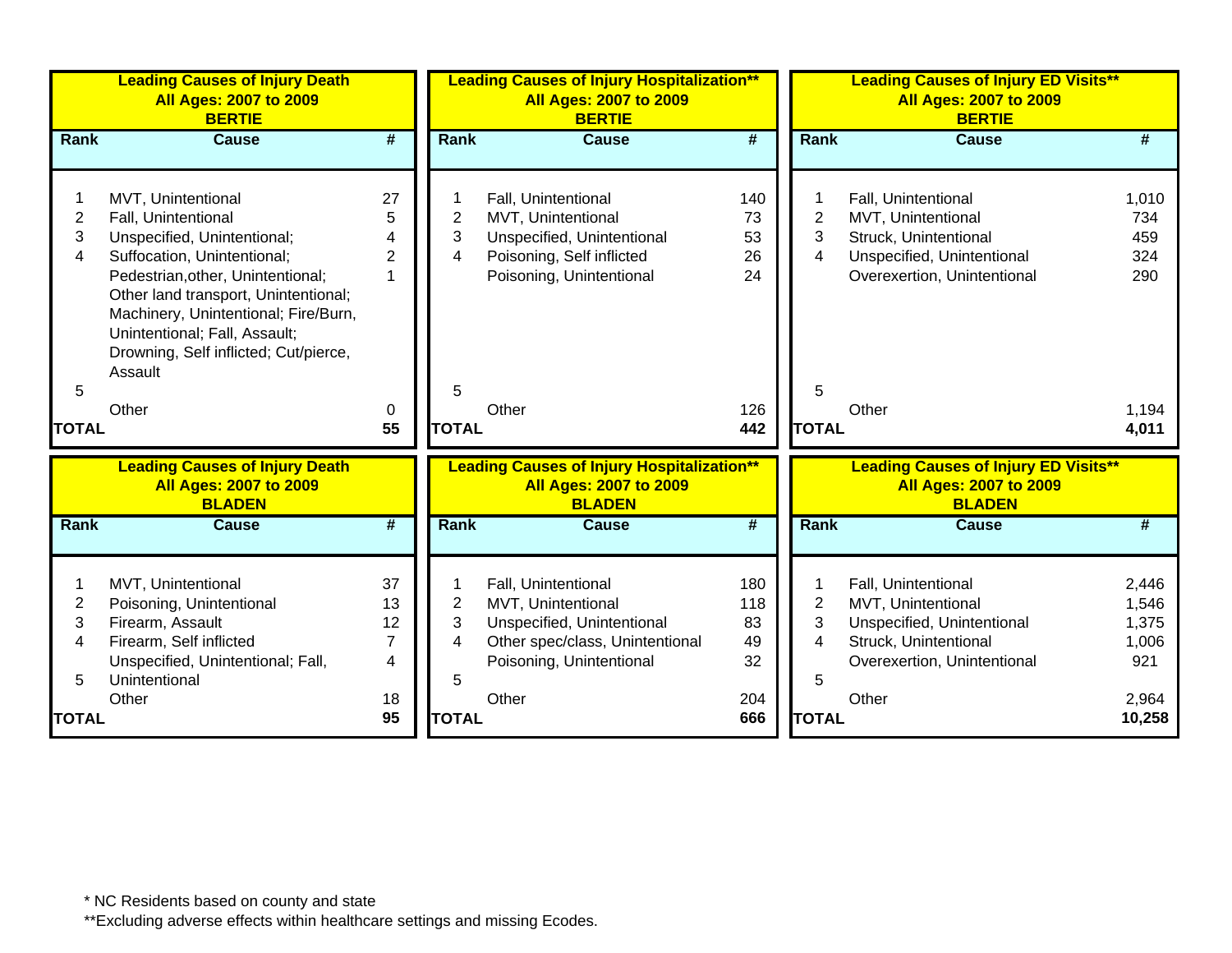|                                                    | <b>Leading Causes of Injury Death</b><br><b>All Ages: 2007 to 2009</b><br><b>BRUNSWICK</b>                                               |                                          |                                                                          | <b>Leading Causes of Injury Hospitalization**</b><br><b>All Ages: 2007 to 2009</b><br><b>BRUNSWICK</b>                                           |                                                     |                                                                          | <b>Leading Causes of Injury ED Visits**</b><br><b>All Ages: 2007 to 2009</b><br><b>BRUNSWICK</b>                                         |                                                              |  |
|----------------------------------------------------|------------------------------------------------------------------------------------------------------------------------------------------|------------------------------------------|--------------------------------------------------------------------------|--------------------------------------------------------------------------------------------------------------------------------------------------|-----------------------------------------------------|--------------------------------------------------------------------------|------------------------------------------------------------------------------------------------------------------------------------------|--------------------------------------------------------------|--|
| Rank                                               | <b>Cause</b>                                                                                                                             | #                                        | <b>Rank</b>                                                              | <b>Cause</b>                                                                                                                                     | #                                                   | Rank                                                                     | <b>Cause</b>                                                                                                                             | #                                                            |  |
| 1<br>$\overline{2}$<br>3<br>4<br>5<br><b>TOTAL</b> | MVT, Unintentional<br>Poisoning, Unintentional<br>Firearm, Self inflicted<br>Fall, Unintentional<br>Suffocation, Self inflicted<br>Other | 80<br>50<br>27<br>26<br>13<br>56<br>252  | 1<br>$\overline{2}$<br>3<br>4<br>5<br><b>TOTAL</b>                       | Fall, Unintentional<br>MVT, Unintentional<br>Poisoning, Self inflicted<br>Other spec/class, Unintentional<br>Unspecified, Unintentional<br>Other | 951<br>260<br>181<br>160<br>158<br>597<br>2,307     | 1<br>$\mathbf 2$<br>3<br>4<br>5<br><b>TOTAL</b>                          | Fall, Unintentional<br>MVT, Unintentional<br>Overexertion, Unintentional<br>Struck, Unintentional<br>Unspecified, Unintentional<br>Other | 6,403<br>2,809<br>2,613<br>2,491<br>1,342<br>6,334<br>21,992 |  |
|                                                    | <b>Leading Causes of Injury Death</b><br><b>All Ages: 2007 to 2009</b><br><b>BUNCOMBE</b>                                                |                                          |                                                                          | <b>Leading Causes of Injury Hospitalization**</b><br><b>All Ages: 2007 to 2009</b><br><b>BUNCOMBE</b>                                            |                                                     |                                                                          | <b>Leading Causes of Injury ED Visits**</b><br><b>All Ages: 2007 to 2009</b><br><b>BUNCOMBE</b>                                          |                                                              |  |
| Rank                                               | <b>Cause</b>                                                                                                                             | $\overline{\#}$                          | Rank                                                                     | <b>Cause</b>                                                                                                                                     | #                                                   | Rank                                                                     | <b>Cause</b>                                                                                                                             | #                                                            |  |
| 1<br>$\overline{2}$<br>3<br>4<br>5<br><b>TOTAL</b> | Fall, Unintentional<br>MVT, Unintentional<br>Poisoning, Unintentional<br>Firearm, Self inflicted<br>Suffocation, Self inflicted<br>Other | 94<br>83<br>66<br>61<br>26<br>127<br>457 | 1<br>$\overline{2}$<br>3<br>4<br>5<br><b>TOTAL</b>                       | Fall, Unintentional<br>MVT, Unintentional<br>Unspecified, Unintentional<br>Poisoning, Self inflicted<br>Other spec/class, Unintentional<br>Other | 2,137<br>430<br>355<br>351<br>270<br>1,100<br>4,643 | 1<br>$\overline{2}$<br>3<br>$\overline{\mathbf{4}}$<br>5<br><b>TOTAL</b> | Fall, Unintentional<br>MVT, Unintentional<br>Struck, Unintentional<br>Unspecified, Unintentional<br>Overexertion, Unintentional<br>Other | 5,447<br>3,164<br>1,312<br>1,063<br>1,020<br>5,708<br>17,714 |  |
|                                                    | <b>Leading Causes of Injury Death</b><br><b>All Ages: 2007 to 2009</b><br><b>BURKE</b>                                                   |                                          |                                                                          | <b>Leading Causes of Injury Hospitalization**</b><br><b>All Ages: 2007 to 2009</b><br><b>BURKE</b>                                               |                                                     |                                                                          | <b>Leading Causes of Injury ED Visits**</b><br><b>All Ages: 2007 to 2009</b><br><b>BURKE</b>                                             |                                                              |  |
| Rank                                               | <b>Cause</b>                                                                                                                             | $\overline{\boldsymbol{r}}$              | Rank                                                                     | <b>Cause</b>                                                                                                                                     | #                                                   | Rank                                                                     | <b>Cause</b>                                                                                                                             | #                                                            |  |
| 1<br>$\overline{2}$<br>3<br>4<br>5<br><b>TOTAL</b> | Poisoning, Unintentional<br>MVT, Unintentional<br>Firearm, Self inflicted<br>Fall, Unintentional<br>Unspecified, Unintentional<br>Other  | 67<br>48<br>24<br>23<br>13<br>60<br>235  | 1<br>$\overline{2}$<br>3<br>$\overline{\mathbf{4}}$<br>5<br><b>TOTAL</b> | Fall, Unintentional<br>Poisoning, Self inflicted<br>MVT, Unintentional<br>Unspecified, Unintentional<br>Poisoning, Unintentional<br>Other        | 899<br>294<br>196<br>133<br>127<br>543<br>2,192     | 1<br>$\overline{2}$<br>3<br>$\overline{\mathbf{4}}$<br>5<br><b>TOTAL</b> | Fall, Unintentional<br>Struck, Unintentional<br>MVT, Unintentional<br>Overexertion, Unintentional<br>Unspecified, Unintentional<br>Other | 8,103<br>3,331<br>3,121<br>2,508<br>2,357<br>9,119<br>28,539 |  |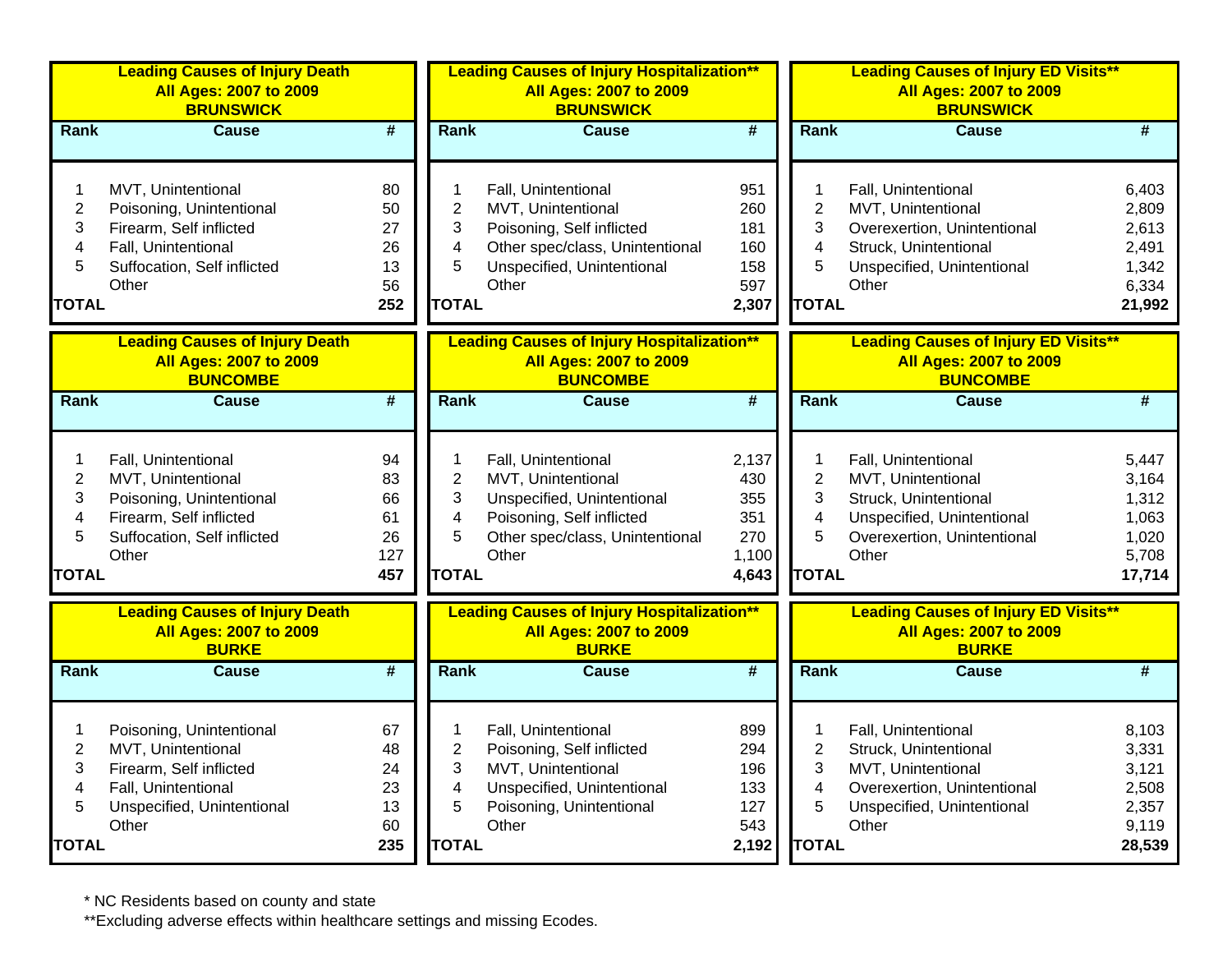|                                  | <b>Leading Causes of Injury Death</b><br><b>All Ages: 2007 to 2009</b><br><b>CABARRUS</b>                                     |                                         |                                  | <b>Leading Causes of Injury Hospitalization**</b><br><b>All Ages: 2007 to 2009</b><br><b>CABARRUS</b>                                     | <b>Leading Causes of Injury ED Visits**</b><br><b>All Ages: 2007 to 2009</b><br><b>CABARRUS</b> |                              |                                                                                                                                          |                                                                |
|----------------------------------|-------------------------------------------------------------------------------------------------------------------------------|-----------------------------------------|----------------------------------|-------------------------------------------------------------------------------------------------------------------------------------------|-------------------------------------------------------------------------------------------------|------------------------------|------------------------------------------------------------------------------------------------------------------------------------------|----------------------------------------------------------------|
| Rank                             | <b>Cause</b>                                                                                                                  | #                                       | Rank                             | <b>Cause</b>                                                                                                                              | #                                                                                               | <b>Rank</b>                  | <b>Cause</b>                                                                                                                             | #                                                              |
| 2<br>3<br>4<br>5<br><b>TOTAL</b> | Fall, Unintentional<br>MVT, Unintentional<br>Poisoning, Unintentional<br>Firearm, Self inflicted<br>Firearm, Assault<br>Other | 85<br>74<br>63<br>36<br>21<br>93<br>372 | 2<br>3<br>4<br>5<br><b>TOTAL</b> | Fall, Unintentional<br>MVT, Unintentional<br>Unspecified, Unintentional<br>Poisoning, Unintentional<br>Poisoning, Self inflicted<br>Other | 1,928<br>475<br>396<br>327<br>295<br>1,050<br>4,471                                             | 2<br>3<br>5.<br><b>TOTAL</b> | Fall, Unintentional<br>Struck, Unintentional<br>MVT, Unintentional<br>Overexertion, Unintentional<br>Unspecified, Unintentional<br>Other | 11,391<br>5,170<br>5,167<br>3,941<br>3,292<br>12,624<br>41,585 |
|                                  |                                                                                                                               |                                         |                                  |                                                                                                                                           |                                                                                                 |                              |                                                                                                                                          |                                                                |
|                                  | <b>Leading Causes of Injury Death</b><br><b>All Ages: 2007 to 2009</b><br><b>CALDWELL</b>                                     |                                         |                                  | <b>Leading Causes of Injury Hospitalization**</b><br><b>All Ages: 2007 to 2009</b><br><b>CALDWELL</b>                                     |                                                                                                 |                              | <b>Leading Causes of Injury ED Visits**</b><br><b>All Ages: 2007 to 2009</b><br><b>CALDWELL</b>                                          |                                                                |
| <b>Rank</b>                      | <b>Cause</b>                                                                                                                  | $\overline{\boldsymbol{t}}$             | Rank                             | <b>Cause</b>                                                                                                                              | $\overline{\boldsymbol{t}}$                                                                     | Rank                         | <b>Cause</b>                                                                                                                             | #                                                              |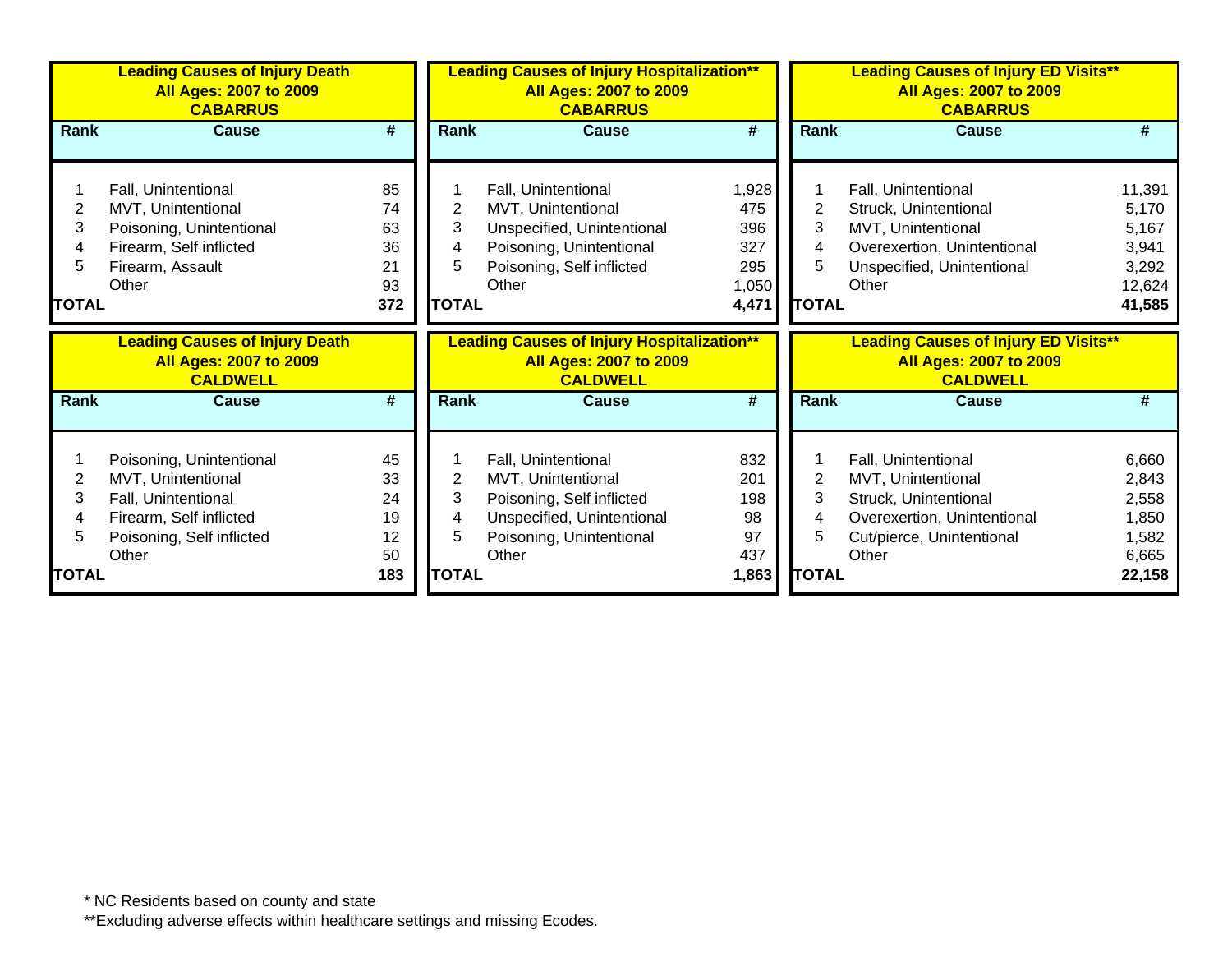|                | <b>Leading Causes of Injury Death</b><br><b>All Ages: 2007 to 2009</b><br><b>CAMDEN</b> |                             | <b>Leading Causes of Injury Hospitalization**</b><br><b>All Ages: 2007 to 2009</b><br><b>CAMDEN</b><br>$\overline{\boldsymbol{t}}$<br>Rank<br><b>Cause</b> |                                                   |                             | <b>Leading Causes of Injury ED Visits**</b><br><b>All Ages: 2007 to 2009</b><br><b>CAMDEN</b> |                                                  |        |  |
|----------------|-----------------------------------------------------------------------------------------|-----------------------------|------------------------------------------------------------------------------------------------------------------------------------------------------------|---------------------------------------------------|-----------------------------|-----------------------------------------------------------------------------------------------|--------------------------------------------------|--------|--|
| Rank           | <b>Cause</b>                                                                            | $\overline{\boldsymbol{t}}$ |                                                                                                                                                            |                                                   |                             | <b>Rank</b>                                                                                   | <b>Cause</b>                                     | #      |  |
|                | MVT, Unintentional                                                                      | 7                           |                                                                                                                                                            | Fall, Unintentional                               | 28                          |                                                                                               | MVT, Unintentional                               | 114    |  |
| $\overline{2}$ | Poisoning, Unintentional; Fall,                                                         | 4                           | $\overline{2}$                                                                                                                                             | Unspecified, Unintentional                        | $\overline{7}$              | $\overline{2}$                                                                                | Fall, Unintentional                              | 70     |  |
|                | Poisoning, Self inflicted                                                               | $\overline{2}$              |                                                                                                                                                            | Struck, Unintentional; Poisoning,                 | $\overline{4}$              |                                                                                               | Struck, Unintentional                            | 40     |  |
| 3              |                                                                                         |                             | 3                                                                                                                                                          | Self inflicted                                    |                             | 3                                                                                             |                                                  |        |  |
| 4              | Unspecified, Unintentional;                                                             |                             | 4                                                                                                                                                          | Poisoning, Unintentional; MVT,                    | 3                           | 4                                                                                             | Transport, other, Unintentional                  | 29     |  |
|                |                                                                                         |                             |                                                                                                                                                            | Other spec/notclass,                              | $\overline{2}$              |                                                                                               | Unspecified, Unintentional                       | 28     |  |
|                |                                                                                         |                             |                                                                                                                                                            | Unintentional; Natural/Environ,                   |                             |                                                                                               |                                                  |        |  |
|                |                                                                                         |                             |                                                                                                                                                            | Unintentional; Cut/pierce,                        |                             |                                                                                               |                                                  |        |  |
| 5              |                                                                                         |                             | 5                                                                                                                                                          | Unintentional                                     |                             | 5                                                                                             |                                                  |        |  |
|                | Other                                                                                   | 0                           |                                                                                                                                                            | Other                                             | 4                           |                                                                                               | Other                                            | 97     |  |
| <b>TOTAL</b>   |                                                                                         | 22                          | <b>TOTAL</b>                                                                                                                                               |                                                   | 62                          | <b>TOTAL</b>                                                                                  |                                                  | 378    |  |
|                | <b>Leading Causes of Injury Death</b>                                                   |                             |                                                                                                                                                            | <b>Leading Causes of Injury Hospitalization**</b> |                             |                                                                                               | <b>Leading Causes of Injury ED Visits**</b>      |        |  |
|                | <b>All Ages: 2007 to 2009</b><br><b>CARTERET</b>                                        |                             |                                                                                                                                                            | <b>All Ages: 2007 to 2009</b><br><b>CARTERET</b>  |                             |                                                                                               | <b>All Ages: 2007 to 2009</b><br><b>CARTERET</b> |        |  |
| Rank           | <b>Cause</b>                                                                            | $\overline{\boldsymbol{t}}$ | Rank                                                                                                                                                       | <b>Cause</b>                                      | $\overline{\boldsymbol{t}}$ | Rank                                                                                          | <b>Cause</b>                                     | #      |  |
|                |                                                                                         |                             |                                                                                                                                                            |                                                   |                             |                                                                                               |                                                  |        |  |
|                | Poisoning, Unintentional                                                                | 39                          |                                                                                                                                                            | Fall, Unintentional                               | 746                         |                                                                                               | Fall, Unintentional                              | 5,960  |  |
|                | MVT, Unintentional                                                                      | 38                          |                                                                                                                                                            | Poisoning, Self inflicted; MVT,                   | 138                         |                                                                                               | Overexertion, Unintentional                      | 2,710  |  |
| 2              |                                                                                         |                             | 2                                                                                                                                                          | Unintentional                                     |                             | 2                                                                                             |                                                  |        |  |
| 3              | Fall, Unintentional                                                                     | 17                          | 3                                                                                                                                                          | Unspecified, Unintentional                        | 130                         | 3                                                                                             | Struck, Unintentional                            | 2,450  |  |
| 4              | Firearm, Self inflicted                                                                 | 16                          | 4                                                                                                                                                          | Poisoning, Unintentional                          | 104                         | 4                                                                                             | MVT, Unintentional                               | 1,907  |  |
| 5              | Drowning, Unintentional                                                                 | 9                           | 5                                                                                                                                                          | Other spec/class, Unintentional                   | 78                          | 5                                                                                             | Unspecified, Unintentional                       | 1,461  |  |
|                | Other                                                                                   | 44                          |                                                                                                                                                            | Other                                             | 355                         |                                                                                               | Other                                            | 6,401  |  |
| <b>TOTAL</b>   |                                                                                         | 163                         | <b>TOTAL</b>                                                                                                                                               |                                                   | 1,689                       | <b>TOTAL</b>                                                                                  |                                                  | 20,889 |  |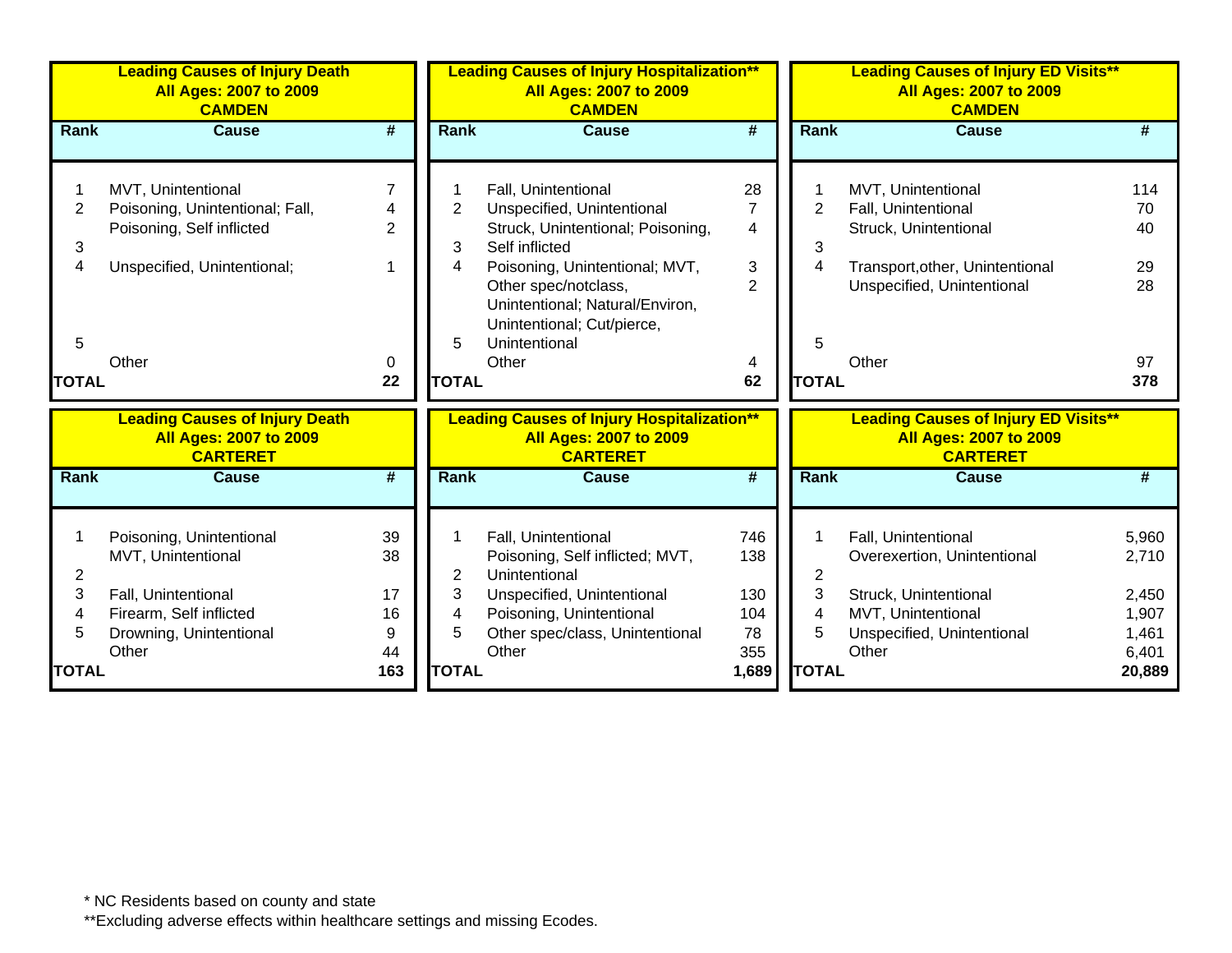|                                                        | <b>Leading Causes of Injury Death</b><br><b>All Ages: 2007 to 2009</b><br><b>CASWELL</b>                                                                      |                                          | <b>Leading Causes of Injury Hospitalization**</b><br><b>All Ages: 2007 to 2009</b><br><b>CASWELL</b> |                                                                                                                                                  |                                                   | <b>Leading Causes of Injury ED Visits**</b><br><b>All Ages: 2007 to 2009</b><br><b>CASWELL</b> |                                                                                                                                          |                                                                |  |
|--------------------------------------------------------|---------------------------------------------------------------------------------------------------------------------------------------------------------------|------------------------------------------|------------------------------------------------------------------------------------------------------|--------------------------------------------------------------------------------------------------------------------------------------------------|---------------------------------------------------|------------------------------------------------------------------------------------------------|------------------------------------------------------------------------------------------------------------------------------------------|----------------------------------------------------------------|--|
| <b>Rank</b>                                            | <b>Cause</b>                                                                                                                                                  | $\overline{\boldsymbol{H}}$              | <b>Rank</b>                                                                                          | <b>Cause</b>                                                                                                                                     | $\overline{\boldsymbol{t}}$                       | Rank                                                                                           | <b>Cause</b>                                                                                                                             | #                                                              |  |
| $\overline{\mathbf{c}}$<br>3<br>4<br>5<br><b>TOTAL</b> | MVT, Unintentional<br>Poisoning, Unintentional<br>Firearm, Self inflicted; Fall,<br>Unspecified, Unintentional; Firearm,<br>Fire/Burn, Unintentional<br>Other | 17<br>11<br>8<br>4<br>3<br>8<br>63       | 2<br>3<br>4<br>5<br><b>TOTAL</b>                                                                     | Fall, Unintentional<br>MVT, Unintentional<br>Other spec/class, Unintentional<br>Unspecified, Unintentional<br>Poisoning, Self inflicted<br>Other | 89<br>50<br>27<br>16<br>15<br>68<br>265           | $\overline{2}$<br>3<br>4<br>5<br><b>TOTAL</b>                                                  | Fall, Unintentional<br>MVT, Unintentional<br>Overexertion, Unintentional<br>Struck, Unintentional<br>Unspecified, Unintentional<br>Other | 643<br>332<br>328<br>305<br>236<br>944<br>2,788                |  |
|                                                        | <b>Leading Causes of Injury Death</b><br><b>All Ages: 2007 to 2009</b><br><b>CATAWBA</b>                                                                      |                                          |                                                                                                      | <b>Leading Causes of Injury Hospitalization**</b><br><b>All Ages: 2007 to 2009</b><br><b>CATAWBA</b>                                             |                                                   |                                                                                                | <b>Leading Causes of Injury ED Visits**</b><br><b>All Ages: 2007 to 2009</b><br><b>CATAWBA</b>                                           |                                                                |  |
| Rank                                                   | <b>Cause</b>                                                                                                                                                  | $\overline{\boldsymbol{t}}$              | Rank                                                                                                 | <b>Cause</b>                                                                                                                                     | $\overline{\boldsymbol{t}}$                       | Rank                                                                                           | <b>Cause</b>                                                                                                                             | #                                                              |  |
| 2<br>3<br>4<br>5<br><b>TOTAL</b>                       | MVT, Unintentional<br>Poisoning, Unintentional<br>Firearm, Self inflicted<br>Fall, Unintentional<br>Firearm, Assault<br>Other                                 | 84<br>77<br>47<br>37<br>26<br>102<br>373 | $\overline{2}$<br>3<br>4<br>5<br><b>TOTAL</b>                                                        | Fall, Unintentional<br>Poisoning, Self inflicted<br>MVT, Unintentional<br>Other spec/class, Unintentional<br>Unspecified, Unintentional<br>Other | 1,216<br>431<br>335<br>198<br>171<br>805<br>3,156 | $\overline{2}$<br>3<br>4<br>5<br><b>TOTAL</b>                                                  | Fall, Unintentional<br>MVT, Unintentional<br>Struck, Unintentional<br>Overexertion, Unintentional<br>Unspecified, Unintentional<br>Other | 13,069<br>5,798<br>4,923<br>4,405<br>3,622<br>13,032<br>44,849 |  |
|                                                        | <b>Leading Causes of Injury Death</b><br><b>All Ages: 2007 to 2009</b><br><b>CHATHAM</b>                                                                      |                                          |                                                                                                      | <b>Leading Causes of Injury Hospitalization**</b><br><b>All Ages: 2007 to 2009</b><br><b>CHATHAM</b>                                             |                                                   |                                                                                                | <b>Leading Causes of Injury ED Visits**</b><br><b>All Ages: 2007 to 2009</b><br><b>CHATHAM</b>                                           |                                                                |  |
| <b>Rank</b>                                            | <b>Cause</b>                                                                                                                                                  | $\overline{\boldsymbol{t}}$              | <b>Rank</b>                                                                                          | <b>Cause</b>                                                                                                                                     | #                                                 | Rank                                                                                           | <b>Cause</b>                                                                                                                             | #                                                              |  |
| 2<br>3<br>4                                            | MVT, Unintentional<br>Firearm, Self inflicted<br>Fall, Unintentional<br>Unspecified, Unintentional                                                            | 39<br>12<br>11<br>10                     | 2<br>3<br>4                                                                                          | Fall, Unintentional<br>MVT, Unintentional<br>Unspecified, Unintentional;<br>Poisoning, Self inflicted<br>Other spec/class, Unintentional         | 446<br>160<br>66<br>62                            | 2<br>3<br>4                                                                                    | Fall, Unintentional<br>Struck, Unintentional<br>Overexertion, Unintentional<br>Cut/pierce, Unintentional                                 | 2,252<br>927<br>792<br>787                                     |  |
| 5<br><b>TOTAL</b>                                      | Firearm, Assault<br>Other                                                                                                                                     | 9<br>46<br>127                           | 5<br><b>TOTAL</b>                                                                                    | Poisoning, Unintentional<br>Other                                                                                                                | 55<br>243<br>1,098                                | 5<br><b>TOTAL</b>                                                                              | MVT, Unintentional<br>Other                                                                                                              | 773<br>2,369<br>7,900                                          |  |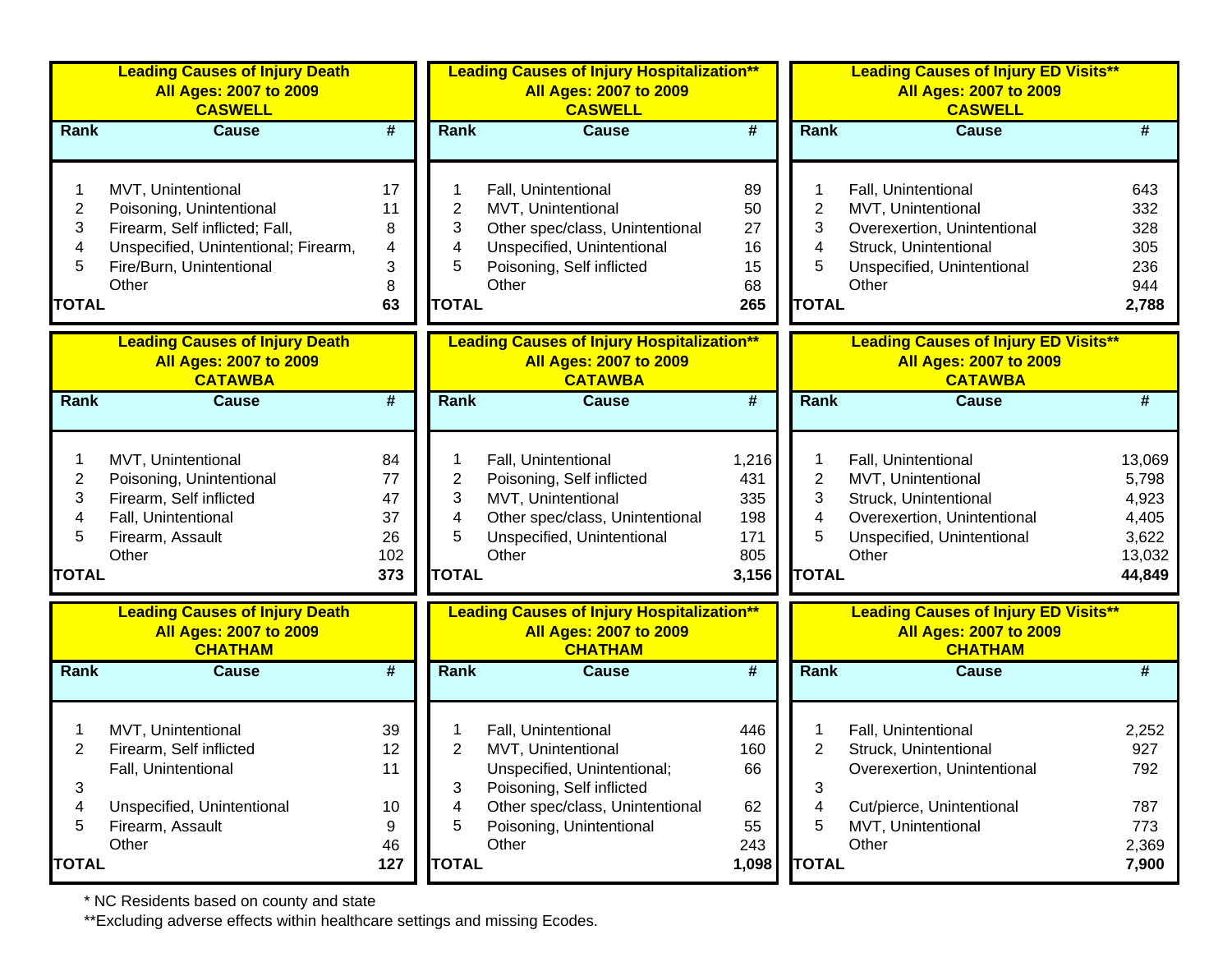|                                                    | <b>Leading Causes of Injury Death</b><br><b>All Ages: 2007 to 2009</b><br><b>CHEROKEE</b>                                                                       |                                                                 |                                                                                   | <b>Leading Causes of Injury Hospitalization**</b><br><b>All Ages: 2007 to 2009</b><br><b>CHEROKEE</b>                                                  |                                           |                                                    | <b>Leading Causes of Injury ED Visits**</b><br><b>All Ages: 2007 to 2009</b><br><b>CHEROKEE</b>                                          |                                                   |
|----------------------------------------------------|-----------------------------------------------------------------------------------------------------------------------------------------------------------------|-----------------------------------------------------------------|-----------------------------------------------------------------------------------|--------------------------------------------------------------------------------------------------------------------------------------------------------|-------------------------------------------|----------------------------------------------------|------------------------------------------------------------------------------------------------------------------------------------------|---------------------------------------------------|
| Rank                                               | <b>Cause</b>                                                                                                                                                    | #                                                               | <b>Rank</b>                                                                       | <b>Cause</b>                                                                                                                                           | #                                         | <b>Rank</b>                                        | <b>Cause</b>                                                                                                                             | #                                                 |
| 1<br>$\overline{c}$<br>3<br>4<br>5<br><b>TOTAL</b> | Poisoning, Unintentional<br>MVT, Unintentional<br>Firearm, Self inflicted<br>Fall, Unintentional<br>Poisoning, Self inflicted<br>Other                          | 18<br>13<br>10<br>9<br>5<br>20<br>75                            | 1<br>$\overline{c}$<br>3<br>$\overline{\mathbf{4}}$<br>5<br><b>TOTAL</b>          | Fall, Unintentional<br>Poisoning, Unintentional<br>Unspecified, Unintentional<br>Poisoning, Self inflicted<br>Other spec/class, Unintentional<br>Other | 316<br>87<br>54<br>53<br>31<br>141<br>682 | 1<br>$\mathbf 2$<br>3<br>4<br>5<br><b>TOTAL</b>    | Fall, Unintentional<br>MVT, Unintentional<br>Unspecified, Unintentional<br>Struck, Unintentional<br>Overexertion, Unintentional<br>Other | 1,073<br>450<br>236<br>221<br>123<br>851<br>2,954 |
|                                                    | <b>Leading Causes of Injury Death</b><br><b>All Ages: 2007 to 2009</b><br><b>CHOWAN</b>                                                                         |                                                                 |                                                                                   | <b>Leading Causes of Injury Hospitalization**</b><br><b>All Ages: 2007 to 2009</b><br><b>CHOWAN</b>                                                    |                                           |                                                    | <b>Leading Causes of Injury ED Visits**</b><br><b>All Ages: 2007 to 2009</b><br><b>CHOWAN</b>                                            |                                                   |
| Rank                                               | <b>Cause</b>                                                                                                                                                    | #                                                               | Rank                                                                              | <b>Cause</b>                                                                                                                                           | #                                         | Rank                                               | <b>Cause</b>                                                                                                                             |                                                   |
| 1<br>$\overline{c}$<br>3<br>4<br>5<br><b>TOTAL</b> | MVT, Unintentional<br>Unspecified, Unintentional<br>Firearm, Self inflicted; Firearm,<br>Poisoning, Unintentional; Fall,<br>Suffocation, Unintentional<br>Other | 8<br>6<br>4<br>3<br>$\overline{2}$<br>$\overline{4}$<br>34      | 1<br>$\overline{\mathbf{c}}$<br>3<br>$\overline{\mathbf{4}}$<br>5<br><b>TOTAL</b> | Fall, Unintentional<br>MVT, Unintentional<br>Poisoning, Self inflicted<br>Unspecified, Unintentional;<br>Natural/Environ, Unintentional<br>Other       | 127<br>26<br>14<br>13<br>8<br>46<br>247   | 1<br>$\overline{2}$<br>3<br>4<br>5<br><b>TOTAL</b> | Fall, Unintentional<br>Unspecified, Unintentional<br>Struck, Unintentional<br>MVT, Unintentional<br>Overexertion, Unintentional<br>Other | 965<br>412<br>404<br>368<br>309<br>986<br>3,444   |
|                                                    | <b>Leading Causes of Injury Death</b><br><b>All Ages: 2007 to 2009</b><br><b>CLAY</b>                                                                           |                                                                 |                                                                                   | <b>Leading Causes of Injury Hospitalization**</b><br><b>All Ages: 2007 to 2009</b><br><b>CLAY</b>                                                      |                                           |                                                    | <b>Leading Causes of Injury ED Visits**</b><br><b>All Ages: 2007 to 2009</b><br><b>CLAY</b>                                              |                                                   |
| Rank                                               | <b>Cause</b>                                                                                                                                                    | #                                                               | Rank                                                                              | <b>Cause</b>                                                                                                                                           | #                                         | Rank                                               | <b>Cause</b>                                                                                                                             | #                                                 |
| 1<br>$\overline{2}$<br>3<br>4<br>5<br><b>TOTAL</b> | Poisoning, Unintentional; MVT,<br>Fall, Unintentional<br>Poisoning, Self inflicted; Firearm,<br>Unspecified, Unintentional;<br>Other                            | 8<br>$6\phantom{1}$<br>$\overline{c}$<br>$\mathbf 1$<br>0<br>34 | 1<br>$\overline{2}$<br>3<br>4<br>5<br><b>TOTAL</b>                                | Fall, Unintentional<br>Unspecified, Unintentional<br>Poisoning, Unintentional<br>Other spec/class, Unintentional<br>MVT, Unintentional<br>Other        | 116<br>18<br>16<br>12<br>11<br>56<br>229  | 1<br>$\overline{2}$<br>3<br>4<br>5<br><b>TOTAL</b> | Fall, Unintentional<br>MVT, Unintentional<br>Unspecified, Unintentional<br>Struck, Unintentional<br>Overexertion, Unintentional<br>Other | 302<br>105<br>56<br>55<br>41<br>219<br>778        |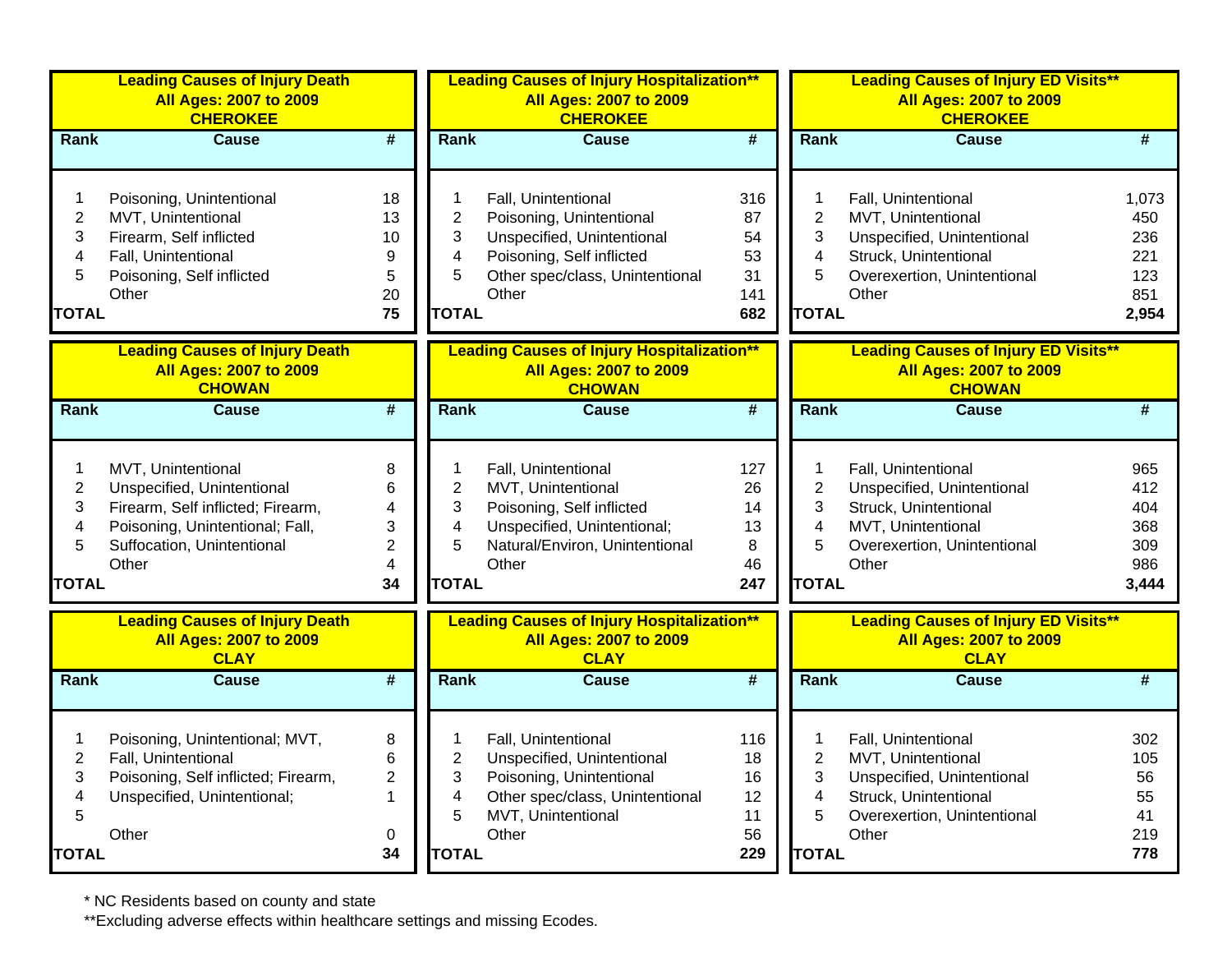|                                                               | <b>Leading Causes of Injury Death</b><br><b>All Ages: 2007 to 2009</b><br><b>CLEVELAND</b>                                              |                                         |                                                                          | <b>Leading Causes of Injury Hospitalization**</b><br><b>All Ages: 2007 to 2009</b><br><b>CLEVELAND</b>                                           |                                                   |                                                                          | <b>Leading Causes of Injury ED Visits**</b><br><b>All Ages: 2007 to 2009</b><br><b>CLEVELAND</b>                                         |                                                               |  |
|---------------------------------------------------------------|-----------------------------------------------------------------------------------------------------------------------------------------|-----------------------------------------|--------------------------------------------------------------------------|--------------------------------------------------------------------------------------------------------------------------------------------------|---------------------------------------------------|--------------------------------------------------------------------------|------------------------------------------------------------------------------------------------------------------------------------------|---------------------------------------------------------------|--|
| Rank                                                          | Cause                                                                                                                                   | $\overline{\#}$                         | Rank                                                                     | Cause                                                                                                                                            | $\overline{\mathbf{H}}$                           | Rank                                                                     | Cause                                                                                                                                    | #                                                             |  |
| 1<br>$\overline{2}$<br>3<br>4<br>5<br><b>TOTAL</b>            | MVT, Unintentional<br>Poisoning, Unintentional<br>Fall, Unintentional<br>Firearm, Self inflicted<br>Unspecified, Unintentional<br>Other | 67<br>41<br>35<br>30<br>18<br>72<br>263 | 1<br>$\overline{2}$<br>3<br>$\overline{\mathbf{4}}$<br>5<br><b>TOTAL</b> | Fall, Unintentional<br>MVT, Unintentional<br>Poisoning, Self inflicted<br>Unspecified, Unintentional<br>Other spec/class, Unintentional<br>Other | 967<br>286<br>181<br>176<br>146<br>588<br>2,344   | 1<br>$\overline{2}$<br>3<br>4<br>5<br><b>TOTAL</b>                       | Fall, Unintentional<br>MVT, Unintentional<br>Overexertion, Unintentional<br>Struck, Unintentional<br>Cut/pierce, Unintentional<br>Other  | 9,052<br>4,347<br>4,127<br>4,034<br>2,409<br>11,074<br>35,043 |  |
|                                                               | <b>Leading Causes of Injury Death</b><br><b>All Ages: 2007 to 2009</b><br><b>COLUMBUS</b>                                               |                                         |                                                                          | <b>Leading Causes of Injury Hospitalization**</b><br><b>All Ages: 2007 to 2009</b><br><b>COLUMBUS</b>                                            |                                                   |                                                                          | <b>Leading Causes of Injury ED Visits**</b><br><b>All Ages: 2007 to 2009</b><br><b>COLUMBUS</b>                                          |                                                               |  |
| Rank                                                          | <b>Cause</b>                                                                                                                            | $\overline{\#}$                         | Rank                                                                     | <b>Cause</b>                                                                                                                                     | #                                                 | Rank                                                                     | <b>Cause</b>                                                                                                                             | #                                                             |  |
| $\mathbf{1}$<br>$\overline{2}$<br>3<br>4<br>5<br><b>TOTAL</b> | MVT, Unintentional<br>Poisoning, Unintentional<br>Firearm, Assault<br>Firearm, Self inflicted<br>Fall, Unintentional<br>Other           | 58<br>34<br>19<br>15<br>8<br>41<br>175  | 1<br>$\overline{c}$<br>3<br>4<br>5<br><b>TOTAL</b>                       | Fall, Unintentional<br>MVT, Unintentional<br>Unspecified, Unintentional<br>Other spec/class, Unintentional<br>Poisoning, Unintentional<br>Other  | 452<br>187<br>125<br>88<br>84<br>395<br>1,331     | 1<br>$\overline{2}$<br>3<br>4<br>5<br><b>TOTAL</b>                       | Fall, Unintentional<br>MVT, Unintentional<br>Struck, Unintentional<br>Overexertion, Unintentional<br>Unspecified, Unintentional<br>Other | 4,660<br>3,171<br>2,276<br>1,875<br>1,287<br>5,326<br>18,595  |  |
|                                                               | <b>Leading Causes of Injury Death</b><br><b>All Ages: 2007 to 2009</b><br><b>CRAVEN</b>                                                 |                                         |                                                                          | <b>Leading Causes of Injury Hospitalization**</b><br><b>All Ages: 2007 to 2009</b><br><b>CRAVEN</b>                                              |                                                   |                                                                          | <b>Leading Causes of Injury ED Visits**</b><br><b>All Ages: 2007 to 2009</b><br><b>CRAVEN</b>                                            |                                                               |  |
| Rank                                                          | <b>Cause</b>                                                                                                                            | $\overline{\#}$                         | Rank                                                                     | <b>Cause</b>                                                                                                                                     | $\overline{\#}$                                   | Rank                                                                     | <b>Cause</b>                                                                                                                             | $\overline{\#}$                                               |  |
| 1<br>$\overline{2}$<br>3<br>4<br>5<br><b>TOTAL</b>            | MVT, Unintentional<br>Poisoning, Unintentional<br>Fall, Unintentional<br>Unspecified, Unintentional<br>Firearm, Assault<br>Other        | 38<br>32<br>20<br>19<br>15<br>76<br>200 | 1<br>$\overline{2}$<br>3<br>$\overline{\mathbf{4}}$<br>5<br><b>TOTAL</b> | Fall, Unintentional<br>MVT, Unintentional<br>Poisoning, Self inflicted<br>Unspecified, Unintentional<br>Poisoning, Unintentional<br>Other        | 1,228<br>248<br>210<br>207<br>180<br>743<br>2,816 | 1<br>$\overline{c}$<br>3<br>$\overline{\mathbf{4}}$<br>5<br><b>TOTAL</b> | Fall, Unintentional<br>Overexertion, Unintentional<br>Struck, Unintentional<br>MVT, Unintentional<br>Unspecified, Unintentional<br>Other | 6,254<br>3,745<br>3,535<br>2,868<br>2,395<br>8,696<br>27,493  |  |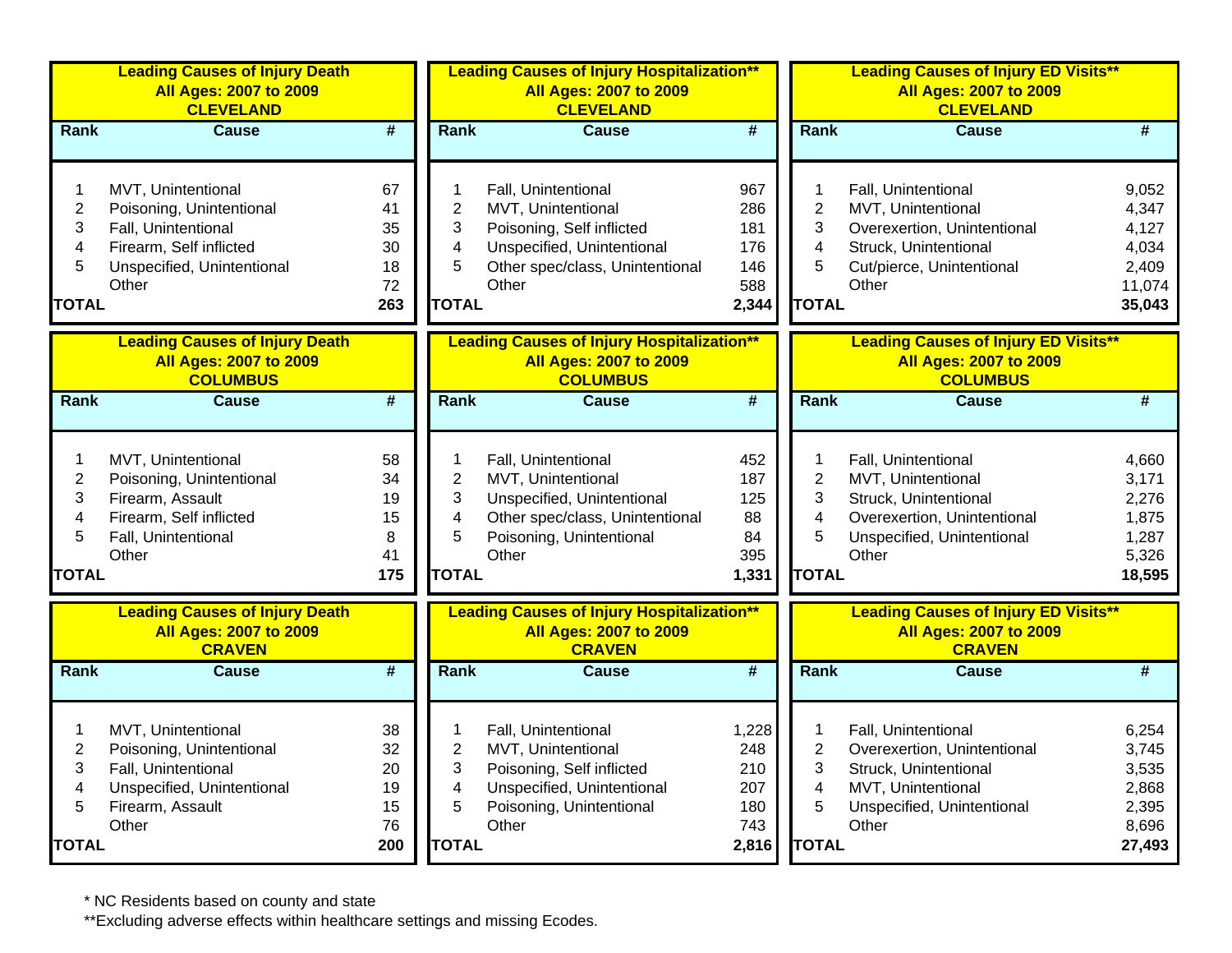|                                  | <b>Leading Causes of Injury Death</b><br><b>All Ages: 2007 to 2009</b><br><b>CUMBERLAND</b>                                                                                                                                |                                                  |                                  | <b>Leading Causes of Injury Hospitalization**</b><br><b>All Ages: 2007 to 2009</b><br><b>CUMBERLAND</b>                                   |                                                     | <b>Leading Causes of Injury ED Visits**</b><br><b>All Ages: 2007 to 2009</b><br><b>CUMBERLAND</b> |                                                                                                                                          |                                                                |  |
|----------------------------------|----------------------------------------------------------------------------------------------------------------------------------------------------------------------------------------------------------------------------|--------------------------------------------------|----------------------------------|-------------------------------------------------------------------------------------------------------------------------------------------|-----------------------------------------------------|---------------------------------------------------------------------------------------------------|------------------------------------------------------------------------------------------------------------------------------------------|----------------------------------------------------------------|--|
| <b>Rank</b>                      | <b>Cause</b>                                                                                                                                                                                                               | #                                                | Rank                             | <b>Cause</b>                                                                                                                              | #                                                   | <b>Rank</b>                                                                                       | <b>Cause</b>                                                                                                                             | #                                                              |  |
| 2<br>3<br>4<br>5<br><b>TOTAL</b> | MVT, Unintentional<br>Firearm, Self inflicted; Firearm,<br>Poisoning, Unintentional<br>Fall, Unintentional<br>Poisoning, Self inflicted<br>Other                                                                           | 173<br>68<br>67<br>39<br>25<br>150<br>590        | 2<br>3<br>4<br>5<br><b>TOTAL</b> | Fall, Unintentional<br>MVT, Unintentional<br>Unspecified, Unintentional<br>Poisoning, Self inflicted<br>Poisoning, Unintentional<br>Other | 1,721<br>830<br>606<br>513<br>368<br>1,900<br>5,938 | $\overline{2}$<br>3<br>4<br>5<br><b>TOTAL</b>                                                     | Fall, Unintentional<br>MVT, Unintentional<br>Struck, Unintentional<br>Unspecified, Unintentional<br>Overexertion, Unintentional<br>Other | 12,182<br>9,138<br>5,645<br>5,319<br>4,298<br>16,856<br>53,438 |  |
|                                  | <b>Leading Causes of Injury Death</b><br><b>All Ages: 2007 to 2009</b><br><b>CURRITUCK</b>                                                                                                                                 |                                                  |                                  | <b>Leading Causes of Injury Hospitalization**</b><br><b>All Ages: 2007 to 2009</b><br><b>CURRITUCK</b>                                    |                                                     |                                                                                                   | <b>Leading Causes of Injury ED Visits**</b><br><b>All Ages: 2007 to 2009</b><br><b>CURRITUCK</b>                                         |                                                                |  |
| <b>Rank</b>                      | <b>Cause</b>                                                                                                                                                                                                               | #                                                | <b>Rank</b>                      | <b>Cause</b>                                                                                                                              | #                                                   | <b>Rank</b>                                                                                       | <b>Cause</b>                                                                                                                             | #                                                              |  |
| 2<br>3<br>4<br>5                 | MVT, Unintentional<br>Unspecified, Unintentional; Firearm,<br>Poisoning, Unintentional; Poisoning,<br>Fall, Unintentional<br>Suffocation, Self inflicted;<br>Pedestrian, other, Unintentional;<br>Fire/Burn, Unintentional | 23<br>$\overline{7}$<br>4<br>3<br>$\overline{2}$ | 2<br>3<br>4<br>5                 | Fall, Unintentional<br>Poisoning, Self inflicted<br>Unspecified, Unintentional<br>Poisoning, Unintentional<br>Poisoning, Undetermined     | 63<br>19<br>15<br>11<br>6                           | 2<br>3<br>4<br>5                                                                                  | Fall, Unintentional<br>MVT, Unintentional<br>Struck, Unintentional<br>Overexertion, Unintentional<br>Cut/pierce, Unintentional           | 287<br>165<br>119<br>112<br>81                                 |  |
| <b>TOTAL</b>                     | Other                                                                                                                                                                                                                      | 5<br>59                                          | <b>TOTAL</b>                     | Other                                                                                                                                     | 26<br>140                                           | <b>TOTAL</b>                                                                                      | Other                                                                                                                                    | 363<br>1,127                                                   |  |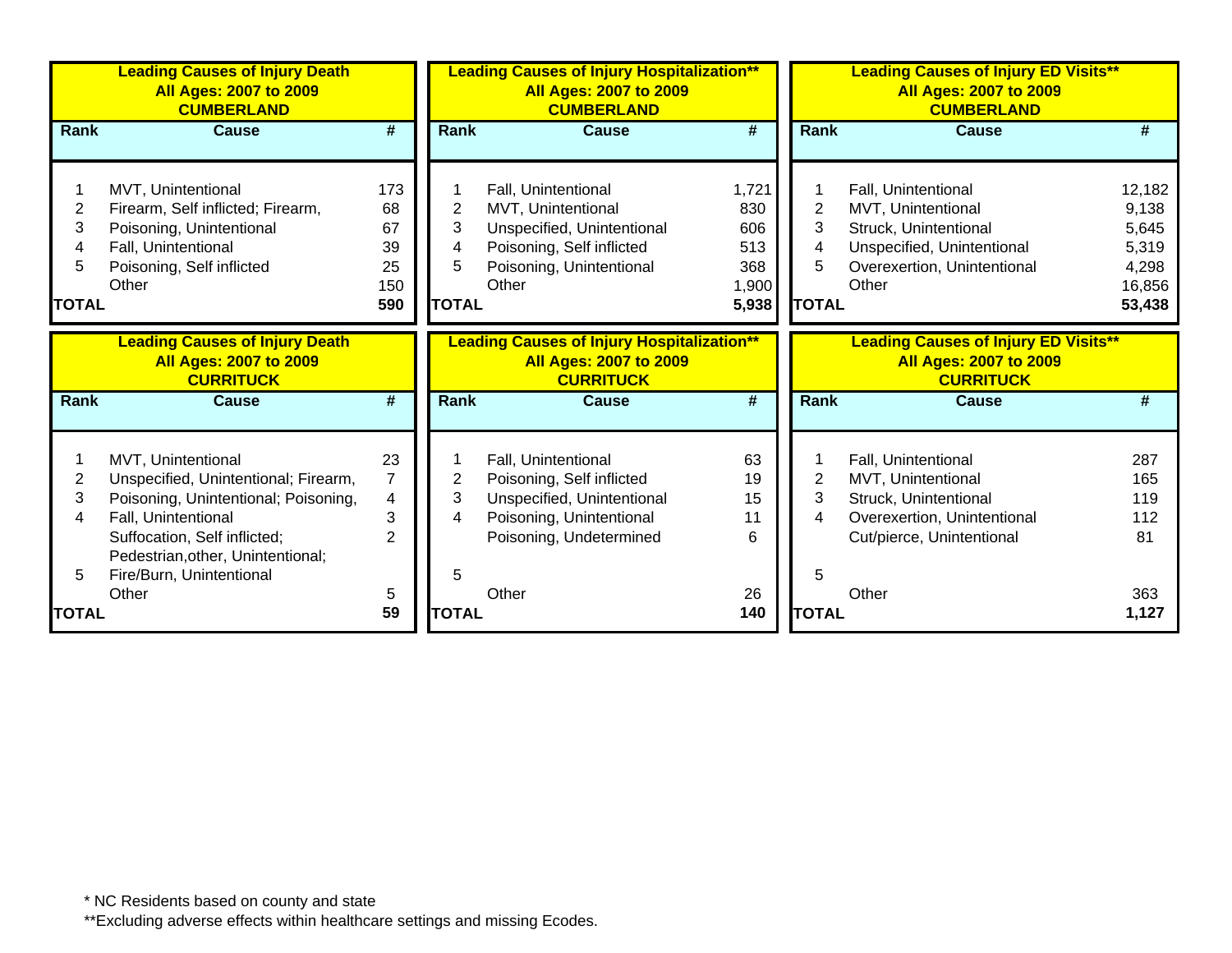|                                  | <b>Leading Causes of Injury Death</b><br>All Ages: 2007 to 2009<br><b>DARE</b>                                                                                       |                                         |                                  | <b>Leading Causes of Injury Hospitalization**</b><br><b>All Ages: 2007 to 2009</b><br><b>DARE</b>                                         |                                                   |                                               | <b>Leading Causes of Injury ED Visits**</b><br><b>All Ages: 2007 to 2009</b><br><b>DARE</b>                                              |                                                                |
|----------------------------------|----------------------------------------------------------------------------------------------------------------------------------------------------------------------|-----------------------------------------|----------------------------------|-------------------------------------------------------------------------------------------------------------------------------------------|---------------------------------------------------|-----------------------------------------------|------------------------------------------------------------------------------------------------------------------------------------------|----------------------------------------------------------------|
| Rank                             | <b>Cause</b>                                                                                                                                                         | #                                       | Rank                             | <b>Cause</b>                                                                                                                              | #                                                 | Rank                                          | <b>Cause</b>                                                                                                                             | #                                                              |
| 2<br>3<br>4<br>5<br><b>TOTAL</b> | Poisoning, Unintentional; Firearm,<br>MVT, Unintentional; Fall,<br>Drowning, Unintentional<br>Poisoning, Self inflicted<br>Pedestrian, other, Unintentional<br>Other | 11<br>9<br>5<br>4<br>3<br>14<br>66      | 2<br>3<br>4<br>5<br><b>TOTAL</b> | Fall, Unintentional<br>Poisoning, Self inflicted<br>MVT, Unintentional<br>Unspecified, Unintentional<br>Poisoning, Unintentional<br>Other | 143<br>15<br>13<br>8<br>7<br>42<br>228            | $\overline{2}$<br>3<br>4<br>5<br><b>TOTAL</b> | Fall, Unintentional<br>Struck, Unintentional<br>Overexertion, Unintentional<br>Cut/pierce, Unintentional<br>MVT, Unintentional<br>Other  | 1,634<br>673<br>551<br>534<br>488<br>1,704<br>5,584            |
|                                  | <b>Leading Causes of Injury Death</b><br><b>All Ages: 2007 to 2009</b><br><b>DAVIDSON</b>                                                                            |                                         |                                  | <b>Leading Causes of Injury Hospitalization**</b><br><b>All Ages: 2007 to 2009</b><br><b>DAVIDSON</b>                                     |                                                   |                                               | <b>Leading Causes of Injury ED Visits**</b><br><b>All Ages: 2007 to 2009</b><br><b>DAVIDSON</b>                                          |                                                                |
| Rank                             | <b>Cause</b>                                                                                                                                                         | #                                       | <b>Rank</b>                      | <b>Cause</b>                                                                                                                              | $\overline{\boldsymbol{r}}$                       | Rank                                          | <b>Cause</b>                                                                                                                             | #                                                              |
| 2<br>3<br>4<br>5<br><b>TOTAL</b> | MVT, Unintentional<br>Poisoning, Unintentional<br>Firearm, Self inflicted<br>Fall, Unintentional<br>Suffocation, Self inflicted<br>Other                             | 95<br>69<br>36<br>22<br>16<br>88<br>326 | 2<br>3<br>4<br>5<br><b>TOTAL</b> | Fall, Unintentional<br>MVT, Unintentional<br>Unspecified, Unintentional<br>Poisoning, Self inflicted<br>Poisoning, Unintentional<br>Other | 1,185<br>341<br>246<br>192<br>162<br>718<br>2,844 | $\overline{2}$<br>3<br>4<br>5<br><b>TOTAL</b> | Fall, Unintentional<br>Struck, Unintentional<br>Overexertion, Unintentional<br>MVT, Unintentional<br>Unspecified, Unintentional<br>Other | 11,048<br>4,747<br>4,656<br>4,035<br>2,868<br>12,264<br>39,618 |
|                                  | <b>Leading Causes of Injury Death</b><br><b>All Ages: 2007 to 2009</b><br><b>DAVIE</b>                                                                               |                                         |                                  | <b>Leading Causes of Injury Hospitalization**</b><br><b>All Ages: 2007 to 2009</b><br><b>DAVIE</b>                                        |                                                   |                                               | <b>Leading Causes of Injury ED Visits**</b><br><b>All Ages: 2007 to 2009</b><br><b>DAVIE</b>                                             |                                                                |
| Rank                             | <b>Cause</b>                                                                                                                                                         | #                                       | Rank                             | <b>Cause</b>                                                                                                                              | #                                                 | Rank                                          | <b>Cause</b>                                                                                                                             | #                                                              |
| $\overline{\mathbf{c}}$          | MVT, Unintentional<br>Poisoning, Unintentional                                                                                                                       | 21<br>17                                | $\overline{2}$                   | Fall, Unintentional<br>Unspecified, Unintentional; MVT,<br>Unintentional                                                                  | 396<br>84                                         | $\overline{\mathbf{c}}$                       | Fall, Unintentional<br>MVT, Unintentional                                                                                                | 1,872<br>754                                                   |
| 3<br>4<br>5                      | Fall, Unintentional<br>Firearm, Self inflicted<br>Unspecified, Unintentional<br>Other                                                                                | 15<br>12<br>6<br>26                     | 3<br>4<br>5                      | Poisoning, Self inflicted<br>Poisoning, Unintentional<br>Other spec/class, Unintentional<br>Other                                         | 54<br>43<br>36<br>163                             | 3<br>4<br>5                                   | Struck, Unintentional<br>Overexertion, Unintentional<br>Unspecified, Unintentional<br>Other                                              | 588<br>454<br>442<br>1,346                                     |
| <b>TOTAL</b>                     |                                                                                                                                                                      | 97                                      | <b>TOTAL</b>                     |                                                                                                                                           | 860                                               | <b>TOTAL</b>                                  |                                                                                                                                          | 5,456                                                          |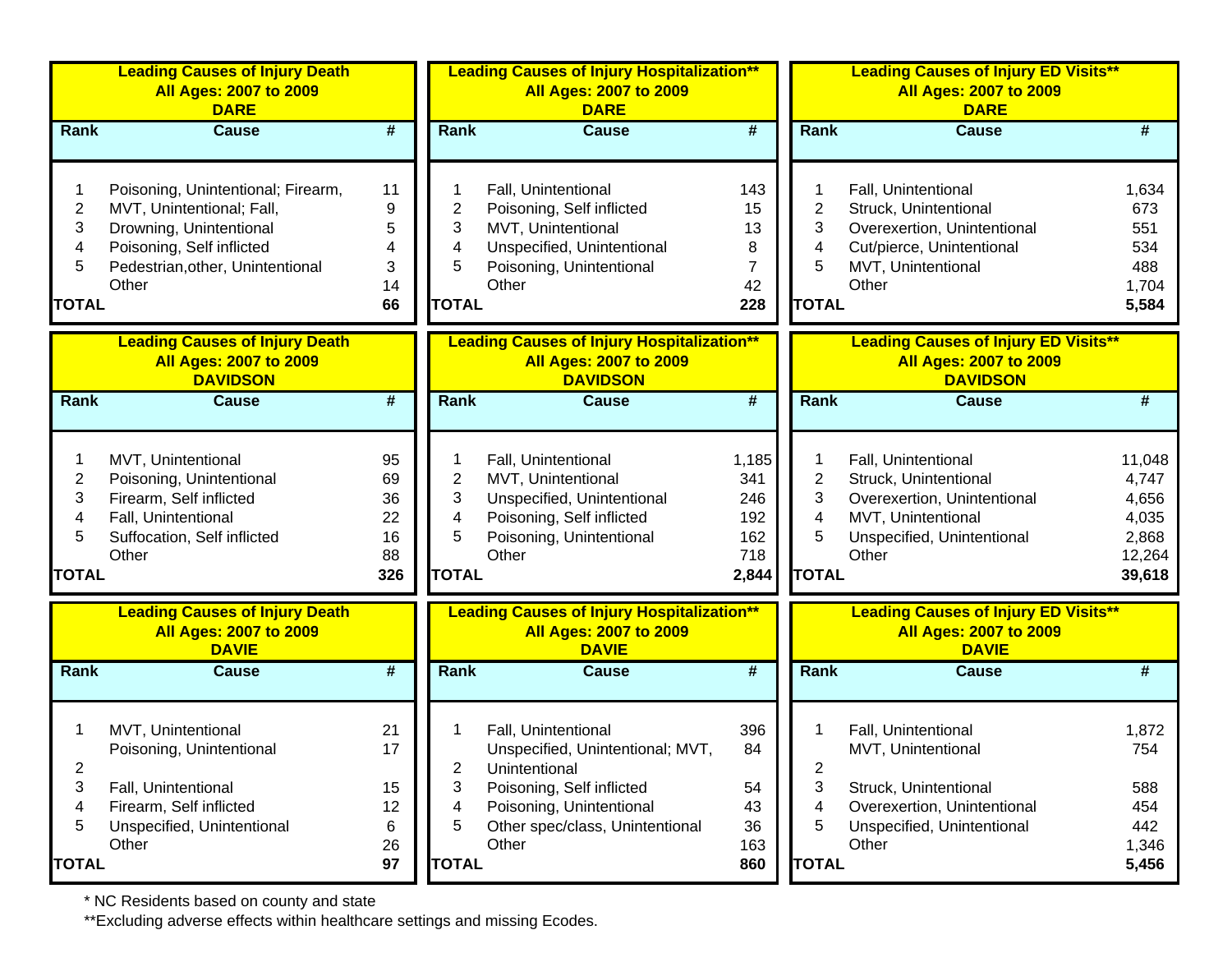|              | <b>Leading Causes of Injury Death</b><br><b>All Ages: 2007 to 2009</b><br><b>DUPLIN</b> |          |                     | <b>Leading Causes of Injury Hospitalization**</b><br><b>All Ages: 2007 to 2009</b><br><b>DUPLIN</b> |            | <b>Leading Causes of Injury ED Visits**</b><br><b>All Ages: 2007 to 2009</b><br><b>DUPLIN</b> |                                                                              |                |
|--------------|-----------------------------------------------------------------------------------------|----------|---------------------|-----------------------------------------------------------------------------------------------------|------------|-----------------------------------------------------------------------------------------------|------------------------------------------------------------------------------|----------------|
| <b>Rank</b>  | <b>Cause</b>                                                                            | #        | <b>Rank</b>         | <b>Cause</b>                                                                                        | #          | <b>Rank</b>                                                                                   | <b>Cause</b>                                                                 | #              |
|              |                                                                                         |          |                     |                                                                                                     |            |                                                                                               |                                                                              |                |
|              | MVT, Unintentional                                                                      | 51       |                     | Fall, Unintentional                                                                                 | 402        |                                                                                               | Fall, Unintentional                                                          | 3,124          |
| 2            | Firearm, Self inflicted                                                                 | 23       | 2                   | MVT, Unintentional                                                                                  | 188        | $\overline{2}$                                                                                | MVT, Unintentional                                                           | 2,097          |
| 3            | Firearm, Assault; Fall, Unintentional                                                   | 10       | 3                   | Unspecified, Unintentional                                                                          | 101        | 3                                                                                             | Unspecified, Unintentional                                                   | 1,231          |
| 4            | Unspecified, Unintentional                                                              | 9        | 4                   | Poisoning, Self inflicted                                                                           | 58         | 4                                                                                             | Struck, Unintentional                                                        | 1,043          |
|              | Poisoning, Unintentional; Fire/Burn,                                                    | 6        |                     | Other spec/class, Unintentional                                                                     | 47         |                                                                                               | Overexertion, Unintentional                                                  | 1,025          |
| 5            | Unintentional                                                                           |          | 5                   |                                                                                                     |            | 5                                                                                             |                                                                              |                |
|              | Other                                                                                   | 30       |                     | Other                                                                                               | 328        |                                                                                               | Other                                                                        | 3,503          |
| <b>TOTAL</b> |                                                                                         | 145      | <b>TOTAL</b>        |                                                                                                     | 1,124      | <b>TOTAL</b>                                                                                  |                                                                              | 12,023         |
|              | <b>Leading Causes of Injury Death</b><br><b>All Ages: 2007 to 2009</b>                  |          |                     | <b>Leading Causes of Injury Hospitalization**</b><br><b>All Ages: 2007 to 2009</b>                  |            |                                                                                               | <b>Leading Causes of Injury ED Visits**</b><br><b>All Ages: 2007 to 2009</b> |                |
|              | <b>DURHAM</b>                                                                           |          |                     | <b>DURHAM</b>                                                                                       |            |                                                                                               | <b>DURHAM</b>                                                                |                |
| <b>Rank</b>  | <b>Cause</b>                                                                            | #        | <b>Rank</b>         | <b>Cause</b>                                                                                        | #          | <b>Rank</b>                                                                                   | <b>Cause</b>                                                                 | #              |
|              |                                                                                         |          |                     |                                                                                                     |            | 1                                                                                             |                                                                              |                |
|              | MVT, Unintentional                                                                      | 79       |                     | Fall, Unintentional                                                                                 | 1,756      |                                                                                               | Fall, Unintentional                                                          | 10,019         |
| 2<br>3       | Poisoning, Unintentional                                                                | 60<br>56 | $\overline{2}$<br>3 | MVT, Unintentional                                                                                  | 527<br>416 | $\overline{2}$<br>3                                                                           | MVT, Unintentional                                                           | 7,753          |
|              | Firearm, Assault                                                                        | 52       | 4                   | Poisoning, Self inflicted                                                                           | 361        | 4                                                                                             | Overexertion, Unintentional                                                  | 6,097          |
|              | Fall, Unintentional                                                                     | 28       | 5                   | Poisoning, Unintentional                                                                            | 318        | 5                                                                                             | Struck, Unintentional                                                        | 5,581<br>3,777 |
|              | Firearm, Self inflicted<br>Other                                                        | 132      |                     | Unspecified, Unintentional<br>Other                                                                 | 1,524      |                                                                                               | Cut/pierce, Unintentional<br>Other                                           | 14,509         |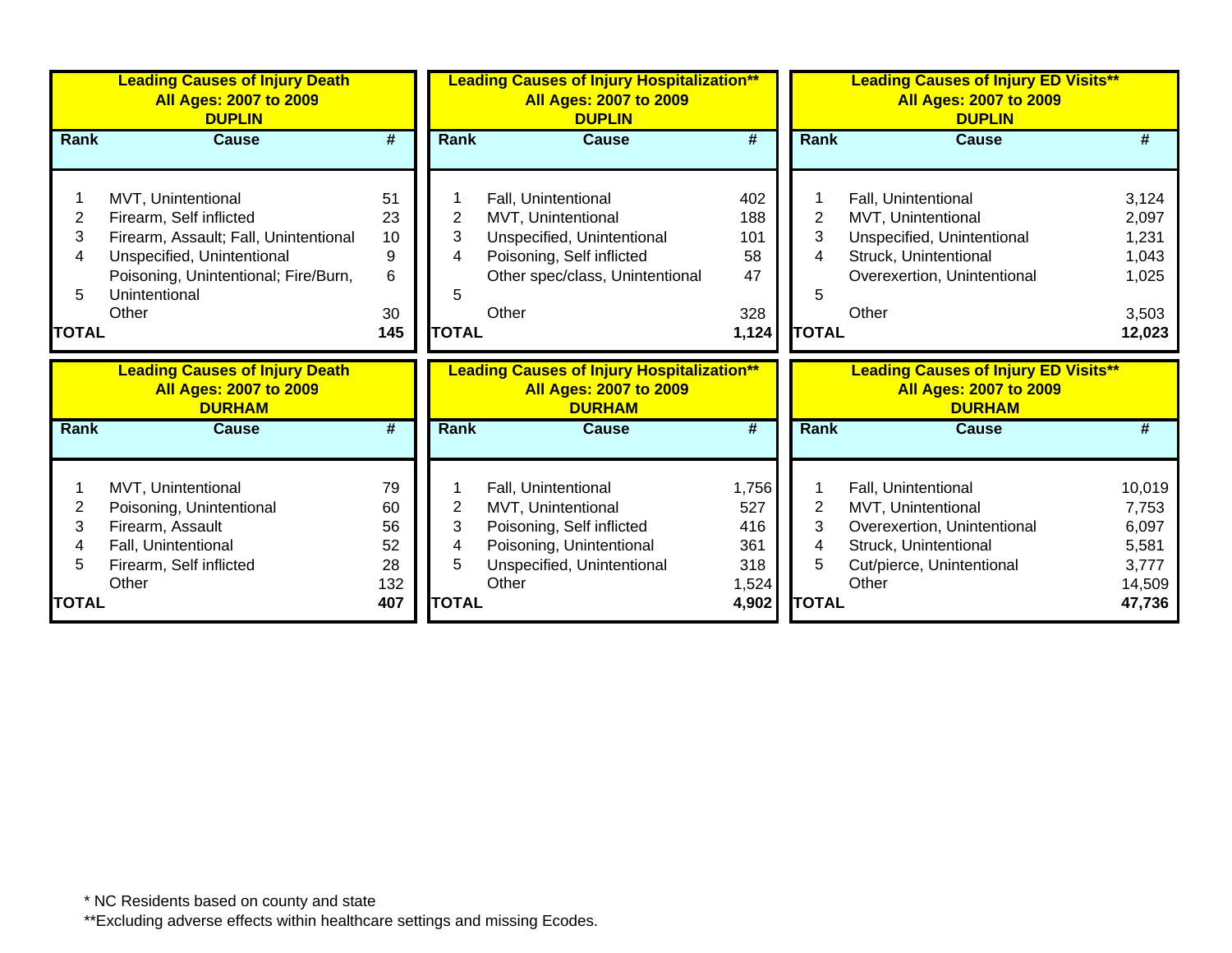|                | <b>Leading Causes of Injury Death</b><br><b>All Ages: 2007 to 2009</b><br><b>EDGECOMBE</b> |                             |                         | <b>Leading Causes of Injury Hospitalization**</b><br><b>All Ages: 2007 to 2009</b><br><b>EDGECOMBE</b> |                             |                | <b>Leading Causes of Injury ED Visits**</b><br><b>All Ages: 2007 to 2009</b><br><b>EDGECOMBE</b> |                 |
|----------------|--------------------------------------------------------------------------------------------|-----------------------------|-------------------------|--------------------------------------------------------------------------------------------------------|-----------------------------|----------------|--------------------------------------------------------------------------------------------------|-----------------|
| <b>Rank</b>    | <b>Cause</b>                                                                               | $\overline{\boldsymbol{H}}$ | Rank                    | <b>Cause</b>                                                                                           | #                           | Rank           | <b>Cause</b>                                                                                     | #               |
|                |                                                                                            |                             |                         |                                                                                                        |                             |                |                                                                                                  |                 |
|                | MVT, Unintentional                                                                         | 31                          |                         | Fall, Unintentional                                                                                    | 332                         |                | Fall, Unintentional                                                                              | 1,779           |
| $\overline{2}$ | Fall, Unintentional                                                                        | 18                          | 2                       | MVT, Unintentional                                                                                     | 156                         | $\overline{2}$ | MVT, Unintentional                                                                               | 1,179           |
| 3              | Firearm, Self inflicted                                                                    | 15                          | 3                       | Unspecified, Unintentional                                                                             | 78                          | 3              | Struck, Unintentional                                                                            | 728             |
|                | Firearm, Assault                                                                           | 14                          |                         | Poisoning, Unintentional;                                                                              | 70                          |                | Unspecified, Unintentional                                                                       | 652             |
| 4              |                                                                                            |                             | 4                       | Poisoning, Self inflicted                                                                              |                             | 4              |                                                                                                  |                 |
| 5              | Poisoning, Unintentional                                                                   | 12                          | 5                       | Other spec/class, Unintentional                                                                        | 39                          | 5              | Overexertion, Unintentional                                                                      | 592             |
|                | Other                                                                                      | 29                          |                         | Other                                                                                                  | 328                         |                | Other                                                                                            | 2,567           |
| <b>TOTAL</b>   |                                                                                            | 119                         | <b>TOTAL</b>            |                                                                                                        | 1,073                       | <b>TOTAL</b>   |                                                                                                  | 7,497           |
|                | <b>Leading Causes of Injury Death</b>                                                      |                             |                         | <b>Leading Causes of Injury Hospitalization**</b>                                                      |                             |                | <b>Leading Causes of Injury ED Visits**</b>                                                      |                 |
|                | <b>All Ages: 2007 to 2009</b><br><b>FORSYTH</b>                                            |                             |                         | <b>All Ages: 2007 to 2009</b><br><b>FORSYTH</b>                                                        |                             |                | <b>All Ages: 2007 to 2009</b><br><b>FORSYTH</b>                                                  |                 |
| <b>Rank</b>    | <b>Cause</b>                                                                               | $\overline{\boldsymbol{t}}$ | Rank                    | <b>Cause</b>                                                                                           | #                           | <b>Rank</b>    | <b>Cause</b>                                                                                     | #               |
|                |                                                                                            |                             |                         |                                                                                                        |                             |                |                                                                                                  |                 |
|                | MVT, Unintentional                                                                         | 112                         | 1                       | Fall, Unintentional                                                                                    | 3,283                       | 1              | Fall, Unintentional                                                                              | 22,680          |
| 2              | Poisoning, Unintentional                                                                   | 97                          | $\overline{\mathbf{c}}$ | MVT, Unintentional                                                                                     | 845                         | $\overline{2}$ | MVT, Unintentional                                                                               | 9,746           |
| 3              | Fall, Unintentional                                                                        | 71                          | 3                       | Poisoning, Self inflicted                                                                              | 719                         | 3              | Struck, Unintentional                                                                            | 9,249           |
| 4              | Firearm, Self inflicted                                                                    | 63                          | 4                       | Unspecified, Unintentional                                                                             | 619                         | 4              | Overexertion, Unintentional                                                                      | 7,565           |
| 5              | Unspecified, Unintentional                                                                 | 51                          | 5                       | Poisoning, Unintentional                                                                               | 368                         | 5              | Unspecified, Unintentional                                                                       | 7,513           |
|                | Other                                                                                      | 221                         |                         | Other                                                                                                  | 2,054                       |                | Other                                                                                            | 22,484          |
| <b>TOTAL</b>   |                                                                                            | 615                         | <b>TOTAL</b>            |                                                                                                        | 7,888                       | <b>TOTAL</b>   |                                                                                                  | 79,237          |
|                | <b>Leading Causes of Injury Death</b><br><b>All Ages: 2007 to 2009</b><br><b>FRANKLIN</b>  |                             |                         | <b>Leading Causes of Injury Hospitalization**</b><br><b>All Ages: 2007 to 2009</b><br><b>FRANKLIN</b>  |                             |                | <b>Leading Causes of Injury ED Visits**</b><br><b>All Ages: 2007 to 2009</b><br><b>FRANKLIN</b>  |                 |
| <b>Rank</b>    | <b>Cause</b>                                                                               | #                           | Rank                    | <b>Cause</b>                                                                                           | $\overline{\boldsymbol{H}}$ | Rank           | <b>Cause</b>                                                                                     | #               |
|                |                                                                                            |                             |                         |                                                                                                        |                             |                |                                                                                                  |                 |
|                | MVT, Unintentional                                                                         | 42                          |                         | Fall, Unintentional                                                                                    | 418                         |                | Fall, Unintentional                                                                              | 2,550           |
| 2              | Poisoning, Unintentional                                                                   | 18                          | 2                       | MVT, Unintentional                                                                                     | 163                         | 2              | MVT, Unintentional                                                                               | 1,483           |
| 3              | Firearm, Self inflicted                                                                    | 13                          | 3                       | Unspecified, Unintentional                                                                             | 84                          | 3              | Struck, Unintentional                                                                            | 1,182           |
| 4              | Suffocation, Self inflicted                                                                | 11                          | 4                       | Other spec/class, Unintentional                                                                        | 81                          | 4              | Overexertion, Unintentional                                                                      | 1,040           |
| 5              | Firearm, Assault<br>Other                                                                  | 8                           | 5                       | Poisoning, Unintentional<br>Other                                                                      | 64                          | 5              | Unspecified, Unintentional<br>Other                                                              | 863             |
| <b>TOTAL</b>   |                                                                                            | 33<br>125                   | <b>TOTAL</b>            |                                                                                                        | 361<br>1,171                | <b>TOTAL</b>   |                                                                                                  | 3,061<br>10,179 |
|                |                                                                                            |                             |                         |                                                                                                        |                             |                |                                                                                                  |                 |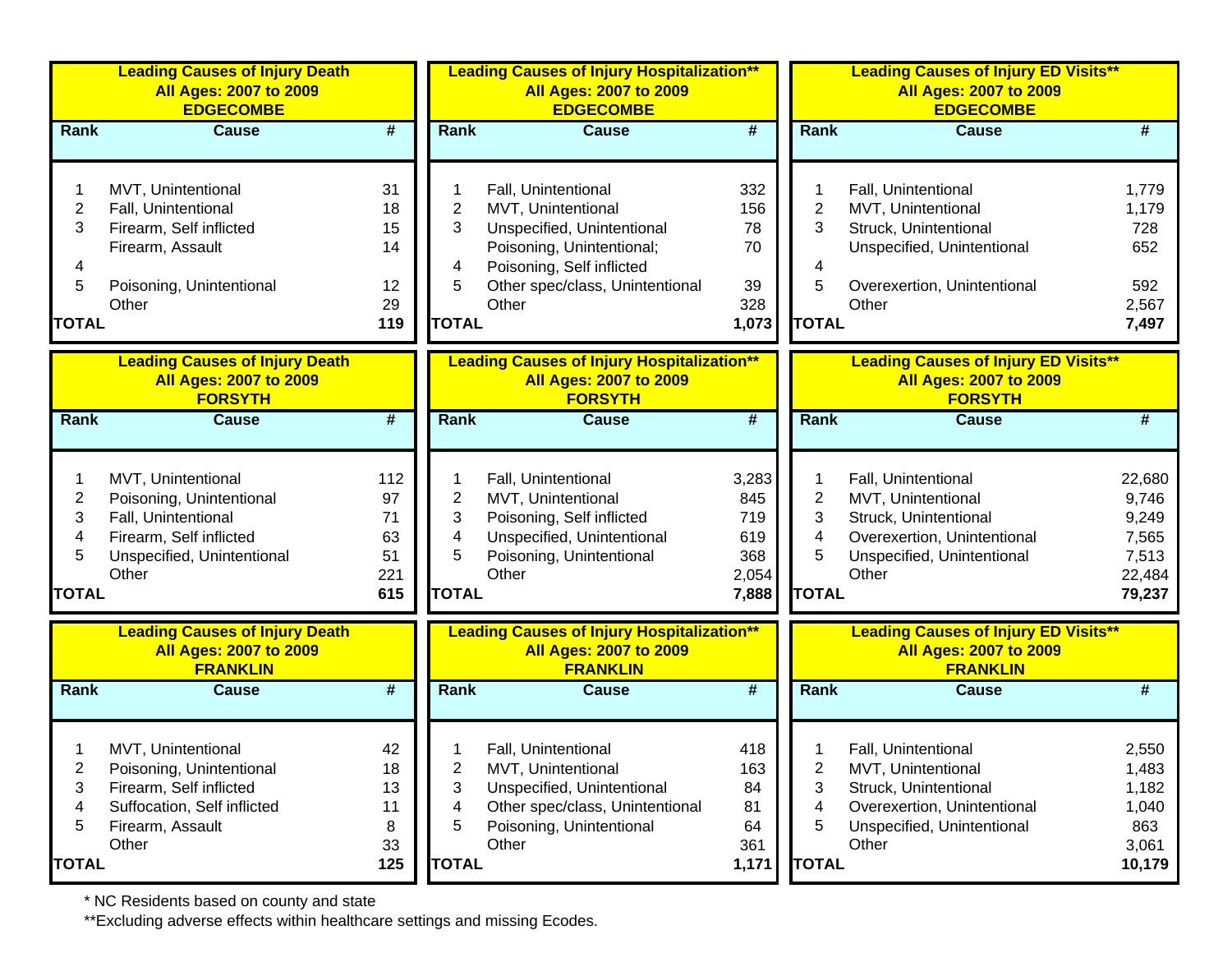|                                               | <b>Leading Causes of Injury Death</b><br><b>All Ages: 2007 to 2009</b><br><b>GASTON</b>                                       |                                           |                                               | <b>Leading Causes of Injury Hospitalization**</b><br><b>All Ages: 2007 to 2009</b><br><b>GASTON</b>                                                                                                                                                                                                                                                                                                         |                                                     |                                  | <b>Leading Causes of Injury ED Visits**</b><br><b>All Ages: 2007 to 2009</b><br><b>GASTON</b>                                            |                                                              |  |
|-----------------------------------------------|-------------------------------------------------------------------------------------------------------------------------------|-------------------------------------------|-----------------------------------------------|-------------------------------------------------------------------------------------------------------------------------------------------------------------------------------------------------------------------------------------------------------------------------------------------------------------------------------------------------------------------------------------------------------------|-----------------------------------------------------|----------------------------------|------------------------------------------------------------------------------------------------------------------------------------------|--------------------------------------------------------------|--|
| Rank                                          | <b>Cause</b>                                                                                                                  | #                                         | Rank                                          | <b>Cause</b>                                                                                                                                                                                                                                                                                                                                                                                                | #                                                   | Rank                             | <b>Cause</b>                                                                                                                             | #                                                            |  |
| $\overline{c}$<br>3<br>4<br>5<br><b>TOTAL</b> | Poisoning, Unintentional<br>MVT, Unintentional<br>Firearm, Self inflicted<br>Fall, Unintentional<br>Firearm, Assault<br>Other | 124<br>96<br>67<br>37<br>27<br>125<br>476 | $\overline{2}$<br>3<br>4<br>5<br><b>TOTAL</b> | Fall, Unintentional<br>MVT, Unintentional<br>Poisoning, Self inflicted<br>Unspecified, Unintentional<br>Poisoning, Unintentional<br>Other                                                                                                                                                                                                                                                                   | 2,117<br>569<br>555<br>489<br>370<br>1,324<br>5,424 | 2<br>3<br>4<br>5<br><b>TOTAL</b> | Fall, Unintentional<br>MVT, Unintentional<br>Overexertion, Unintentional<br>Struck, Unintentional<br>Unspecified, Unintentional<br>Other | 7,273<br>3,704<br>3,152<br>3,092<br>2,281<br>9,311<br>28,813 |  |
|                                               | <b>Leading Causes of Injury Death</b><br><b>All Ages: 2007 to 2009</b><br><b>GATES</b>                                        |                                           |                                               | <b>Leading Causes of Injury Hospitalization**</b><br><b>All Ages: 2007 to 2009</b><br><b>GATES</b>                                                                                                                                                                                                                                                                                                          |                                                     |                                  | <b>Leading Causes of Injury ED Visits**</b><br><b>GATES</b>                                                                              |                                                              |  |
| Rank                                          | <b>Cause</b>                                                                                                                  | $\overline{\boldsymbol{r}}$               | <b>Rank</b>                                   | <b>Cause</b>                                                                                                                                                                                                                                                                                                                                                                                                | $\overline{\#}$                                     | <b>Rank</b>                      | <b>Cause</b>                                                                                                                             | #                                                            |  |
| 2<br>3<br>4                                   | MVT, Unintentional<br>Firearm, Self inflicted; Fall,<br>Natural/Environ, Unintentional<br>Suffocation, Assault; Poisoning,    | 15<br>3<br>2<br>1                         | 2<br>3<br>4                                   | Fall, Unintentional<br>Unspecified, Unintentional; MVT,<br>Poisoning, Unintentional<br>Poisoning, Self inflicted; Other<br>Transport, other, Unintentional;<br>Suffocation, Unintentional; Struck,<br>Unintentional; Struck, Assault;<br>Poisoning, Undetermined;<br>Pedestrian, other, Unintentional;<br>Pedal cyclist, other, Unintentional;<br>Overexertion, Unintentional;<br>Cut/pierce, Unintentional | 28<br>9<br>6<br>5<br>1                              | 2<br>3<br>4                      | Fall, Unintentional<br>MVT, Unintentional<br>Struck, Unintentional<br>Overexertion, Unintentional<br>Cut/pierce, Unintentional           | 196<br>133<br>97<br>65<br>54                                 |  |
| 5<br><b>TOTAL</b>                             | Other                                                                                                                         | 0<br>29                                   | 5<br><b>TOTAL</b>                             | Other                                                                                                                                                                                                                                                                                                                                                                                                       | 0<br>71                                             | 5<br><b>TOTAL</b>                | Other                                                                                                                                    | 211<br>756                                                   |  |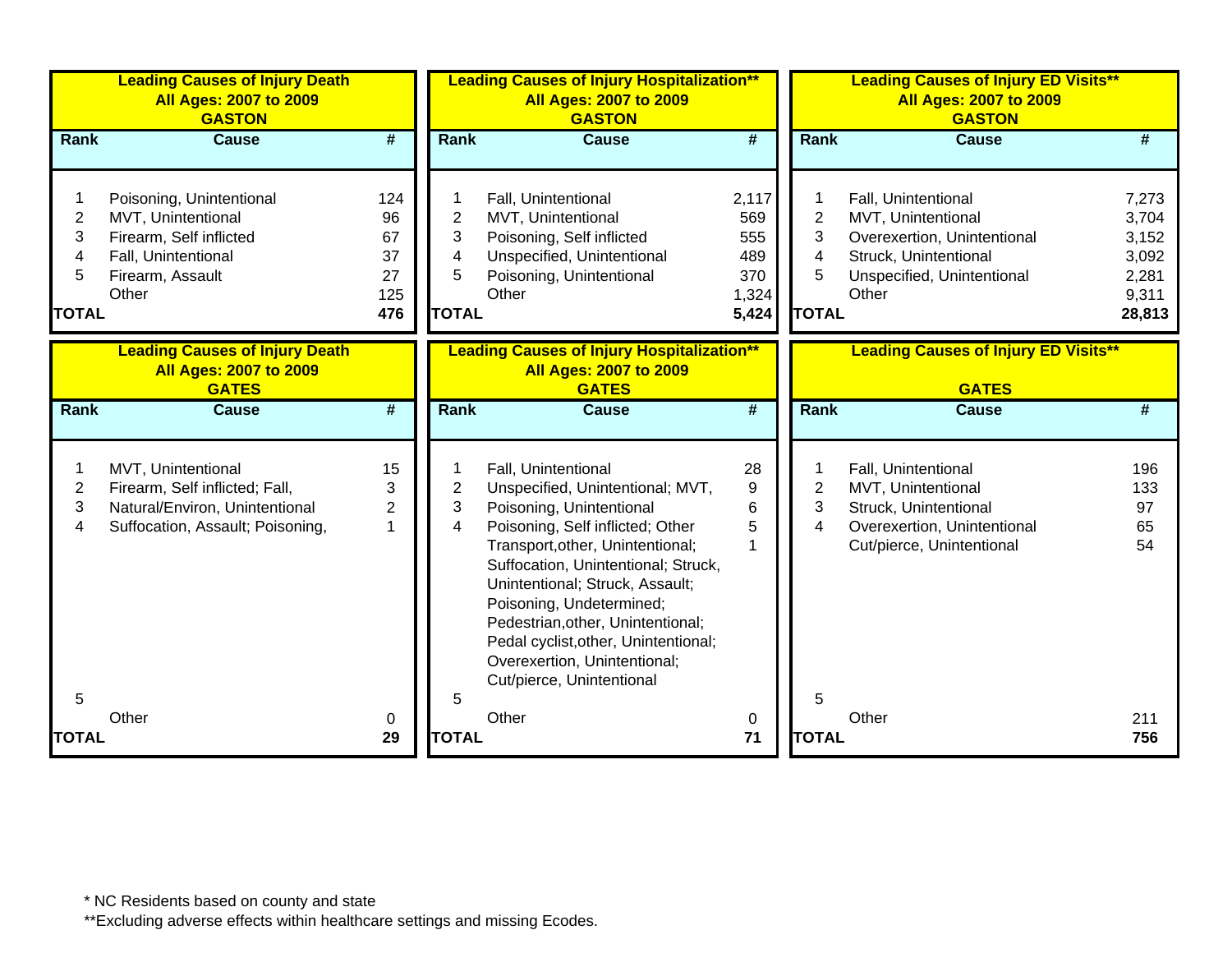|              | <b>Leading Causes of Injury Death</b><br><b>All Ages: 2007 to 2009</b><br><b>GRAHAM</b>    |           |              | <b>Leading Causes of Injury Hospitalization**</b><br><b>All Ages: 2007 to 2009</b><br><b>GRAHAM</b>    |                             |                | <b>Leading Causes of Injury ED Visits**</b><br><b>All Ages: 2007 to 2009</b><br><b>GRAHAM</b>    |                 |  |
|--------------|--------------------------------------------------------------------------------------------|-----------|--------------|--------------------------------------------------------------------------------------------------------|-----------------------------|----------------|--------------------------------------------------------------------------------------------------|-----------------|--|
| Rank         | <b>Cause</b>                                                                               | #         | Rank         | <b>Cause</b>                                                                                           | #                           | Rank           | <b>Cause</b>                                                                                     | #               |  |
|              |                                                                                            |           |              |                                                                                                        |                             |                |                                                                                                  |                 |  |
|              | Poisoning, Unintentional; MVT,                                                             | 4         |              | Fall, Unintentional                                                                                    | 93                          |                | Fall, Unintentional                                                                              | 482             |  |
| 2            | Firearm, Self inflicted; Fall,                                                             | 3         | 2            | Unspecified, Unintentional                                                                             | 25                          | $\overline{2}$ | Struck, Unintentional                                                                            | 196             |  |
| 3            | Fire/Burn, Unintentional                                                                   | 2         | 3            | Poisoning, Unintentional                                                                               | 22                          | 3              | MVT, Unintentional                                                                               | 152             |  |
|              | Unspecified, Assault; Suffocation,                                                         |           | 4            | Poisoning, Self inflicted                                                                              | 16                          | 4              | Overexertion, Unintentional                                                                      | 142             |  |
|              |                                                                                            |           | 5            | MVT, Unintentional                                                                                     | 14                          | 5              | Cut/pierce, Unintentional                                                                        | 116             |  |
|              | Other                                                                                      | 0         |              | Other                                                                                                  | 42                          |                | Other                                                                                            | 672             |  |
| <b>TOTAL</b> |                                                                                            | 22        | <b>TOTAL</b> |                                                                                                        | 212                         | <b>TOTAL</b>   |                                                                                                  | 1,760           |  |
|              |                                                                                            |           |              |                                                                                                        |                             |                |                                                                                                  |                 |  |
|              | <b>Leading Causes of Injury Death</b><br><b>All Ages: 2007 to 2009</b><br><b>GRANVILLE</b> |           |              | <b>Leading Causes of Injury Hospitalization**</b><br><b>All Ages: 2007 to 2009</b><br><b>GRANVILLE</b> |                             |                | <b>Leading Causes of Injury ED Visits**</b><br><b>All Ages: 2007 to 2009</b><br><b>GRANVILLE</b> |                 |  |
| Rank         | <b>Cause</b>                                                                               | #         | <b>Rank</b>  | <b>Cause</b>                                                                                           | $\overline{\boldsymbol{t}}$ | <b>Rank</b>    | <b>Cause</b>                                                                                     | #               |  |
|              |                                                                                            |           |              |                                                                                                        |                             |                |                                                                                                  |                 |  |
|              | MVT, Unintentional                                                                         | 34        |              | Fall, Unintentional                                                                                    | 472                         |                | Fall, Unintentional                                                                              | 3,343           |  |
| 2            | Fall, Unintentional                                                                        | 16        | 2            | MVT, Unintentional                                                                                     | 133                         | $\overline{2}$ | Overexertion, Unintentional                                                                      | 1,841           |  |
| 3            | Poisoning, Unintentional                                                                   | 15        | 3            | Poisoning, Self inflicted                                                                              | 80                          | 3              | MVT, Unintentional                                                                               | 1,556           |  |
|              | Firearm, Self inflicted                                                                    | 14        | 4            | Unspecified, Unintentional                                                                             | 78                          | 4              | Struck, Unintentional                                                                            | 1,456           |  |
|              | Suffocation, Self inflicted                                                                |           | 5            | Other spec/class, Unintentional                                                                        | 70                          | 5              | Cut/pierce, Unintentional                                                                        | 881             |  |
| <b>TOTAL</b> | Other                                                                                      | 31<br>117 | <b>TOTAL</b> | Other                                                                                                  | 263<br>1,096                | <b>TOTAL</b>   | Other                                                                                            | 3,584<br>12,661 |  |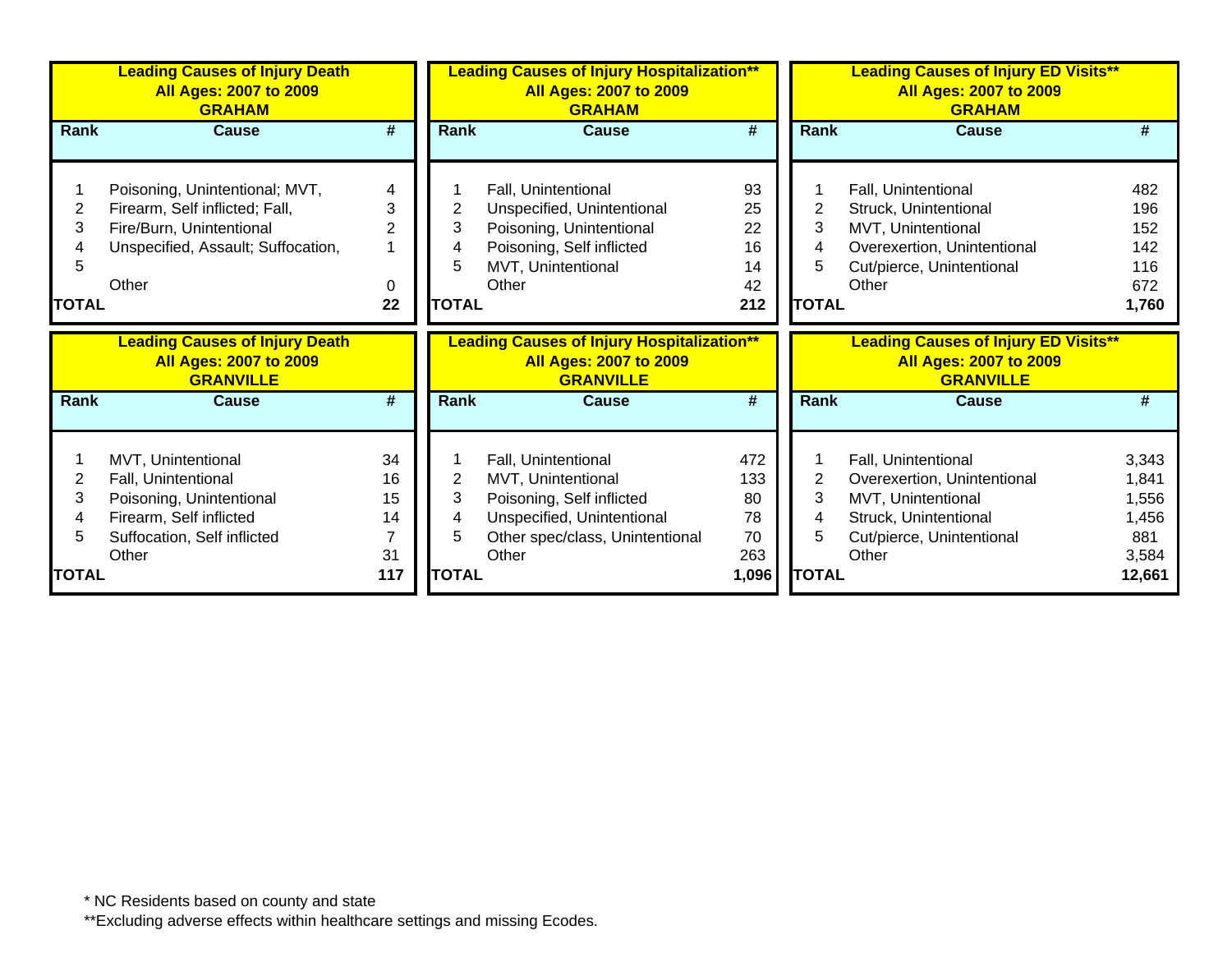|                                  | <b>Leading Causes of Injury Death</b><br><b>All Ages: 2007 to 2009</b><br><b>GREENE</b>                                                                                                                                                                      |                                                |                                  | <b>Leading Causes of Injury Hospitalization**</b><br><b>All Ages: 2007 to 2009</b><br><b>GREENE</b>                                       |                                                |                                  | <b>Leading Causes of Injury ED Visits**</b><br><b>All Ages: 2007 to 2009</b><br><b>GREENE</b>                                            |                                                      |
|----------------------------------|--------------------------------------------------------------------------------------------------------------------------------------------------------------------------------------------------------------------------------------------------------------|------------------------------------------------|----------------------------------|-------------------------------------------------------------------------------------------------------------------------------------------|------------------------------------------------|----------------------------------|------------------------------------------------------------------------------------------------------------------------------------------|------------------------------------------------------|
| Rank                             | Cause                                                                                                                                                                                                                                                        | #                                              | Rank                             | <b>Cause</b>                                                                                                                              | #                                              | <b>Rank</b>                      | Cause                                                                                                                                    | #                                                    |
| 2<br>3<br>4<br>5<br><b>TOTAL</b> | MVT, Unintentional<br>Fall, Unintentional<br>Poisoning, Unintentional; Firearm,<br>Unspecified, Unintentional;<br>Other spec/class, Assault; Other<br>land transport, Unintentional;<br>Natural/Environ, Unintentional;<br>Machinery, Unintentional<br>Other | 13<br>6<br>3<br>$\overline{2}$<br>1<br>0<br>41 | 2<br>3<br>4<br>5<br><b>TOTAL</b> | Fall, Unintentional<br>MVT, Unintentional<br>Unspecified, Unintentional<br>Poisoning, Self inflicted<br>Poisoning, Unintentional<br>Other | 103<br>49<br>37<br>22<br>19<br>108<br>338      | 2<br>3<br>4<br>5<br><b>TOTAL</b> | Fall, Unintentional<br>MVT, Unintentional<br>Overexertion, Unintentional<br>Struck, Unintentional<br>Unspecified, Unintentional<br>Other | 768<br>486<br>345<br>343<br>225<br>1,049<br>3,216    |
|                                  | <b>Leading Causes of Injury Death</b><br><b>All Ages: 2007 to 2009</b><br><b>GUILFORD</b>                                                                                                                                                                    |                                                |                                  | <b>Leading Causes of Injury Hospitalization**</b><br><b>All Ages: 2007 to 2009</b><br><b>GUILFORD</b>                                     |                                                |                                  | <b>Leading Causes of Injury ED Visits**</b><br><b>All Ages: 2007 to 2009</b><br><b>GUILFORD</b>                                          |                                                      |
| Rank                             | <b>Cause</b>                                                                                                                                                                                                                                                 | #                                              | <b>Rank</b>                      | <b>Cause</b>                                                                                                                              | #                                              | <b>Rank</b>                      | <b>Cause</b>                                                                                                                             | #                                                    |
| 2<br>3<br>4<br>5                 | Fall, Unintentional<br>MVT, Unintentional<br>Poisoning, Unintentional<br>Firearm, Self inflicted<br>Firearm, Assault                                                                                                                                         | 215<br>183<br>108<br>80<br>74<br>220           | 2<br>3<br>4<br>5                 | Fall, Unintentional<br>MVT, Unintentional<br>Poisoning, Self inflicted<br>Unspecified, Unintentional<br>Poisoning, Unintentional<br>Other | 4,564<br>1,203<br>1,169<br>665<br>506<br>2,800 | 2<br>3<br>4<br>5                 | Fall, Unintentional<br>MVT, Unintentional<br>Struck, Unintentional<br>Unspecified, Unintentional<br>Overexertion, Unintentional<br>Other | 13,056<br>6,472<br>4,453<br>4,195<br>3,083<br>15,836 |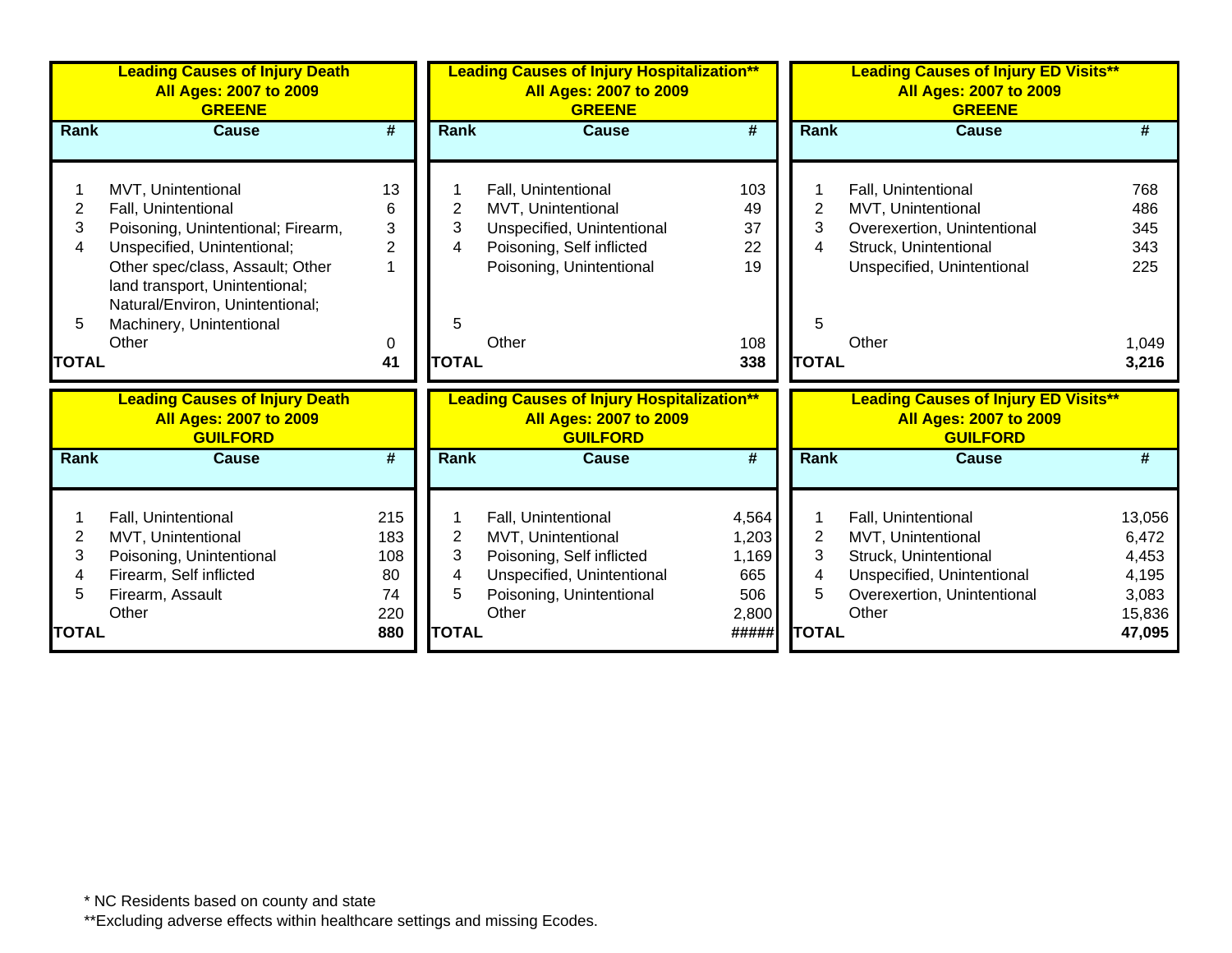|                                  | <b>Leading Causes of Injury Death</b><br><b>All Ages: 2007 to 2009</b><br><b>HALIFAX</b>                                                    |                                  |                             | <b>Leading Causes of Injury Hospitalization**</b><br><b>All Ages: 2007 to 2009</b><br><b>HALIFAX</b>                                             |                                               |                        | <b>Leading Causes of Injury ED Visits**</b><br><b>All Ages: 2007 to 2009</b><br><b>HALIFAX</b>                                           |                                                              |  |
|----------------------------------|---------------------------------------------------------------------------------------------------------------------------------------------|----------------------------------|-----------------------------|--------------------------------------------------------------------------------------------------------------------------------------------------|-----------------------------------------------|------------------------|------------------------------------------------------------------------------------------------------------------------------------------|--------------------------------------------------------------|--|
| Rank                             | <b>Cause</b>                                                                                                                                | #                                | Rank                        | <b>Cause</b>                                                                                                                                     | #                                             | Rank                   | <b>Cause</b>                                                                                                                             | #                                                            |  |
| 2<br>3<br>4<br>5<br><b>TOTAL</b> | MVT, Unintentional<br>Firearm, Self inflicted<br>Firearm, Assault<br>Poisoning, Unintentional; Fall,<br>Suffocation, Unintentional<br>Other | 41<br>14<br>13<br>8<br>31<br>122 | 2<br>3<br>5<br><b>TOTAL</b> | Fall, Unintentional<br>Poisoning, Self inflicted<br>MVT, Unintentional<br>Unspecified, Unintentional<br>Other spec/class, Unintentional<br>Other | 601<br>176<br>155<br>92<br>71<br>439<br>1,534 | 2<br>3<br><b>TOTAL</b> | Fall, Unintentional<br>MVT, Unintentional<br>Unspecified, Unintentional<br>Struck, Unintentional<br>Overexertion, Unintentional<br>Other | 4,237<br>2,177<br>1,740<br>1,449<br>1,001<br>5,566<br>16,170 |  |
|                                  |                                                                                                                                             |                                  |                             |                                                                                                                                                  |                                               |                        |                                                                                                                                          |                                                              |  |
|                                  | <b>Leading Causes of Injury Death</b><br><b>All Ages: 2007 to 2009</b><br><b>HARNETT</b>                                                    |                                  |                             | <b>Leading Causes of Injury Hospitalization**</b><br><b>All Ages: 2007 to 2009</b><br><b>HARNETT</b>                                             |                                               |                        | <b>Leading Causes of Injury ED Visits**</b><br><b>All Ages: 2007 to 2009</b><br><b>HARNETT</b>                                           |                                                              |  |
| <b>Rank</b>                      | <b>Cause</b>                                                                                                                                | #                                | <b>Rank</b>                 | <b>Cause</b>                                                                                                                                     | #                                             | Rank                   | <b>Cause</b>                                                                                                                             | #                                                            |  |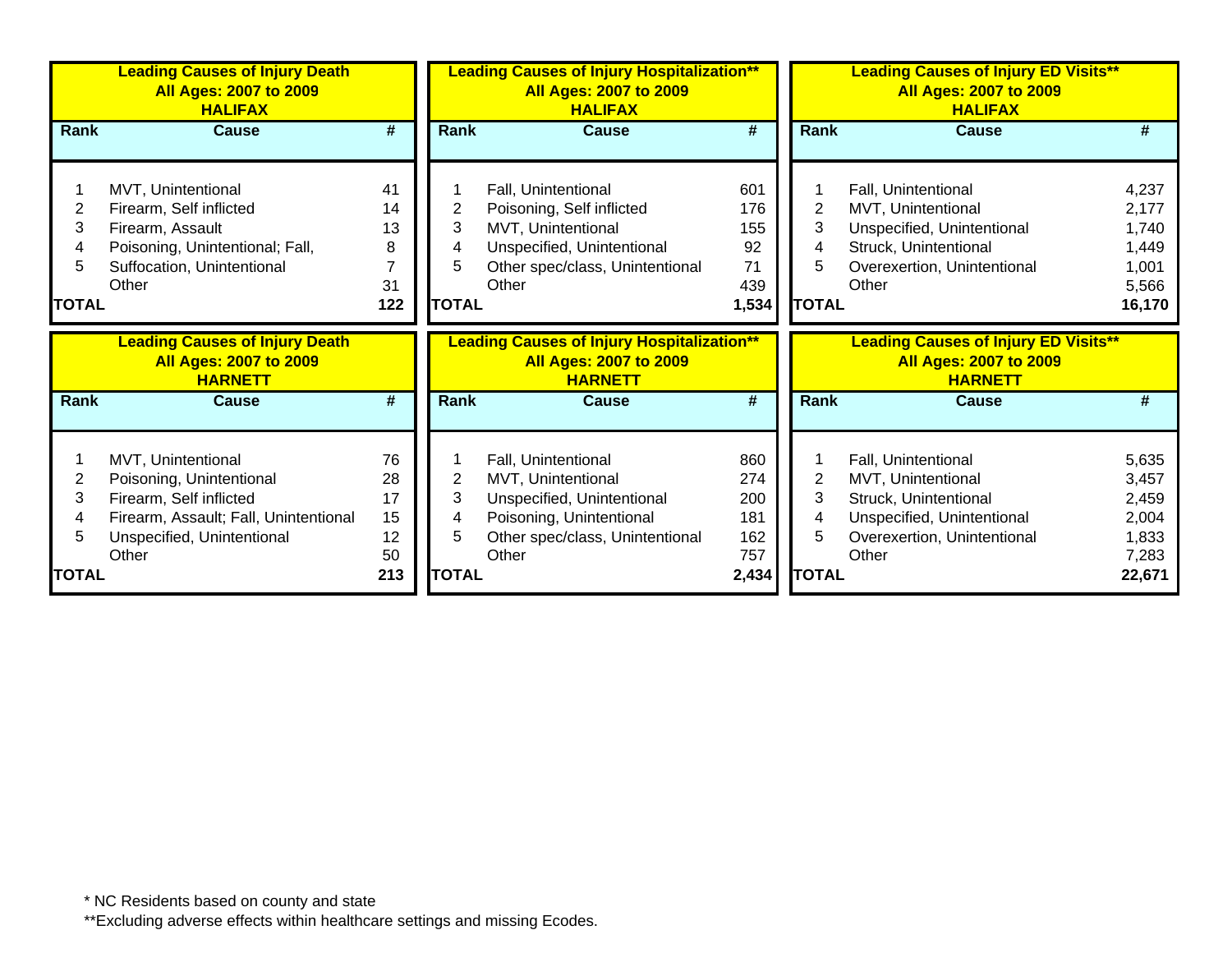|              | <b>Leading Causes of Injury Death</b><br><b>All Ages: 2007 to 2009</b><br><b>HAYWOOD</b>   |                             | <b>Leading Causes of Injury Hospitalization**</b><br><b>All Ages: 2007 to 2009</b><br><b>HAYWOOD</b> |                                                                                                        |                             | <b>Leading Causes of Injury ED Visits**</b><br><b>All Ages: 2007 to 2009</b><br><b>HAYWOOD</b> |                                                                                                  |                |  |
|--------------|--------------------------------------------------------------------------------------------|-----------------------------|------------------------------------------------------------------------------------------------------|--------------------------------------------------------------------------------------------------------|-----------------------------|------------------------------------------------------------------------------------------------|--------------------------------------------------------------------------------------------------|----------------|--|
| <b>Rank</b>  | <b>Cause</b>                                                                               | $\overline{\boldsymbol{t}}$ | Rank                                                                                                 | <b>Cause</b>                                                                                           | $\overline{\boldsymbol{t}}$ | Rank                                                                                           | <b>Cause</b>                                                                                     |                |  |
|              | MVT, Unintentional                                                                         | 30                          |                                                                                                      | Fall, Unintentional                                                                                    | 825                         |                                                                                                | Fall, Unintentional                                                                              | 5,533          |  |
| 2<br>3       | Poisoning, Unintentional<br>Fall, Unintentional                                            | 27<br>20                    | 2<br>3                                                                                               | Unspecified, Unintentional<br>MVT, Unintentional                                                       | 163<br>138                  | $\overline{2}$<br>3                                                                            | Unspecified, Unintentional<br>Struck, Unintentional                                              | 1,938          |  |
| 4            | Firearm, Self inflicted                                                                    | 18                          | 4                                                                                                    | Poisoning, Self inflicted                                                                              | 92                          | 4                                                                                              | MVT, Unintentional                                                                               | 1,736<br>1,618 |  |
|              | Unspecified, Unintentional;<br>Suffocation, Unintentional; Fire/Burn,                      | $\overline{7}$              |                                                                                                      | Other spec/class, Unintentional                                                                        | 90                          |                                                                                                | Overexertion, Unintentional                                                                      | 1,526          |  |
| 5            | Unintentional                                                                              |                             | 5                                                                                                    |                                                                                                        |                             | 5                                                                                              |                                                                                                  |                |  |
|              | Other                                                                                      | 17                          |                                                                                                      | Other                                                                                                  | 394                         |                                                                                                | Other                                                                                            | 5,398          |  |
| <b>TOTAL</b> |                                                                                            | 133                         | <b>TOTAL</b>                                                                                         |                                                                                                        | 1,702                       | <b>TOTAL</b>                                                                                   |                                                                                                  | 17,749         |  |
|              | <b>Leading Causes of Injury Death</b><br><b>All Ages: 2007 to 2009</b><br><b>HENDERSON</b> |                             |                                                                                                      | <b>Leading Causes of Injury Hospitalization**</b><br><b>All Ages: 2007 to 2009</b><br><b>HENDERSON</b> |                             |                                                                                                | <b>Leading Causes of Injury ED Visits**</b><br><b>All Ages: 2007 to 2009</b><br><b>HENDERSON</b> |                |  |
| <b>Rank</b>  | <b>Cause</b>                                                                               | #                           | Rank                                                                                                 | <b>Cause</b>                                                                                           | #                           | Rank                                                                                           | <b>Cause</b>                                                                                     | #              |  |
| 2            | Fall, Unintentional<br>Poisoning, Unintentional                                            | 60<br>35                    | 2                                                                                                    | Fall, Unintentional<br>Poisoning, Self inflicted                                                       | 1,178<br>256                | $\overline{2}$                                                                                 | Fall, Unintentional<br>MVT, Unintentional                                                        | 4,847<br>1,989 |  |
| 3            | MVT, Unintentional<br>Firearm, Self inflicted                                              | 32<br>23                    | 3<br>4                                                                                               | MVT, Unintentional<br>Poisoning, Unintentional                                                         | 190<br>185                  | 3<br>4                                                                                         | Struck, Unintentional<br>Unspecified, Unintentional                                              | 1,233<br>1,194 |  |
| 5            | Poisoning, Self inflicted                                                                  | 11                          | 5                                                                                                    | Unspecified, Unintentional                                                                             | 138                         | 5                                                                                              | Overexertion, Unintentional                                                                      | 1,058          |  |
|              | Other                                                                                      | 51                          |                                                                                                      | Other                                                                                                  | 531                         |                                                                                                | Other                                                                                            | 3,872          |  |
| <b>TOTAL</b> |                                                                                            | 212                         | <b>TOTAL</b>                                                                                         |                                                                                                        | 2,478                       | <b>TOTAL</b>                                                                                   |                                                                                                  | 14,193         |  |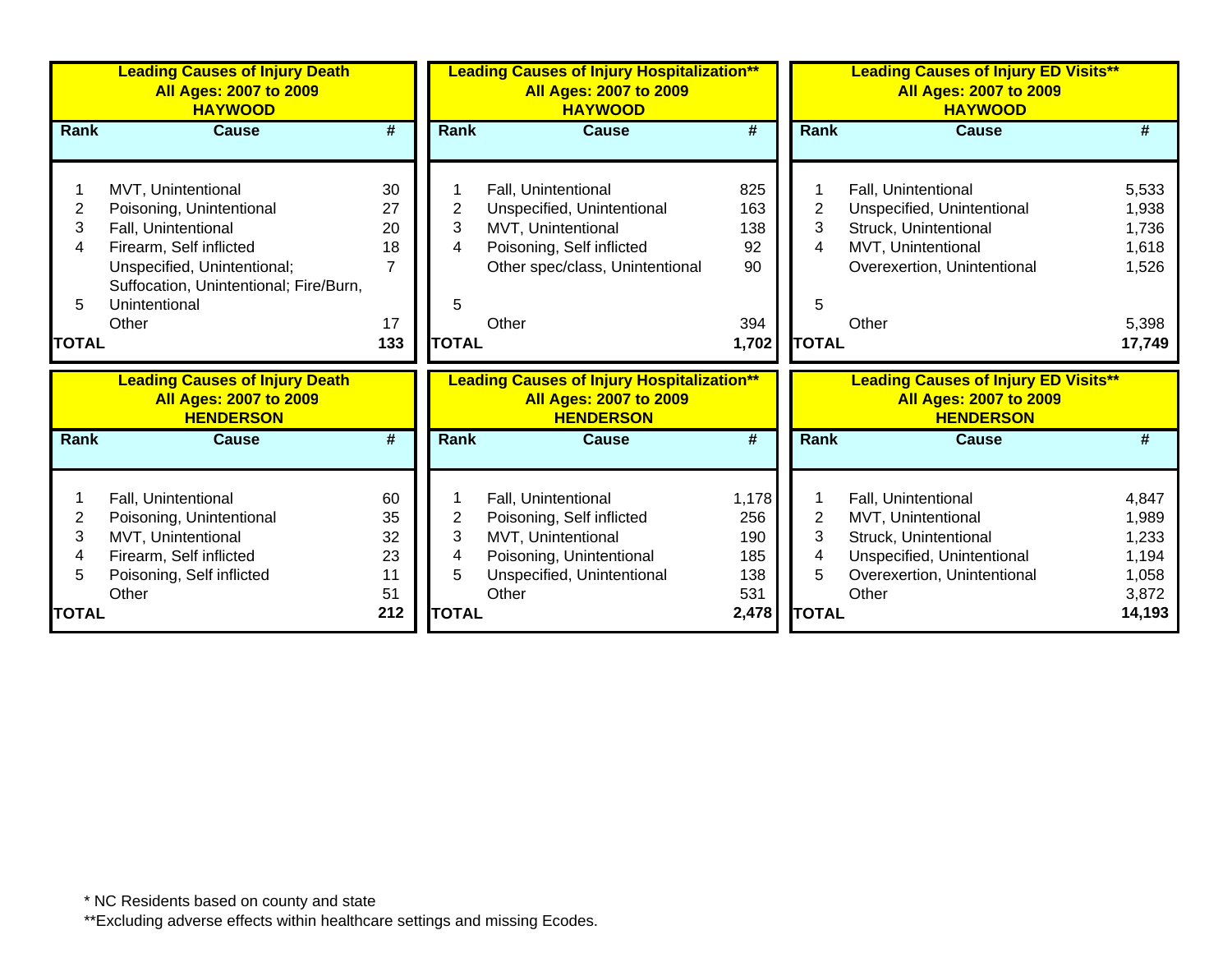|                | <b>Leading Causes of Injury Death</b><br><b>All Ages: 2007 to 2009</b><br><b>HERTFORD</b> |                             |              | <b>Leading Causes of Injury Hospitalization**</b><br><b>All Ages: 2007 to 2009</b><br><b>HERTFORD</b> |                             |                | <b>Leading Causes of Injury ED Visits**</b><br><b>All Ages: 2007 to 2009</b><br><b>HERTFORD</b> |                |
|----------------|-------------------------------------------------------------------------------------------|-----------------------------|--------------|-------------------------------------------------------------------------------------------------------|-----------------------------|----------------|-------------------------------------------------------------------------------------------------|----------------|
| <b>Rank</b>    | <b>Cause</b>                                                                              | $\overline{\boldsymbol{H}}$ | Rank         | <b>Cause</b>                                                                                          | $\overline{\boldsymbol{H}}$ | Rank           | <b>Cause</b>                                                                                    | #              |
|                |                                                                                           |                             |              |                                                                                                       |                             |                |                                                                                                 |                |
|                | MVT, Unintentional                                                                        | 21                          |              | Fall, Unintentional                                                                                   | 135                         |                | Fall, Unintentional                                                                             | 1,302          |
|                | Fall, Unintentional                                                                       | 6                           |              | Unspecified, Unintentional; MVT,                                                                      | 56                          |                | MVT, Unintentional                                                                              | 869            |
| $\overline{2}$ |                                                                                           |                             | 2            | Unintentional                                                                                         |                             | $\overline{2}$ |                                                                                                 |                |
| 3              | Firearm, Assault                                                                          | 5                           | 3            | Poisoning, Self inflicted                                                                             | 25                          | 3              | Struck, Unintentional                                                                           | 540            |
| 4              | Poisoning, Unintentional                                                                  |                             | 4            | Other spec/class, Unintentional                                                                       | 21                          | 4              | Overexertion, Unintentional                                                                     | 383            |
|                | Firearm, Self inflicted; Fire/Burn,                                                       | $\overline{2}$              |              | Poisoning, Unintentional                                                                              | 18                          |                | Cut/pierce, Unintentional                                                                       | 359            |
| 5              | Unintentional                                                                             |                             | 5            |                                                                                                       |                             | 5              |                                                                                                 |                |
|                | Other                                                                                     | 6                           |              | Other                                                                                                 | 73                          |                | Other                                                                                           | 1,272          |
| <b>TOTAL</b>   |                                                                                           | 46                          | <b>TOTAL</b> |                                                                                                       | 384                         | <b>TOTAL</b>   |                                                                                                 | 4,725          |
|                |                                                                                           |                             |              |                                                                                                       |                             |                |                                                                                                 |                |
|                | <b>Leading Causes of Injury Death</b><br><b>All Ages: 2007 to 2009</b>                    |                             |              | <b>Leading Causes of Injury Hospitalization**</b><br><b>All Ages: 2007 to 2009</b>                    |                             |                | <b>Leading Causes of Injury ED Visits**</b><br><b>All Ages: 2007 to 2009</b>                    |                |
|                | <b>HOKE</b>                                                                               |                             |              | <b>HOKE</b>                                                                                           |                             |                | <b>HOKE</b>                                                                                     |                |
| Rank           | <b>Cause</b>                                                                              | #                           | Rank         | <b>Cause</b>                                                                                          | #                           | Rank           | <b>Cause</b>                                                                                    | #              |
|                |                                                                                           |                             |              |                                                                                                       |                             |                |                                                                                                 |                |
|                | MVT, Unintentional                                                                        | 42                          |              | Fall, Unintentional                                                                                   | 190                         |                | Fall, Unintentional                                                                             | 1,327          |
| 2              | Poisoning, Unintentional                                                                  | 9                           | 2            | MVT, Unintentional                                                                                    | 85                          | $\overline{2}$ | MVT, Unintentional                                                                              | 1,128          |
| 3              | Firearm, Assault                                                                          | 8                           | 3            | Unspecified, Unintentional                                                                            | 50                          | 3              | Struck, Unintentional                                                                           | 591            |
| 4              | Firearm, Self inflicted                                                                   | 4                           | 4            | Poisoning, Self inflicted                                                                             | 38                          | 4              | Overexertion, Unintentional                                                                     | 479            |
|                | Fire/Burn, Unintentional; Fall,                                                           | 3                           |              | Other spec/class, Unintentional                                                                       | 36                          |                | Unspecified, Unintentional                                                                      | 422            |
|                | Unintentional; Drowning,                                                                  |                             |              |                                                                                                       |                             |                |                                                                                                 |                |
| 5              | Unintentional                                                                             |                             | 5            |                                                                                                       |                             | 5              |                                                                                                 |                |
| TOTAL          | Other                                                                                     | 10<br>82                    | <b>TOTAL</b> | Other                                                                                                 | 192<br>591                  | <b>TOTAL</b>   | Other                                                                                           | 1,736<br>5,683 |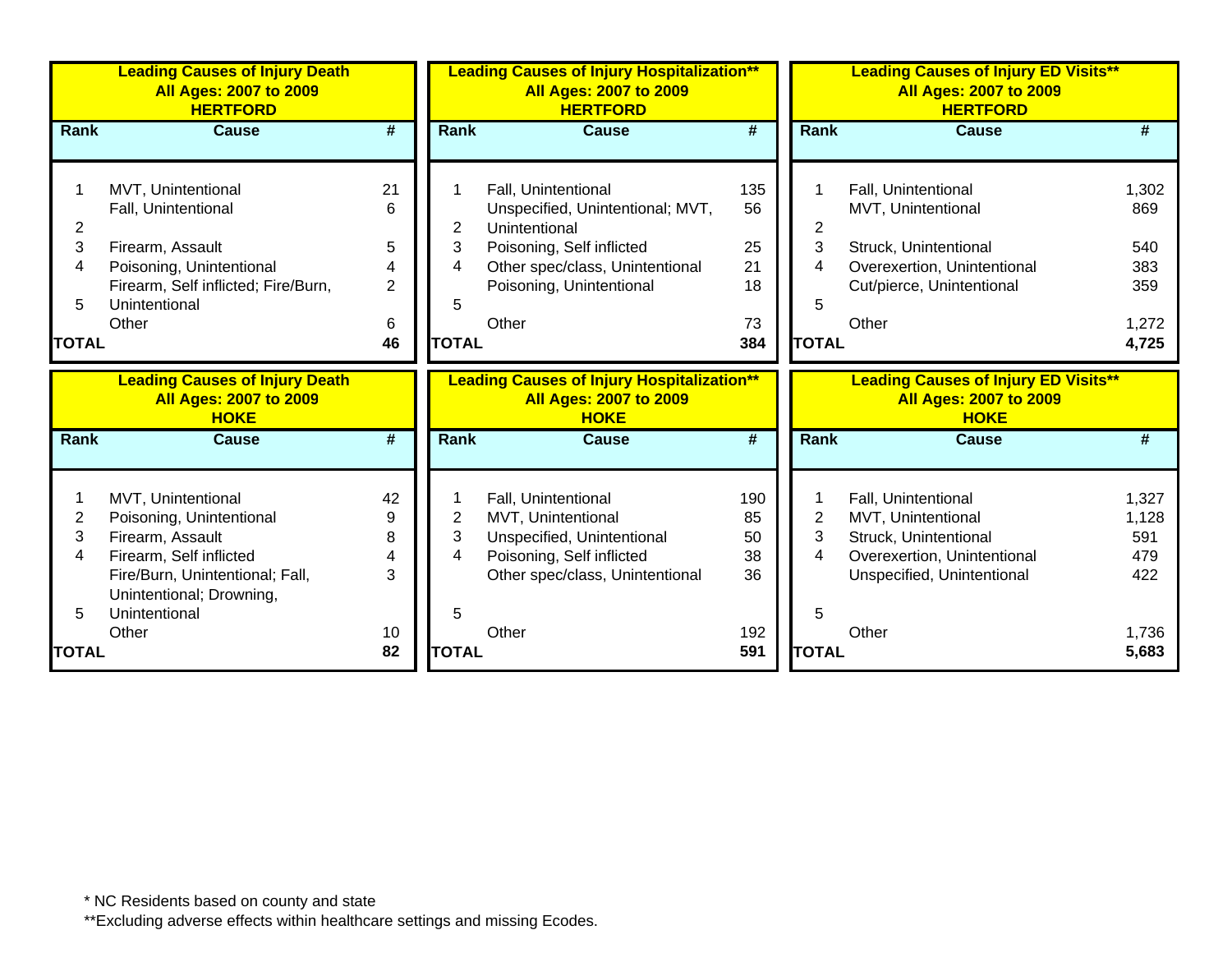|                           | <b>Leading Causes of Injury Death</b><br><b>All Ages: 2007 to 2009</b><br><b>HYDE</b>                                                |                                                  | <b>Leading Causes of Injury Hospitalization**</b><br><b>All Ages: 2007 to 2009</b><br><b>HYDE</b> |                                                                                                                                                                                                                       |                                                     |                                          | <b>Leading Causes of Injury ED Visits**</b><br><b>All Ages: 2007 to 2009</b><br><b>HYDE</b>                                              |                                                                |
|---------------------------|--------------------------------------------------------------------------------------------------------------------------------------|--------------------------------------------------|---------------------------------------------------------------------------------------------------|-----------------------------------------------------------------------------------------------------------------------------------------------------------------------------------------------------------------------|-----------------------------------------------------|------------------------------------------|------------------------------------------------------------------------------------------------------------------------------------------|----------------------------------------------------------------|
| <b>Rank</b>               | Cause                                                                                                                                | #                                                | <b>Rank</b>                                                                                       | <b>Cause</b>                                                                                                                                                                                                          | #                                                   | <b>Rank</b>                              | Cause                                                                                                                                    | #                                                              |
| 2<br>3<br>5<br>TOTAL      | Fall, Unintentional<br>Poisoning, Unintentional; MVT,<br>Unspecified, Unintentional; Other<br>Other                                  | 4<br>$\overline{2}$<br>$\overline{1}$<br>0<br>12 | 2<br>3<br>4<br>5<br><b>TOTAL</b>                                                                  | Fall, Unintentional<br>Poisoning, Self inflicted; MVT,<br>Suffocation, Unintentional<br>Unspecified, Unintentional;<br>Poisoning, Undetermined; Other<br>spec/class, Unintentional<br>Firearm, Unintentional<br>Other | 45<br>10<br>4<br>3<br>2<br>9<br>89                  | $\overline{2}$<br>3<br>5<br><b>TOTAL</b> | Fall, Unintentional<br>Unspecified, Unintentional<br>MVT, Unintentional<br>Struck, Unintentional<br>Overexertion, Unintentional<br>Other | 341<br>154<br>130<br>125<br>84<br>328<br>1,162                 |
|                           | <b>Leading Causes of Injury Death</b><br><b>All Ages: 2007 to 2009</b><br><b>IREDELL</b>                                             |                                                  |                                                                                                   | <b>Leading Causes of Injury Hospitalization**</b><br><b>All Ages: 2007 to 2009</b><br><b>IREDELL</b>                                                                                                                  |                                                     |                                          | <b>Leading Causes of Injury ED Visits**</b><br><b>All Ages: 2007 to 2009</b><br><b>IREDELL</b>                                           |                                                                |
| Rank                      | Cause                                                                                                                                | #                                                | <b>Rank</b>                                                                                       | <b>Cause</b>                                                                                                                                                                                                          | #                                                   | <b>Rank</b>                              | Cause                                                                                                                                    | #                                                              |
| 2<br>3<br>4<br>5<br>TOTAL | MVT, Unintentional<br>Poisoning, Unintentional<br>Firearm, Self inflicted<br>Firearm, Assault<br>Unspecified, Unintentional<br>Other | 76<br>68<br>26<br>20<br>18<br>88<br>296          | 2<br>3<br>4<br>5<br><b>TOTAL</b>                                                                  | Fall, Unintentional<br>MVT, Unintentional<br>Poisoning, Self inflicted<br>Unspecified, Unintentional<br>Poisoning, Unintentional<br>Other                                                                             | 1,608<br>377<br>314<br>288<br>255<br>1,052<br>3,894 | 2<br>3<br>4<br>5<br><b>TOTAL</b>         | Fall, Unintentional<br>MVT, Unintentional<br>Struck, Unintentional<br>Overexertion, Unintentional<br>Unspecified, Unintentional<br>Other | 11,634<br>5,152<br>5,128<br>4,810<br>2,792<br>11,563<br>41,079 |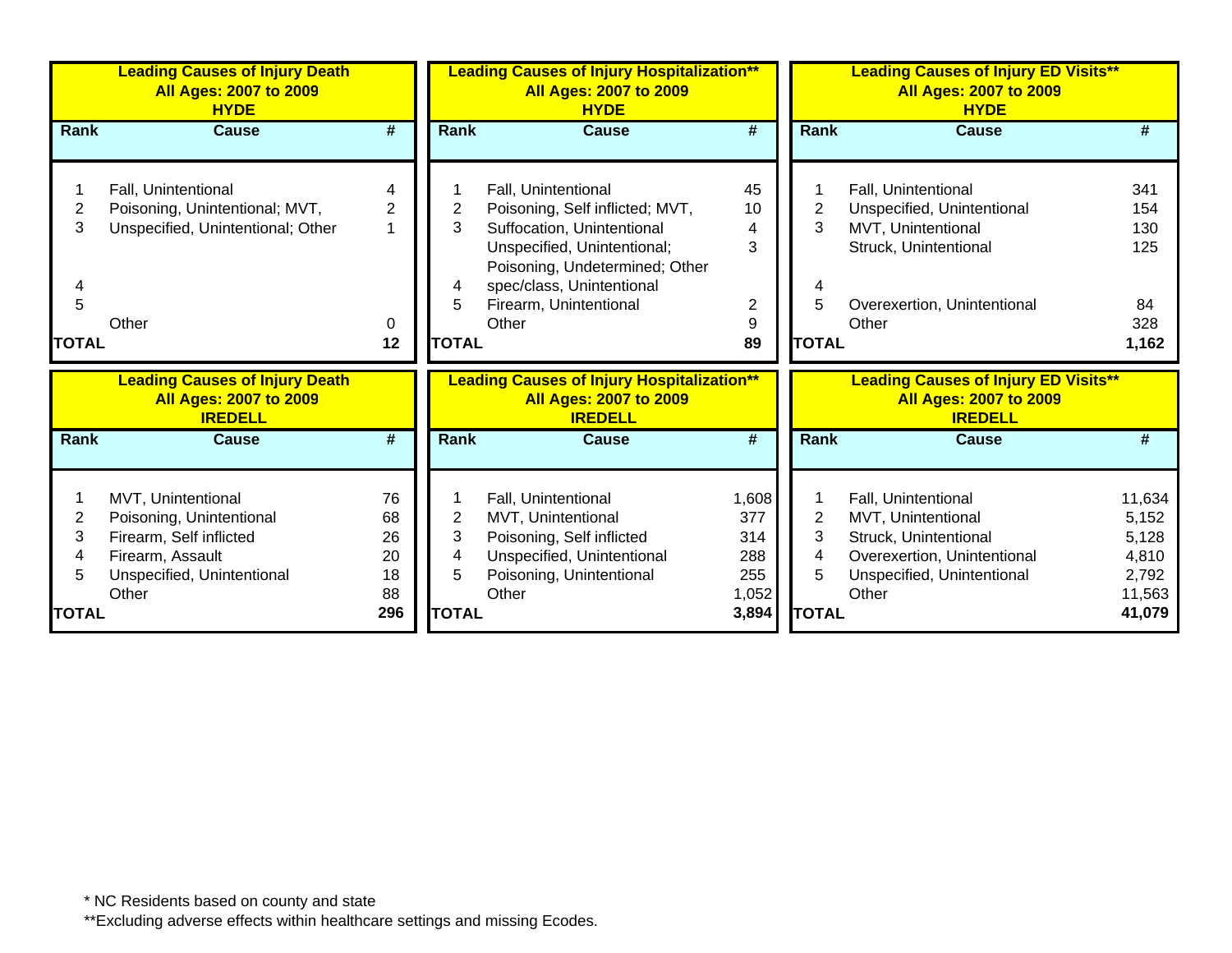|                                                                          | <b>Leading Causes of Injury Death</b><br><b>All Ages: 2007 to 2009</b><br><b>JACKSON</b>                                                 |                                          |                                                    | <b>Leading Causes of Injury Hospitalization**</b><br><b>All Ages: 2007 to 2009</b><br><b>JACKSON</b>                                             |                                                     |                                                    | <b>Leading Causes of Injury ED Visits**</b><br><b>All Ages: 2007 to 2009</b><br><b>JACKSON</b>                                           |                                                               |  |
|--------------------------------------------------------------------------|------------------------------------------------------------------------------------------------------------------------------------------|------------------------------------------|----------------------------------------------------|--------------------------------------------------------------------------------------------------------------------------------------------------|-----------------------------------------------------|----------------------------------------------------|------------------------------------------------------------------------------------------------------------------------------------------|---------------------------------------------------------------|--|
| Rank                                                                     | Cause                                                                                                                                    | #                                        | Rank                                               | Cause                                                                                                                                            | $\overline{\mathbf{H}}$                             | Rank                                               | Cause                                                                                                                                    | #                                                             |  |
| 1<br>$\overline{2}$<br>3<br>4<br>5<br><b>TOTAL</b>                       | Poisoning, Unintentional<br>Fall, Unintentional<br>MVT, Unintentional<br>Firearm, Self inflicted<br>Suffocation, Unintentional;<br>Other | 16<br>14<br>12<br>10<br>6<br>23<br>87    | 1<br>$\overline{2}$<br>3<br>4<br>5<br><b>TOTAL</b> | Fall, Unintentional<br>MVT, Unintentional<br>Unspecified, Unintentional<br>Poisoning, Self inflicted<br>Poisoning, Unintentional<br>Other        | 344<br>56<br>55<br>48<br>47<br>181<br>731           | 1<br>$\overline{2}$<br>3<br>4<br>5<br><b>TOTAL</b> | Fall, Unintentional<br>Struck, Unintentional<br>Overexertion, Unintentional<br>MVT, Unintentional<br>Cut/pierce, Unintentional<br>Other  | 2,742<br>1,092<br>962<br>850<br>817<br>2,928<br>9,391         |  |
|                                                                          | <b>Leading Causes of Injury Death</b><br><b>All Ages: 2007 to 2009</b><br><b>JOHNSTON</b>                                                |                                          |                                                    | <b>Leading Causes of Injury Hospitalization**</b><br><b>All Ages: 2007 to 2009</b><br><b>JOHNSTON</b>                                            |                                                     |                                                    | <b>Leading Causes of Injury ED Visits**</b><br><b>All Ages: 2007 to 2009</b><br><b>JOHNSTON</b>                                          |                                                               |  |
| Rank                                                                     | <b>Cause</b>                                                                                                                             | $\overline{\#}$                          | Rank                                               | <b>Cause</b>                                                                                                                                     | #                                                   | Rank                                               | <b>Cause</b>                                                                                                                             | $\overline{\boldsymbol{H}}$                                   |  |
| $\mathbf{1}$<br>$\overline{2}$<br>3<br>4<br>5<br><b>TOTAL</b>            | MVT, Unintentional<br>Fall, Unintentional<br>Firearm, Self inflicted<br>Poisoning, Unintentional<br>Suffocation, Unintentional<br>Other  | 108<br>50<br>30<br>28<br>15<br>75<br>306 | 1<br>$\overline{c}$<br>3<br>4<br>5<br><b>TOTAL</b> | Fall, Unintentional<br>MVT, Unintentional<br>Unspecified, Unintentional<br>Poisoning, Self inflicted<br>Other spec/class, Unintentional<br>Other | 1,269<br>438<br>405<br>279<br>247<br>1,054<br>3,692 | 1<br>$\overline{2}$<br>3<br>4<br>5<br><b>TOTAL</b> | Fall, Unintentional<br>Unspecified, Unintentional<br>MVT, Unintentional<br>Struck, Unintentional<br>Overexertion, Unintentional<br>Other | 9,861<br>4,847<br>4,613<br>4,163<br>3,953<br>11,492<br>38,929 |  |
|                                                                          | <b>Leading Causes of Injury Death</b><br><b>All Ages: 2007 to 2009</b><br><b>JONES</b>                                                   |                                          |                                                    | <b>Leading Causes of Injury Hospitalization**</b><br><b>All Ages: 2007 to 2009</b><br><b>JONES</b>                                               |                                                     |                                                    | <b>Leading Causes of Injury ED Visits**</b><br><b>All Ages: 2007 to 2009</b><br><b>JONES</b>                                             |                                                               |  |
| Rank                                                                     | <b>Cause</b>                                                                                                                             | $\overline{\#}$                          | Rank                                               | <b>Cause</b>                                                                                                                                     | $\overline{\#}$                                     | Rank                                               | <b>Cause</b>                                                                                                                             | $\overline{\#}$                                               |  |
| 1<br>$\overline{2}$<br>3<br>$\overline{\mathbf{4}}$<br>5<br><b>TOTAL</b> | MVT, Unintentional<br>Unspecified, Unintentional;<br>Suffocation, Unintentional;<br>Other                                                | 6<br>3<br>$\mathbf 1$<br>0<br>16         | 1<br>$\overline{2}$<br>3<br>4<br>5<br><b>TOTAL</b> | Fall, Unintentional<br>MVT, Unintentional<br>Poisoning, Unintentional; Other<br>Unspecified, Unintentional<br>Poisoning, Self inflicted<br>Other | 94<br>40<br>20<br>16<br>14<br>63<br>267             | 1<br>$\overline{c}$<br>3<br>4<br>5<br><b>TOTAL</b> | Fall, Unintentional<br>MVT, Unintentional<br>Overexertion, Unintentional<br>Struck, Unintentional<br>Unspecified, Unintentional<br>Other | 563<br>335<br>306<br>294<br>232<br>775<br>2,505               |  |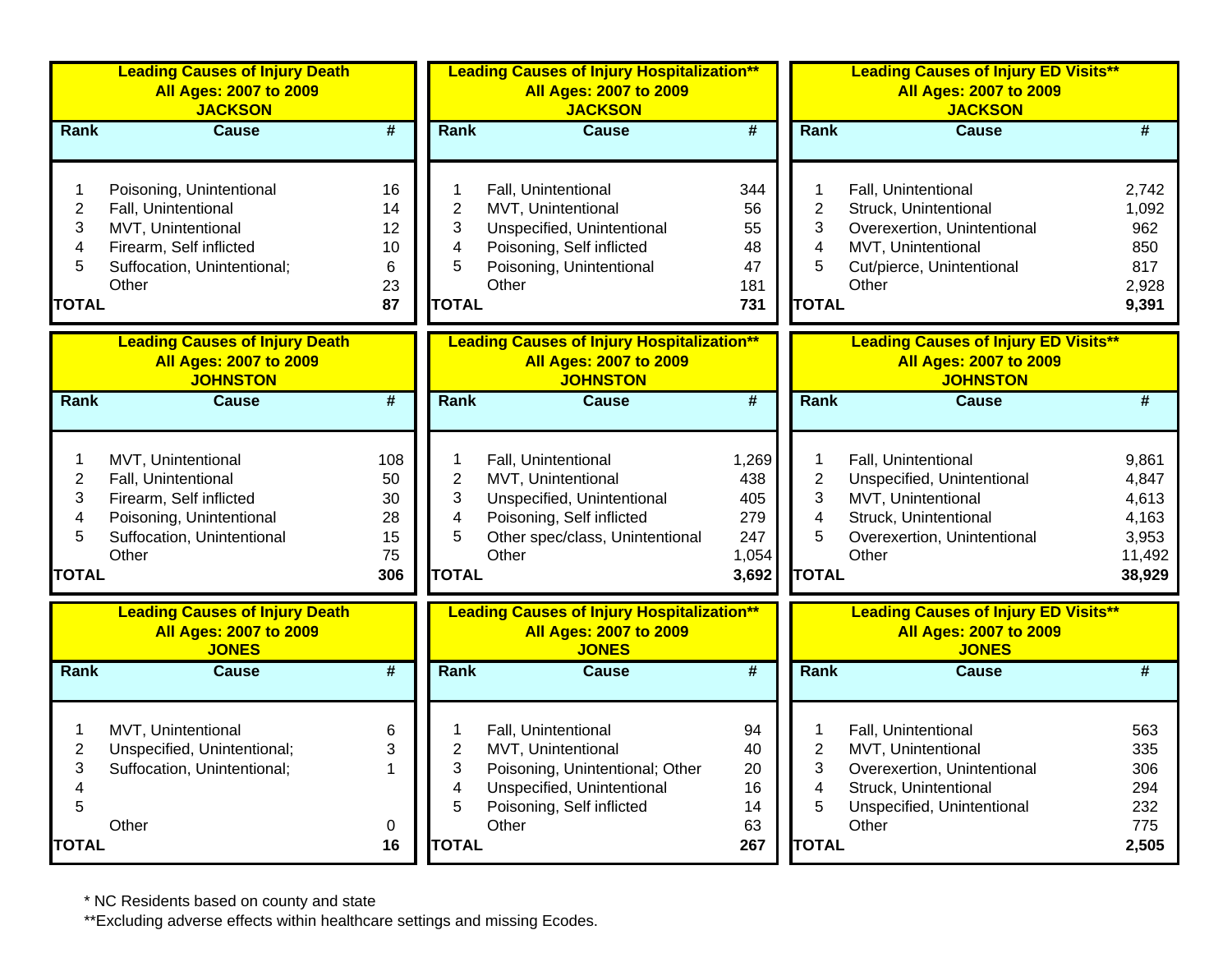|              | <b>Leading Causes of Injury Death</b><br><b>All Ages: 2007 to 2009</b><br><b>LEE</b>    |                             |                | <b>Leading Causes of Injury Hospitalization**</b><br><b>All Ages: 2007 to 2009</b><br><b>LEE</b>    |                             |                | <b>Leading Causes of Injury ED Visits**</b><br><b>All Ages: 2007 to 2009</b><br><b>LEE</b>    |        |  |
|--------------|-----------------------------------------------------------------------------------------|-----------------------------|----------------|-----------------------------------------------------------------------------------------------------|-----------------------------|----------------|-----------------------------------------------------------------------------------------------|--------|--|
| <b>Rank</b>  | <b>Cause</b>                                                                            | $\overline{\boldsymbol{r}}$ | <b>Rank</b>    | <b>Cause</b>                                                                                        | #                           | <b>Rank</b>    | <b>Cause</b>                                                                                  | #      |  |
|              |                                                                                         |                             |                |                                                                                                     |                             |                |                                                                                               |        |  |
|              | MVT, Unintentional                                                                      | 41                          |                | Fall, Unintentional                                                                                 | 381                         |                | Fall, Unintentional                                                                           | 2,992  |  |
| 2            | Poisoning, Unintentional                                                                | 19                          | 2              | MVT, Unintentional                                                                                  | 194                         | $\overline{2}$ | MVT, Unintentional                                                                            | 2,334  |  |
| 3            | Firearm, Assault                                                                        | 15                          | 3              | Poisoning, Self inflicted                                                                           | 78                          | 3              | Struck, Unintentional                                                                         | 1,194  |  |
|              | Firearm, Self inflicted                                                                 | 11                          | 4              | Unspecified, Unintentional                                                                          | 71                          | 4              | Unspecified, Unintentional                                                                    | 1,131  |  |
| 5            | Unspecified, Unintentional                                                              |                             | 5              | Other spec/class, Unintentional                                                                     | 66                          | 5              | Natural/Environ, Unintentional                                                                | 885    |  |
|              | Other                                                                                   | 35                          |                | Other                                                                                               | 384                         |                | Other                                                                                         | 3,936  |  |
| <b>TOTAL</b> |                                                                                         | 128                         | <b>TOTAL</b>   |                                                                                                     | 1,174                       | <b>TOTAL</b>   |                                                                                               | 12,472 |  |
|              | <b>Leading Causes of Injury Death</b><br><b>All Ages: 2007 to 2009</b><br><b>LENOIR</b> |                             |                | <b>Leading Causes of Injury Hospitalization**</b><br><b>All Ages: 2007 to 2009</b><br><b>LENOIR</b> |                             |                | <b>Leading Causes of Injury ED Visits**</b><br><b>All Ages: 2007 to 2009</b><br><b>LENOIR</b> |        |  |
| <b>Rank</b>  | <b>Cause</b>                                                                            | $\overline{\boldsymbol{t}}$ | <b>Rank</b>    | <b>Cause</b>                                                                                        | $\overline{\boldsymbol{t}}$ | <b>Rank</b>    | <b>Cause</b>                                                                                  | #      |  |
|              | MVT, Unintentional                                                                      | 35                          |                | Fall, Unintentional                                                                                 | 723                         |                | Fall, Unintentional                                                                           | 4,087  |  |
| 2            | Fall, Unintentional                                                                     | 15                          | $\overline{2}$ | Unspecified, Unintentional                                                                          | 211                         | $\overline{2}$ | Overexertion, Unintentional                                                                   | 2,181  |  |
| 3            | Poisoning, Unintentional                                                                | 13                          | 3              | MVT, Unintentional                                                                                  | 191                         | 3              | MVT, Unintentional                                                                            | 2,112  |  |
| 4            | Firearm, Self inflicted                                                                 | 11                          | 4              | Poisoning, Self inflicted                                                                           | 125                         | 4              | Struck, Unintentional                                                                         | 1,774  |  |
|              | Unspecified, Unintentional;                                                             | 7                           |                | Poisoning, Unintentional                                                                            | 72                          |                | Unspecified, Unintentional                                                                    | 1,531  |  |
| 5            | Suffocation, Unintentional                                                              |                             | 5              |                                                                                                     |                             | 5              |                                                                                               |        |  |
|              | Other                                                                                   | 34                          |                | Other                                                                                               | 390                         |                | Other                                                                                         | 4,826  |  |
| <b>TOTAL</b> |                                                                                         | 122                         | <b>TOTAL</b>   |                                                                                                     | 1,712                       | <b>TOTAL</b>   |                                                                                               | 16,511 |  |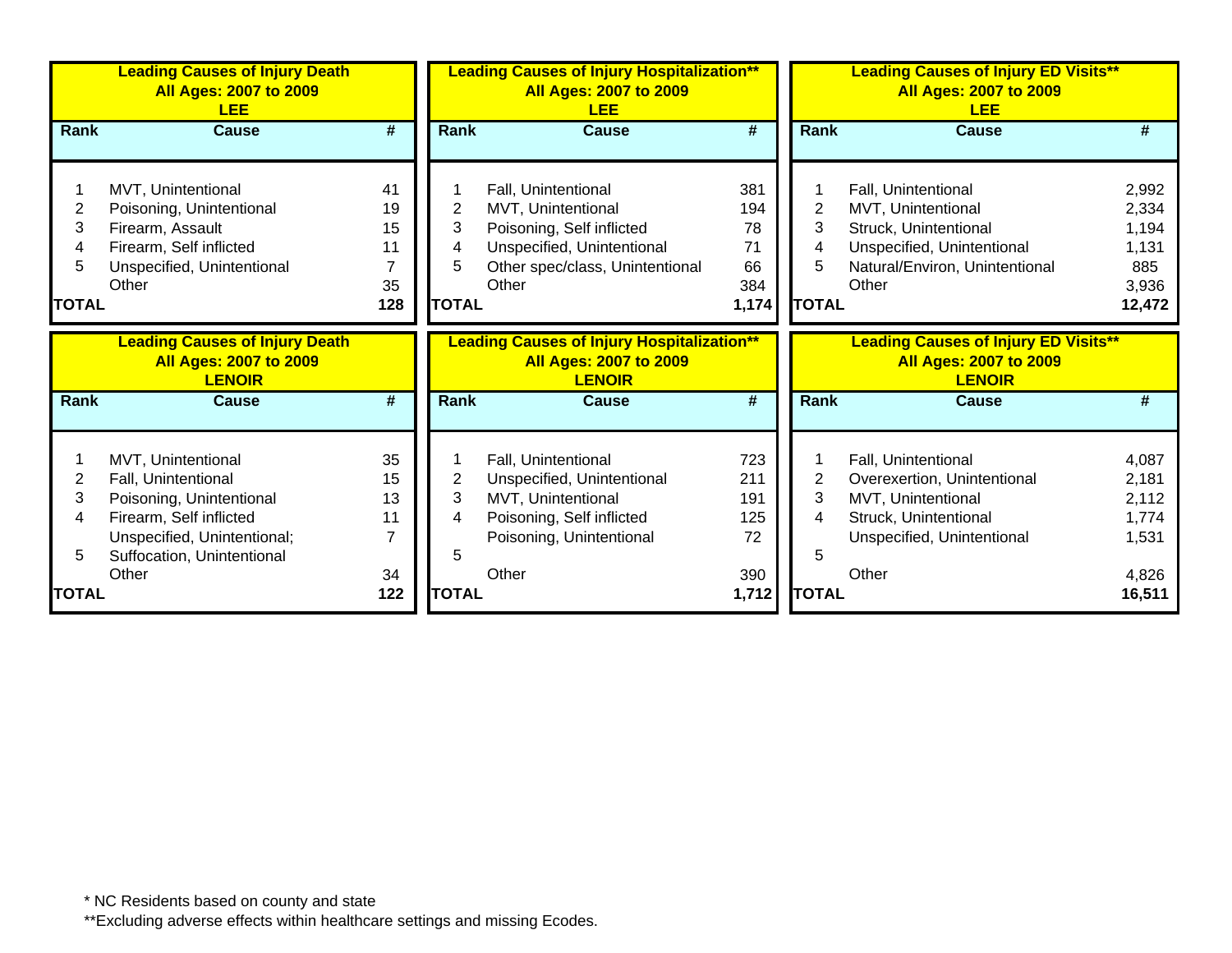|              | <b>Leading Causes of Injury Death</b><br><b>All Ages: 2007 to 2009</b><br><b>LINCOLN</b>  |                | <b>Leading Causes of Injury Hospitalization**</b><br><b>All Ages: 2007 to 2009</b><br><b>LINCOLN</b> |                                                                                                       |                             | <b>Leading Causes of Injury ED Visits**</b><br><b>All Ages: 2007 to 2009</b><br><b>LINCOLN</b> |                                                                                                 |        |  |
|--------------|-------------------------------------------------------------------------------------------|----------------|------------------------------------------------------------------------------------------------------|-------------------------------------------------------------------------------------------------------|-----------------------------|------------------------------------------------------------------------------------------------|-------------------------------------------------------------------------------------------------|--------|--|
| <b>Rank</b>  | <b>Cause</b>                                                                              | #              | Rank                                                                                                 | <b>Cause</b>                                                                                          | #                           |                                                                                                | Rank<br><b>Cause</b>                                                                            |        |  |
|              |                                                                                           |                |                                                                                                      |                                                                                                       |                             |                                                                                                |                                                                                                 |        |  |
|              | MVT, Unintentional                                                                        | 54             |                                                                                                      | Fall, Unintentional                                                                                   | 699                         |                                                                                                | Fall, Unintentional                                                                             | 6,771  |  |
| 2            | Poisoning, Unintentional                                                                  | 38             | 2                                                                                                    | MVT, Unintentional                                                                                    | 216                         |                                                                                                | $\overline{2}$<br>Struck, Unintentional                                                         | 3,083  |  |
| 3            | Firearm, Self inflicted                                                                   | 23             | 3                                                                                                    | Poisoning, Self inflicted                                                                             | 172                         |                                                                                                | 3<br>Overexertion, Unintentional                                                                | 2,961  |  |
| 4            | Firearm, Assault                                                                          | 9              | 4                                                                                                    | Unspecified, Unintentional                                                                            | 124                         |                                                                                                | 4<br>MVT, Unintentional                                                                         | 2,938  |  |
|              | Unspecified, Unintentional;                                                               | $\overline{7}$ |                                                                                                      | Other spec/class, Unintentional                                                                       | 96                          |                                                                                                | Cut/pierce, Unintentional                                                                       | 1,728  |  |
|              | Poisoning, Self inflicted; Fall,                                                          |                |                                                                                                      |                                                                                                       |                             |                                                                                                |                                                                                                 |        |  |
| 5            | Unintentional                                                                             |                | 5                                                                                                    |                                                                                                       |                             |                                                                                                | 5                                                                                               |        |  |
|              | Other                                                                                     | 28             |                                                                                                      | Other                                                                                                 | 462                         |                                                                                                | Other                                                                                           | 6,775  |  |
| <b>TOTAL</b> |                                                                                           | 173            | <b>TOTAL</b>                                                                                         |                                                                                                       | 1,769                       | <b>TOTAL</b>                                                                                   |                                                                                                 | 24,256 |  |
|              | <b>Leading Causes of Injury Death</b><br><b>All Ages: 2007 to 2009</b><br><b>McDOWELL</b> |                |                                                                                                      | <b>Leading Causes of Injury Hospitalization**</b><br><b>All Ages: 2007 to 2009</b><br><b>McDOWELL</b> |                             |                                                                                                | <b>Leading Causes of Injury ED Visits**</b><br><b>All Ages: 2007 to 2009</b><br><b>McDOWELL</b> |        |  |
| <b>Rank</b>  | <b>Cause</b>                                                                              | #              | Rank                                                                                                 | <b>Cause</b>                                                                                          | $\overline{\boldsymbol{H}}$ | Rank                                                                                           | <b>Cause</b>                                                                                    |        |  |
|              | Poisoning, Unintentional                                                                  | 30             |                                                                                                      | Fall, Unintentional                                                                                   | 430                         |                                                                                                | Fall, Unintentional                                                                             | 2,259  |  |
| 2            | MVT, Unintentional                                                                        | 26             | 2                                                                                                    | Poisoning, Self inflicted                                                                             | 108                         |                                                                                                | $\overline{2}$<br>MVT, Unintentional                                                            | 1,079  |  |
| 3            | Fall, Unintentional                                                                       | 15             | 3                                                                                                    | MVT, Unintentional                                                                                    | 105                         |                                                                                                | 3<br>Struck, Unintentional                                                                      | 552    |  |
| 4            | Firearm, Self inflicted                                                                   | 9              | 4                                                                                                    | Other spec/class, Unintentional                                                                       | 70                          |                                                                                                | Overexertion, Unintentional<br>4                                                                | 481    |  |
| 5            | Firearm, Assault                                                                          | 8              | 5                                                                                                    | Poisoning, Unintentional                                                                              | 65                          |                                                                                                | Struck, Assault<br>5                                                                            | 431    |  |
|              | Other                                                                                     | 32             |                                                                                                      | Other                                                                                                 | 211                         |                                                                                                | Other                                                                                           | 1,938  |  |
| TOTAL        |                                                                                           | 120            | <b>TOTAL</b>                                                                                         |                                                                                                       | 989                         | <b>TOTAL</b>                                                                                   |                                                                                                 | 6,740  |  |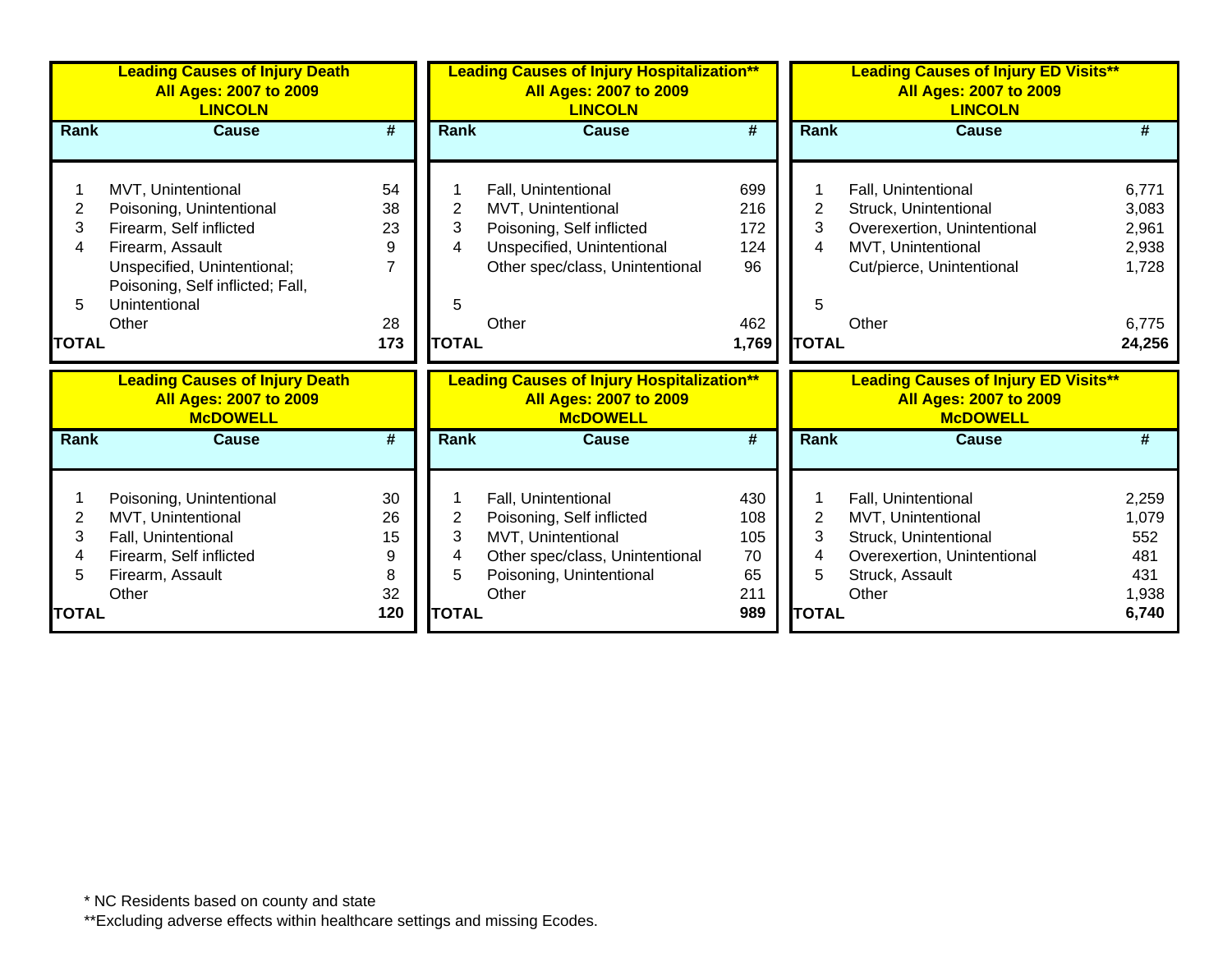|                                  | <b>Leading Causes of Injury Death</b><br><b>All Ages: 2007 to 2009</b><br><b>MACON</b>                                                                                                 |                                                  |                                  | <b>Leading Causes of Injury Hospitalization**</b><br><b>All Ages: 2007 to 2009</b><br><b>MACON</b>                                               |                                           |                                  | <b>Leading Causes of Injury ED Visits**</b><br><b>All Ages: 2007 to 2009</b><br><b>MACON</b>                                             |                                                     |
|----------------------------------|----------------------------------------------------------------------------------------------------------------------------------------------------------------------------------------|--------------------------------------------------|----------------------------------|--------------------------------------------------------------------------------------------------------------------------------------------------|-------------------------------------------|----------------------------------|------------------------------------------------------------------------------------------------------------------------------------------|-----------------------------------------------------|
| <b>Rank</b>                      | <b>Cause</b>                                                                                                                                                                           | #                                                | Rank                             | <b>Cause</b>                                                                                                                                     | $\overline{\boldsymbol{t}}$               | <b>Rank</b>                      | <b>Cause</b>                                                                                                                             |                                                     |
| 2<br>3<br>4<br>5<br><b>TOTAL</b> | Fall, Unintentional<br>Poisoning, Unintentional<br>Firearm, Self inflicted<br>MVT, Unintentional<br>Suffocation, Unintentional<br>Other                                                | 17<br>15<br>13<br>12<br>7<br>25<br>89            | 2<br>3<br>4<br>5<br><b>TOTAL</b> | Fall, Unintentional<br>MVT, Unintentional<br>Other spec/class, Unintentional<br>Unspecified, Unintentional<br>Poisoning, Self inflicted<br>Other | 363<br>49<br>44<br>36<br>29<br>134<br>655 | 2<br>3<br>4<br>5<br><b>TOTAL</b> | Fall, Unintentional<br>Struck, Unintentional<br>Overexertion, Unintentional<br>Cut/pierce, Unintentional<br>MVT, Unintentional<br>Other  | 2,785<br>981<br>777<br>756<br>680<br>2,654<br>8,633 |
|                                  | <b>Leading Causes of Injury Death</b><br><b>All Ages: 2007 to 2009</b><br><b>MADISON</b>                                                                                               |                                                  |                                  | <b>Leading Causes of Injury Hospitalization**</b><br><b>All Ages: 2007 to 2009</b><br><b>MADISON</b>                                             |                                           |                                  | <b>Leading Causes of Injury ED Visits**</b><br><b>All Ages: 2007 to 2009</b><br><b>MADISON</b>                                           |                                                     |
| Rank                             | <b>Cause</b>                                                                                                                                                                           | #                                                | <b>Rank</b>                      | <b>Cause</b>                                                                                                                                     | #                                         | <b>Rank</b>                      | <b>Cause</b>                                                                                                                             | #                                                   |
| 2<br>3<br>4<br>5                 | MVT, Unintentional<br>Poisoning, Unintentional; Firearm,<br>Fall, Unintentional<br>Suffocation, Self inflicted; Poisoning,<br>Suffocation, Unintentional; Firearm,<br>Assault<br>Other | 15<br>$\overline{7}$<br>5<br>3<br>$\overline{2}$ | 2<br>3<br>4<br>5                 | Fall, Unintentional<br>MVT, Unintentional<br>Poisoning, Self inflicted<br>Other spec/class, Unintentional<br>Unspecified, Unintentional<br>Other | 189<br>51<br>26<br>20<br>19               | 2<br>3<br>4<br>5                 | Fall, Unintentional<br>MVT, Unintentional<br>Struck, Unintentional<br>Unspecified, Unintentional<br>Overexertion, Unintentional<br>Other | 348<br>227<br>93<br>70<br>66<br>412                 |
| <b>TOTAL</b>                     |                                                                                                                                                                                        | 8<br>52                                          | <b>TOTAL</b>                     |                                                                                                                                                  | 98<br>403                                 | <b>TOTAL</b>                     |                                                                                                                                          | 1,216                                               |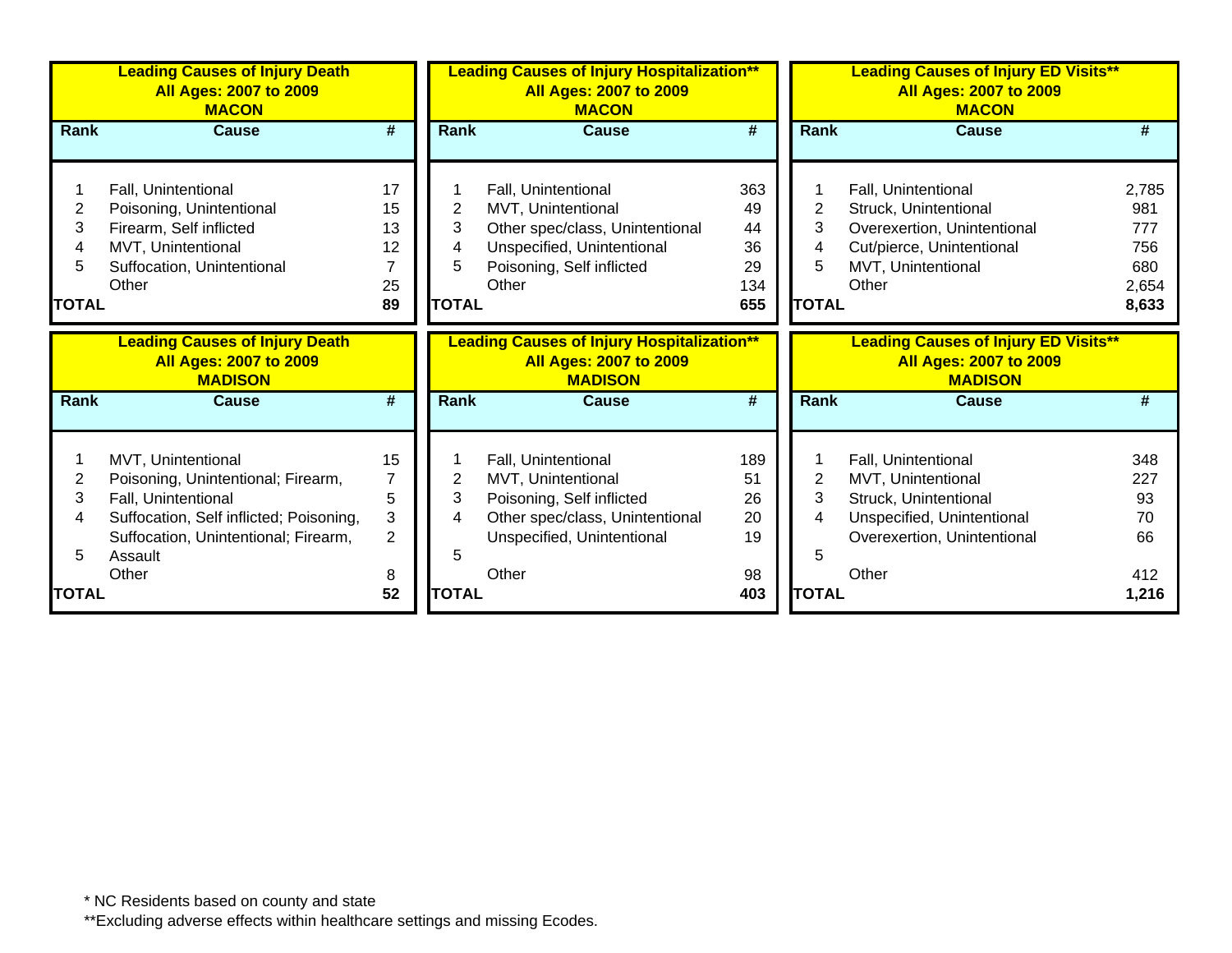|                | <b>Leading Causes of Injury Death</b><br><b>All Ages: 2007 to 2009</b><br><b>MARTIN</b>   |                             |                | <b>Leading Causes of Injury Hospitalization**</b><br><b>All Ages: 2007 to 2009</b><br><b>MARTIN</b>   |                             |                | <b>Leading Causes of Injury ED Visits**</b><br><b>All Ages: 2007 to 2009</b><br><b>MARTIN</b>   |         |
|----------------|-------------------------------------------------------------------------------------------|-----------------------------|----------------|-------------------------------------------------------------------------------------------------------|-----------------------------|----------------|-------------------------------------------------------------------------------------------------|---------|
| Rank           | <b>Cause</b>                                                                              | #                           | Rank           | <b>Cause</b>                                                                                          | $\overline{\boldsymbol{H}}$ | Rank           | <b>Cause</b>                                                                                    | #       |
|                | MVT, Unintentional                                                                        | 15                          |                | Fall, Unintentional                                                                                   | 191                         |                | Fall, Unintentional                                                                             | 1,141   |
| $\overline{c}$ | Poisoning, Unintentional                                                                  | 10                          | 2              | Unspecified, Unintentional                                                                            | 118                         | 2              | Unspecified, Unintentional                                                                      | 652     |
| 3              | Firearm, Self inflicted; Fall,                                                            | 9                           | 3              | MVT, Unintentional                                                                                    | 75                          | 3              | MVT, Unintentional                                                                              | 607     |
| 4              | Firearm, Assault                                                                          | 7                           | 4              | Poisoning, Self inflicted                                                                             | 33                          | 4              | Struck, Unintentional                                                                           | 413     |
|                | Unspecified, Unintentional;                                                               | 5                           |                | Poisoning, Unintentional                                                                              | 31                          |                | Overexertion, Unintentional                                                                     | 257     |
| 5              | Poisoning, Self inflicted                                                                 |                             | 5              |                                                                                                       |                             | 5              |                                                                                                 |         |
|                | Other                                                                                     | 12                          |                | Other                                                                                                 | 158                         |                | Other                                                                                           | 1,215   |
| <b>TOTAL</b>   |                                                                                           | 72                          | <b>TOTAL</b>   |                                                                                                       | 606                         | <b>TOTAL</b>   |                                                                                                 | 4,285   |
|                | <b>Leading Causes of Injury Death</b>                                                     |                             |                | <b>Leading Causes of Injury Hospitalization**</b>                                                     |                             |                | <b>Leading Causes of Injury ED Visits**</b>                                                     |         |
|                | <b>All Ages: 2007 to 2009</b><br><b>MECKLENBURG</b>                                       |                             |                | All Ages: 2007 to 2009<br><b>MECKLENBURG</b>                                                          |                             |                | <b>All Ages: 2007 to 2009</b><br><b>MECKLENBURG</b>                                             |         |
| Rank           | <b>Cause</b>                                                                              | $\overline{\boldsymbol{t}}$ | <b>Rank</b>    | <b>Cause</b>                                                                                          | $\overline{\boldsymbol{H}}$ | Rank           | <b>Cause</b>                                                                                    | #       |
|                | MVT, Unintentional                                                                        | 251                         |                | Fall, Unintentional                                                                                   | 5,481                       | 1              | Fall, Unintentional                                                                             | 42,504  |
| $\overline{c}$ | Firearm, Assault                                                                          | 170                         | $\overline{2}$ | MVT, Unintentional                                                                                    | 1,535                       | $\overline{2}$ | MVT, Unintentional                                                                              | 26,169  |
| 3              | Poisoning, Unintentional                                                                  | 147                         | 3              | Unspecified, Unintentional                                                                            | 1,140                       | 3              | Struck, Unintentional                                                                           | 18,532  |
| 4              | Fall, Unintentional                                                                       | 121                         | 4              | Poisoning, Self inflicted                                                                             | 1,102                       | 4              | Unspecified, Unintentional                                                                      | 18,124  |
| 5              | Firearm, Self inflicted                                                                   | 114                         | 5              | Other spec/class, Unintentional                                                                       | 809                         | 5              | Overexertion, Unintentional                                                                     | 13,463  |
|                | Other                                                                                     | 356                         |                | Other                                                                                                 | 3,935                       |                | Other                                                                                           | 49,570  |
| <b>TOTAL</b>   |                                                                                           | 1,159                       | <b>TOTAL</b>   |                                                                                                       | #####                       | <b>TOTAL</b>   |                                                                                                 | 168,362 |
|                | <b>Leading Causes of Injury Death</b><br><b>All Ages: 2007 to 2009</b><br><b>MITCHELL</b> |                             |                | <b>Leading Causes of Injury Hospitalization**</b><br><b>All Ages: 2007 to 2009</b><br><b>MITCHELL</b> |                             |                | <b>Leading Causes of Injury ED Visits**</b><br><b>All Ages: 2007 to 2009</b><br><b>MITCHELL</b> |         |
| Rank           | <b>Cause</b>                                                                              | #                           | Rank           | <b>Cause</b>                                                                                          | $\overline{\boldsymbol{H}}$ | Rank           | <b>Cause</b>                                                                                    | #       |
|                |                                                                                           |                             |                |                                                                                                       |                             |                |                                                                                                 |         |
|                | Poisoning, Unintentional                                                                  | 11                          |                | Fall, Unintentional                                                                                   | 242                         |                | Fall, Unintentional                                                                             | 670     |
| 2              | MVT, Unintentional                                                                        | 7                           | 2              | Other spec/class, Unintentional                                                                       | 43                          | 2              | MVT, Unintentional                                                                              | 313     |
| 3              | Suffocation, Unintentional; Fall,                                                         | 5                           | 3              | MVT, Unintentional                                                                                    | 40                          | 3              | Struck, Unintentional                                                                           | 133     |
| 4              | Firearm, Self inflicted                                                                   | 4                           | 4              | Poisoning, Unintentional                                                                              | 37                          | 4              | Overexertion, Unintentional                                                                     | 89      |
| 5              | Unspecified, Unintentional                                                                | 2                           | 5              | Unspecified, Unintentional                                                                            | 23                          | 5              | Other spec/class, Unintentional                                                                 | 84      |
|                | Other                                                                                     | 6                           |                | Other                                                                                                 | 103                         |                | Other                                                                                           | 588     |
| <b>TOTAL</b>   |                                                                                           | 40                          | <b>TOTAL</b>   |                                                                                                       | 488                         | <b>TOTAL</b>   |                                                                                                 | 1,877   |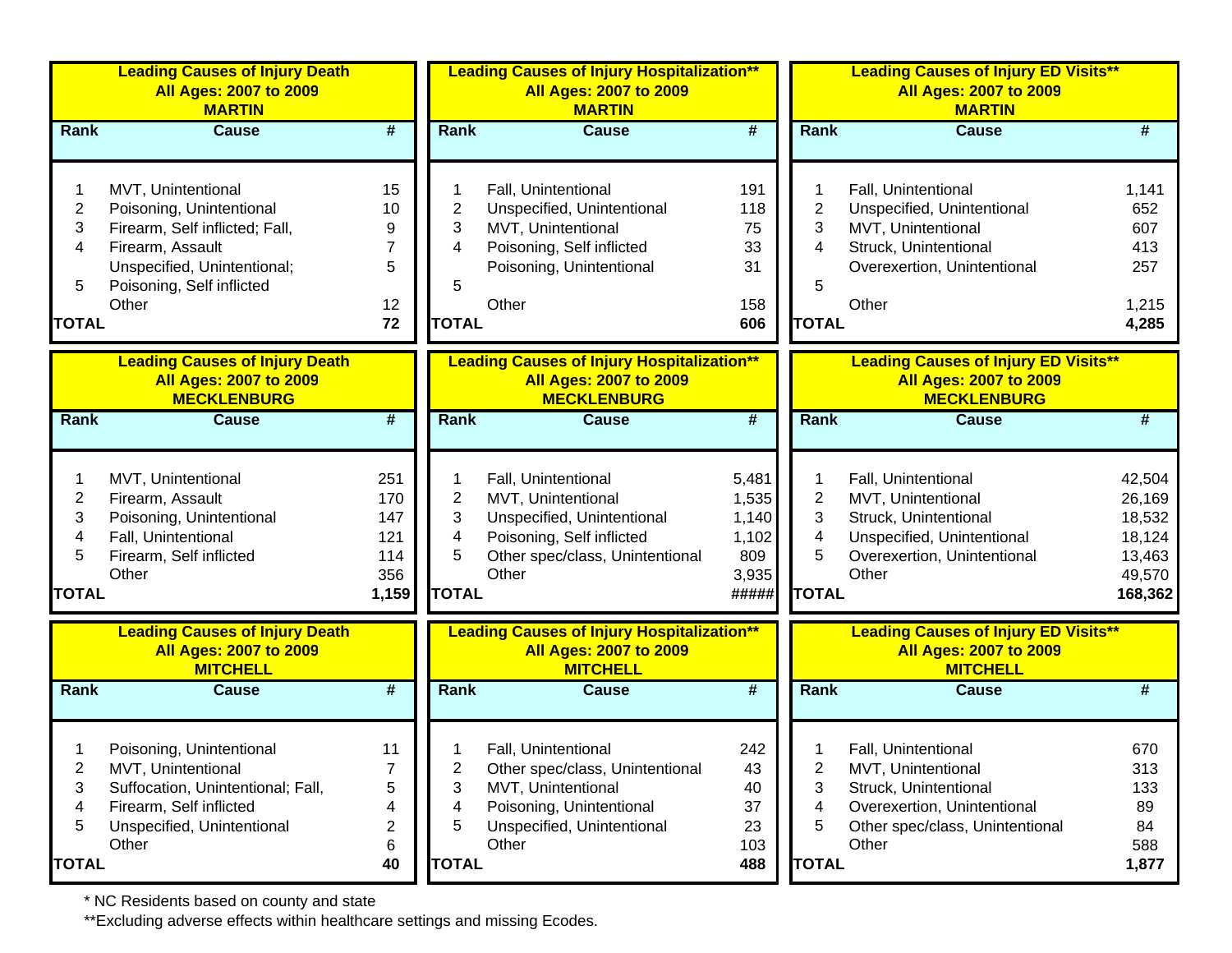|                                                      | <b>Leading Causes of Injury Death</b><br><b>All Ages: 2007 to 2009</b><br><b>MONTGOMERY</b>                                                      |                                                 |                                                    | <b>Leading Causes of Injury Hospitalization**</b><br><b>All Ages: 2007 to 2009</b><br><b>MONTGOMERY</b>                                          |                                                  |                                                                          | <b>Leading Causes of Injury ED Visits**</b><br><b>All Ages: 2007 to 2009</b><br><b>MONTGOMERY</b>                                        |                                                              |
|------------------------------------------------------|--------------------------------------------------------------------------------------------------------------------------------------------------|-------------------------------------------------|----------------------------------------------------|--------------------------------------------------------------------------------------------------------------------------------------------------|--------------------------------------------------|--------------------------------------------------------------------------|------------------------------------------------------------------------------------------------------------------------------------------|--------------------------------------------------------------|
| Rank                                                 | <b>Cause</b>                                                                                                                                     | #                                               | Rank                                               | <b>Cause</b>                                                                                                                                     | #                                                | Rank                                                                     | <b>Cause</b>                                                                                                                             | #                                                            |
| 1<br>$\boldsymbol{2}$<br>3<br>4<br>5<br><b>TOTAL</b> | MVT, Unintentional<br>Firearm, Assault<br>Fall, Unintentional<br>Poisoning, Unintentional; Firearm,<br>Unspecified, Unintentional<br>Other       | 17<br>9<br>$\overline{7}$<br>6<br>5<br>16<br>66 | 1<br>$\overline{c}$<br>3<br>4<br>5<br><b>TOTAL</b> | Fall, Unintentional<br>MVT, Unintentional<br>Poisoning, Self inflicted<br>Other spec/class, Unintentional<br>Unspecified, Unintentional<br>Other | 268<br>58<br>44<br>28<br>27<br>184<br>609        | 1<br>$\overline{2}$<br>3<br>4<br>5<br><b>TOTAL</b>                       | Fall, Unintentional<br>Struck, Unintentional<br>MVT, Unintentional<br>Overexertion, Unintentional<br>Cut/pierce, Unintentional<br>Other  | 1,236<br>539<br>503<br>461<br>384<br>1,396<br>4,519          |
|                                                      | <b>Leading Causes of Injury Death</b><br><b>All Ages: 2007 to 2009</b><br><b>MOORE</b>                                                           |                                                 |                                                    | <b>Leading Causes of Injury Hospitalization**</b><br><b>All Ages: 2007 to 2009</b><br><b>MOORE</b>                                               |                                                  |                                                                          | <b>Leading Causes of Injury ED Visits**</b><br><b>All Ages: 2007 to 2009</b><br><b>MOORE</b>                                             |                                                              |
| Rank                                                 | <b>Cause</b>                                                                                                                                     | $\overline{\boldsymbol{r}}$                     | <b>Rank</b>                                        | <b>Cause</b>                                                                                                                                     | $\overline{\boldsymbol{r}}$                      | Rank                                                                     | <b>Cause</b>                                                                                                                             | #                                                            |
| 1<br>$\overline{c}$<br>3<br>4<br>5<br><b>TOTAL</b>   | MVT, Unintentional<br>Poisoning, Unintentional<br>Unspecified, Unintentional; Firearm,<br>Firearm, Assault<br>Poisoning, Self inflicted<br>Other | 42<br>26<br>24<br>19<br>8<br>37<br>204          | 1<br>$\overline{2}$<br>3<br>4<br>5<br><b>TOTAL</b> | Fall, Unintentional<br>MVT, Unintentional<br>Poisoning, Self inflicted<br>Poisoning, Unintentional<br>Unspecified, Unintentional<br>Other        | 1,142<br>262<br>183<br>113<br>99<br>536<br>2,335 | 1<br>$\overline{2}$<br>3<br>$\overline{\mathbf{4}}$<br>5<br><b>TOTAL</b> | Fall, Unintentional<br>MVT, Unintentional<br>Struck, Unintentional<br>Overexertion, Unintentional<br>Cut/pierce, Unintentional<br>Other  | 5,246<br>2,679<br>1,567<br>1,479<br>1,022<br>4,062<br>16,055 |
|                                                      | <b>Leading Causes of Injury Death</b><br><b>All Ages: 2007 to 2009</b><br><b>NASH</b>                                                            |                                                 |                                                    | <b>Leading Causes of Injury Hospitalization**</b><br><b>All Ages: 2007 to 2009</b><br><b>NASH</b>                                                |                                                  |                                                                          | <b>Leading Causes of Injury ED Visits**</b><br><b>All Ages: 2007 to 2009</b><br><b>NASH</b>                                              |                                                              |
| Rank                                                 | <b>Cause</b>                                                                                                                                     | #                                               | <b>Rank</b>                                        | <b>Cause</b>                                                                                                                                     | #                                                | Rank                                                                     | <b>Cause</b>                                                                                                                             | #                                                            |
| 1<br>$\overline{2}$<br>3<br>4<br>5<br><b>TOTAL</b>   | MVT, Unintentional<br>Firearm, Assault<br>Firearm, Self inflicted<br>Poisoning, Unintentional<br>Fall, Unintentional<br>Other                    | 49<br>25<br>24<br>16<br>15<br>51<br>180         | 1<br>$\overline{2}$<br>3<br>4<br>5<br><b>TOTAL</b> | Fall, Unintentional<br>MVT, Unintentional<br>Unspecified, Unintentional<br>Poisoning, Self inflicted<br>Other spec/class, Unintentional<br>Other | 890<br>267<br>172<br>133<br>122<br>673<br>2,257  | 1<br>$\overline{2}$<br>3<br>4<br>5<br><b>TOTAL</b>                       | Fall, Unintentional<br>MVT, Unintentional<br>Overexertion, Unintentional<br>Struck, Unintentional<br>Unspecified, Unintentional<br>Other | 1,648<br>1,204<br>779<br>725<br>644<br>2,381<br>7,381        |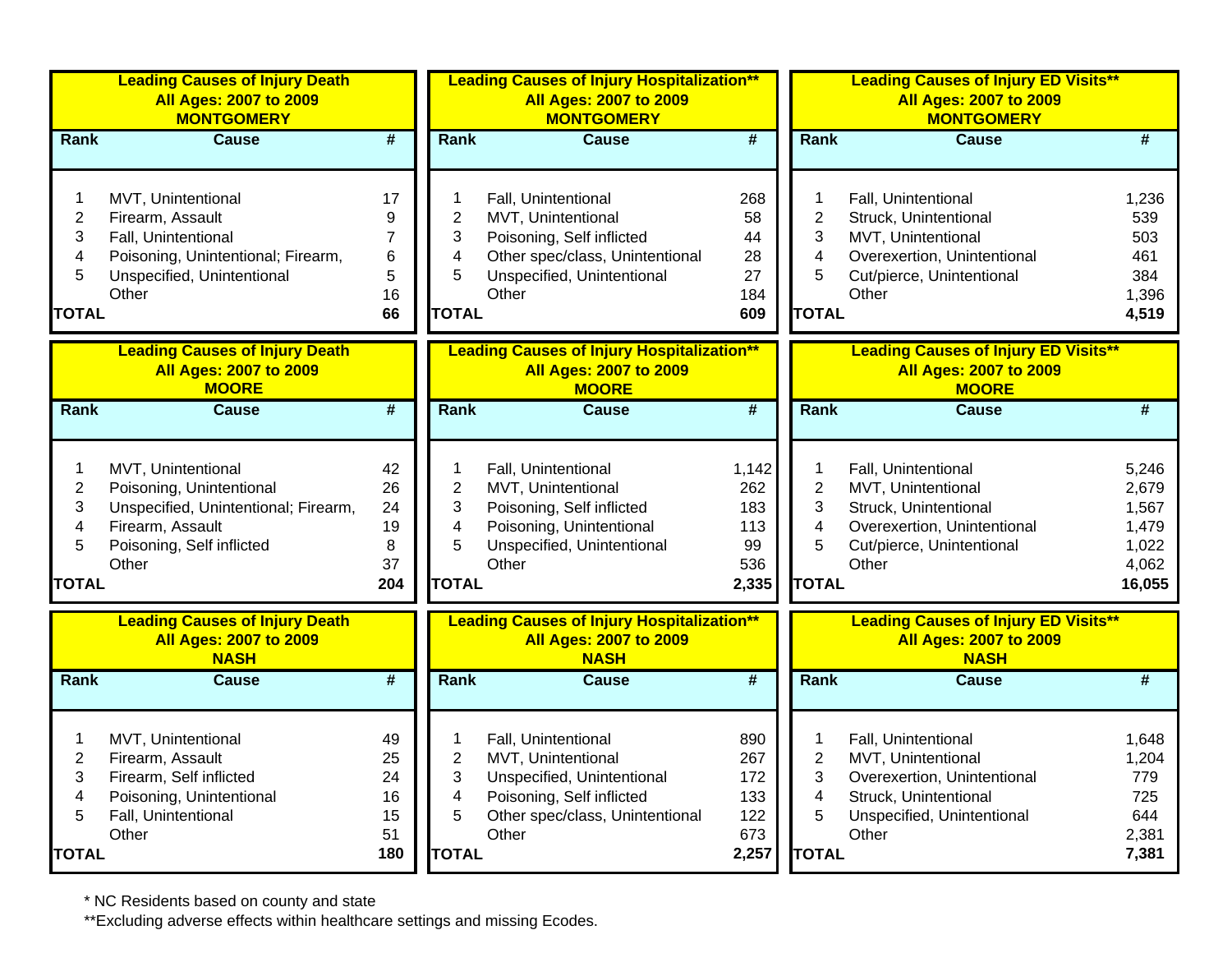|                                                               | <b>Leading Causes of Injury Death</b><br><b>All Ages: 2007 to 2009</b><br><b>NEW HANOVER</b>                                                                 |                                                             |                                                    | <b>Leading Causes of Injury Hospitalization**</b><br><b>All Ages: 2007 to 2009</b><br><b>NEW HANOVER</b>                                         |                                                     |                                                                          | <b>Leading Causes of Injury ED Visits**</b><br><b>All Ages: 2007 to 2009</b><br><b>NEW HANOVER</b>                                       |                                                                |
|---------------------------------------------------------------|--------------------------------------------------------------------------------------------------------------------------------------------------------------|-------------------------------------------------------------|----------------------------------------------------|--------------------------------------------------------------------------------------------------------------------------------------------------|-----------------------------------------------------|--------------------------------------------------------------------------|------------------------------------------------------------------------------------------------------------------------------------------|----------------------------------------------------------------|
| Rank                                                          | <b>Cause</b>                                                                                                                                                 | #                                                           | <b>Rank</b>                                        | <b>Cause</b>                                                                                                                                     | $\overline{\mathbf{H}}$                             | Rank                                                                     | <b>Cause</b>                                                                                                                             | #                                                              |
| 1<br>$\overline{2}$<br>3<br>4<br>5<br><b>TOTAL</b>            | Poisoning, Unintentional<br>MVT, Unintentional<br>Firearm, Self inflicted<br>Fall, Unintentional<br>Firearm, Assault<br>Other                                | 83<br>65<br>38<br>31<br>24<br>123<br>364                    | 1<br>$\overline{2}$<br>3<br>4<br>5<br><b>TOTAL</b> | Fall, Unintentional<br>MVT, Unintentional<br>Poisoning, Self inflicted<br>Unspecified, Unintentional<br>Poisoning, Unintentional<br>Other        | 1,493<br>389<br>364<br>279<br>202<br>1,032<br>3,759 | 1<br>$\overline{2}$<br>3<br>4<br>5<br><b>TOTAL</b>                       | Fall, Unintentional<br>MVT, Unintentional<br>Struck, Unintentional<br>Overexertion, Unintentional<br>Unspecified, Unintentional<br>Other | 12,228<br>6,717<br>4,273<br>3,957<br>3,006<br>13,118<br>43,299 |
|                                                               | <b>Leading Causes of Injury Death</b><br><b>All Ages: 2007 to 2009</b><br><b>NORTHAMPTON</b>                                                                 |                                                             |                                                    | <b>Leading Causes of Injury Hospitalization**</b><br><b>All Ages: 2007 to 2009</b><br><b>NORTHAMPTON</b>                                         |                                                     |                                                                          | <b>Leading Causes of Injury ED Visits**</b><br><b>All Ages: 2007 to 2009</b><br><b>NORTHAMPTON</b>                                       |                                                                |
| Rank                                                          | <b>Cause</b>                                                                                                                                                 | $\overline{\#}$                                             | <b>Rank</b>                                        | <b>Cause</b>                                                                                                                                     | #                                                   | Rank                                                                     | <b>Cause</b>                                                                                                                             | #                                                              |
| $\mathbf{1}$<br>$\overline{c}$<br>3<br>4<br>5<br><b>TOTAL</b> | MVT, Unintentional<br>Firearm, Self inflicted<br>Poisoning, Unintentional; Firearm,<br>Suffocation, Unintentional<br>Unspecified, Assault; Firearm,<br>Other | 24<br>6<br>5<br>3<br>$\overline{c}$<br>$\overline{7}$<br>58 | 1<br>$\mathbf{2}$<br>3<br>4<br>5<br><b>TOTAL</b>   | Fall, Unintentional<br>MVT, Unintentional<br>Unspecified, Unintentional<br>Poisoning, Self inflicted<br>Other spec/class, Unintentional<br>Other | 218<br>77<br>41<br>22<br>19<br>159<br>536           | 1<br>$\overline{2}$<br>3<br>4<br>5<br><b>TOTAL</b>                       | Fall, Unintentional<br>MVT, Unintentional<br>Struck, Unintentional<br>Unspecified, Unintentional<br>Overexertion, Unintentional<br>Other | 1,643<br>831<br>545<br>486<br>348<br>1,771<br>5,624            |
|                                                               | <b>Leading Causes of Injury Death</b><br><b>All Ages: 2007 to 2009</b><br><b>ONSLOW</b>                                                                      |                                                             |                                                    | <b>Leading Causes of Injury Hospitalization**</b><br><b>All Ages: 2007 to 2009</b><br><b>ONSLOW</b>                                              |                                                     |                                                                          | <b>Leading Causes of Injury ED Visits**</b><br><b>All Ages: 2007 to 2009</b><br><b>ONSLOW</b>                                            |                                                                |
| Rank                                                          | Cause                                                                                                                                                        | $\overline{\#}$                                             | <b>Rank</b>                                        | <b>Cause</b>                                                                                                                                     | #                                                   | Rank                                                                     | <b>Cause</b>                                                                                                                             | #                                                              |
| $\mathbf{1}$<br>$\overline{c}$<br>3<br>4<br>5<br><b>TOTAL</b> | MVT, Unintentional<br>Poisoning, Unintentional<br>Firearm, Self inflicted<br>Fall, Unintentional<br>Firearm, Assault<br>Other                                | 92<br>49<br>32<br>22<br>14<br>85<br>294                     | 1<br>$\overline{2}$<br>3<br>4<br>5<br><b>TOTAL</b> | Fall, Unintentional<br>MVT, Unintentional<br>Unspecified, Unintentional<br>Poisoning, Unintentional<br>Other spec/class, Unintentional<br>Other  | 652<br>381<br>180<br>146<br>117<br>688<br>2,164     | 1<br>$\overline{2}$<br>3<br>$\overline{\mathbf{4}}$<br>5<br><b>TOTAL</b> | Fall, Unintentional<br>MVT, Unintentional<br>Struck, Unintentional<br>Unspecified, Unintentional<br>Overexertion, Unintentional<br>Other | 9,005<br>4,703<br>3,408<br>3,278<br>2,839<br>11,352<br>34,585  |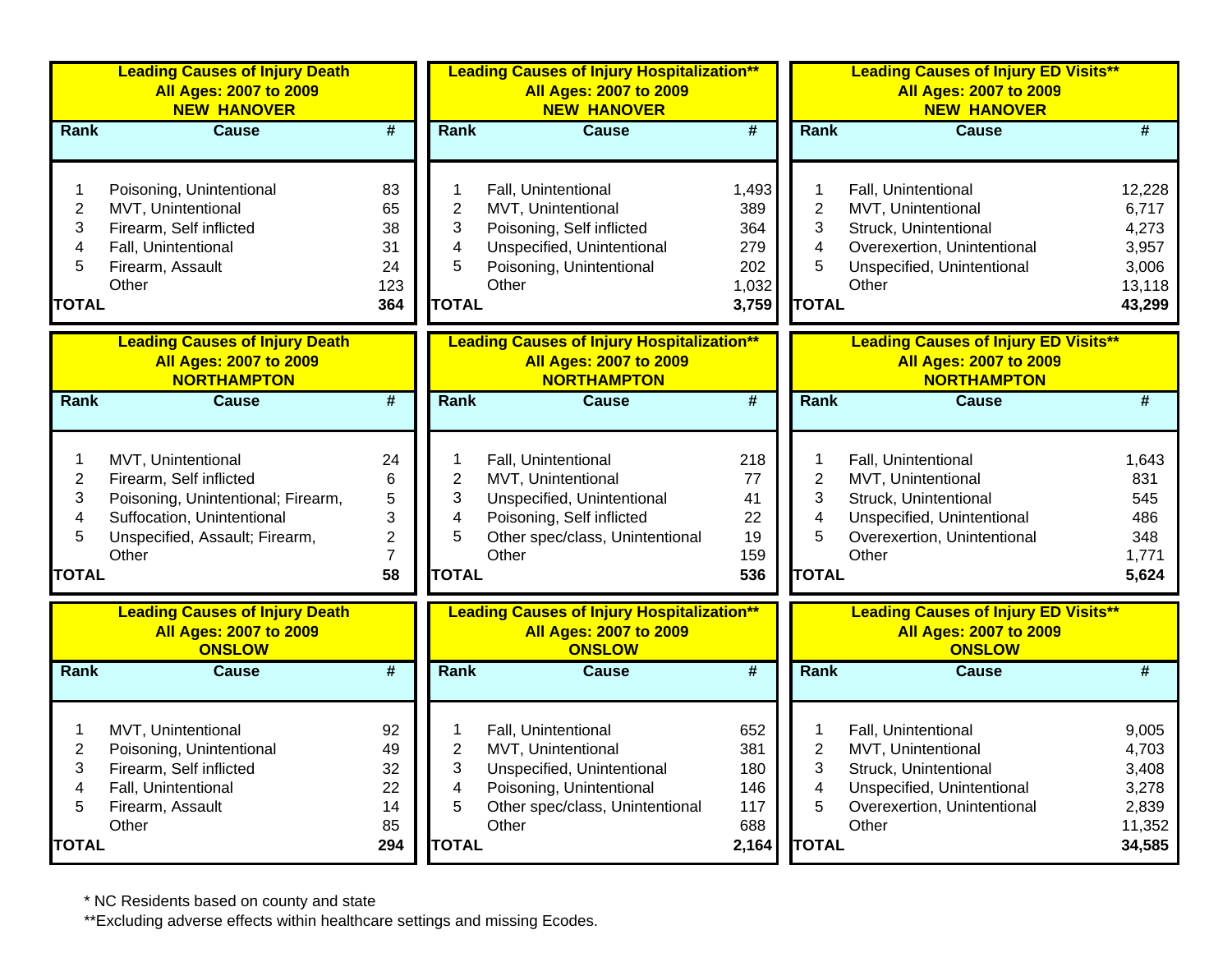|                                  | <b>Leading Causes of Injury Death</b><br><b>All Ages: 2007 to 2009</b><br><b>ORANGE</b>                                                                                |                                         |                                  | <b>Leading Causes of Injury Hospitalization**</b><br><b>All Ages: 2007 to 2009</b><br><b>ORANGE</b>                                                                           |                                                 |                                               | <b>Leading Causes of Injury ED Visits**</b><br><b>All Ages: 2007 to 2009</b><br><b>ORANGE</b>                                            |                                                              |
|----------------------------------|------------------------------------------------------------------------------------------------------------------------------------------------------------------------|-----------------------------------------|----------------------------------|-------------------------------------------------------------------------------------------------------------------------------------------------------------------------------|-------------------------------------------------|-----------------------------------------------|------------------------------------------------------------------------------------------------------------------------------------------|--------------------------------------------------------------|
| <b>Rank</b>                      | <b>Cause</b>                                                                                                                                                           | $\overline{\boldsymbol{H}}$             | <b>Rank</b>                      | <b>Cause</b>                                                                                                                                                                  | #                                               | Rank                                          | <b>Cause</b>                                                                                                                             | #                                                            |
| 2<br>3<br>4<br>5<br><b>TOTAL</b> | MVT, Unintentional<br>Poisoning, Unintentional<br>Fall, Unintentional<br>Suffocation, Self inflicted<br>Firearm, Self inflicted<br>Other                               | 38<br>27<br>16<br>15<br>13<br>56<br>165 | 2<br>3<br>4<br>5<br><b>TOTAL</b> | Fall, Unintentional<br>MVT, Unintentional<br>Poisoning, Self inflicted<br>Poisoning, Unintentional<br>Unspecified, Unintentional<br>Other                                     | 964<br>300<br>245<br>193<br>162<br>768<br>2,632 | $\overline{2}$<br>3<br>4<br>5<br><b>TOTAL</b> | Fall, Unintentional<br>Struck, Unintentional<br>MVT, Unintentional<br>Overexertion, Unintentional<br>Cut/pierce, Unintentional<br>Other  | 4,929<br>2,030<br>1,842<br>1,758<br>1,372<br>5,499<br>17,430 |
|                                  | <b>Leading Causes of Injury Death</b><br><b>All Ages: 2007 to 2009</b><br><b>PAMLICO</b>                                                                               |                                         |                                  | <b>Leading Causes of Injury Hospitalization**</b><br><b>All Ages: 2007 to 2009</b><br><b>PAMLICO</b>                                                                          |                                                 |                                               | <b>Leading Causes of Injury ED Visits**</b><br><b>All Ages: 2007 to 2009</b><br><b>PAMLICO</b>                                           |                                                              |
| <b>Rank</b>                      | <b>Cause</b>                                                                                                                                                           | $\overline{\boldsymbol{H}}$             | Rank                             | <b>Cause</b>                                                                                                                                                                  | $\overline{\boldsymbol{t}}$                     | Rank                                          | <b>Cause</b>                                                                                                                             | #                                                            |
| 2<br>3<br>4<br>5<br><b>TOTAL</b> | MVT, Unintentional<br>Fall, Unintentional<br>Firearm, Self inflicted<br>Drowning, Unintentional<br>Unspecified, Unintentional<br>Other                                 | 15<br>7<br>6<br>4<br>3<br>10<br>45      | 2<br>3<br>4<br>5<br><b>TOTAL</b> | Fall, Unintentional<br>MVT, Unintentional<br>Unspecified, Unintentional;<br>Poisoning, Unintentional<br>Other spec/class, Unintentional<br>Poisoning, Self inflicted<br>Other | 128<br>36<br>31<br>28<br>24<br>60<br>338        | $\overline{2}$<br>3<br>4<br>5<br><b>TOTAL</b> | Fall, Unintentional<br>Overexertion, Unintentional<br>MVT, Unintentional<br>Struck, Unintentional<br>Unspecified, Unintentional<br>Other | 514<br>272<br>270<br>235<br>177<br>698<br>2,166              |
|                                  | <b>Leading Causes of Injury Death</b><br><b>All Ages: 2007 to 2009</b><br><b>PASQUOTANK</b>                                                                            |                                         |                                  | <b>Leading Causes of Injury Hospitalization**</b><br><b>All Ages: 2007 to 2009</b><br><b>PASQUOTANK</b>                                                                       |                                                 |                                               | <b>Leading Causes of Injury ED Visits**</b><br><b>All Ages: 2007 to 2009</b><br><b>PASQUOTANK</b>                                        |                                                              |
| Rank                             | <b>Cause</b>                                                                                                                                                           | #                                       | Rank                             | <b>Cause</b>                                                                                                                                                                  | $\overline{\boldsymbol{t}}$                     | Rank                                          | <b>Cause</b>                                                                                                                             | #                                                            |
| 2<br>3<br>4<br>5<br><b>TOTAL</b> | Poisoning, Unintentional; MVT,<br>Fall, Unintentional<br>Unspecified, Unintentional<br>Poisoning, Self inflicted; Firearm,<br>Transport, other, Unintentional<br>Other | 12<br>9<br>8<br>5<br>3<br>7<br>66       | 2<br>3<br>4<br>5<br><b>TOTAL</b> | Fall, Unintentional<br>Unspecified, Unintentional<br>MVT, Unintentional<br>Poisoning, Self inflicted<br>Poisoning, Unintentional<br>Other                                     | 283<br>51<br>37<br>34<br>24<br>117<br>546       | 2<br>3<br>4<br>5<br><b>TOTAL</b>              | MVT, Unintentional<br>Fall, Unintentional<br>Unspecified, Unintentional<br>Struck, Unintentional<br>Overexertion, Unintentional<br>Other | 847<br>396<br>210<br>173<br>129<br>592<br>2,347              |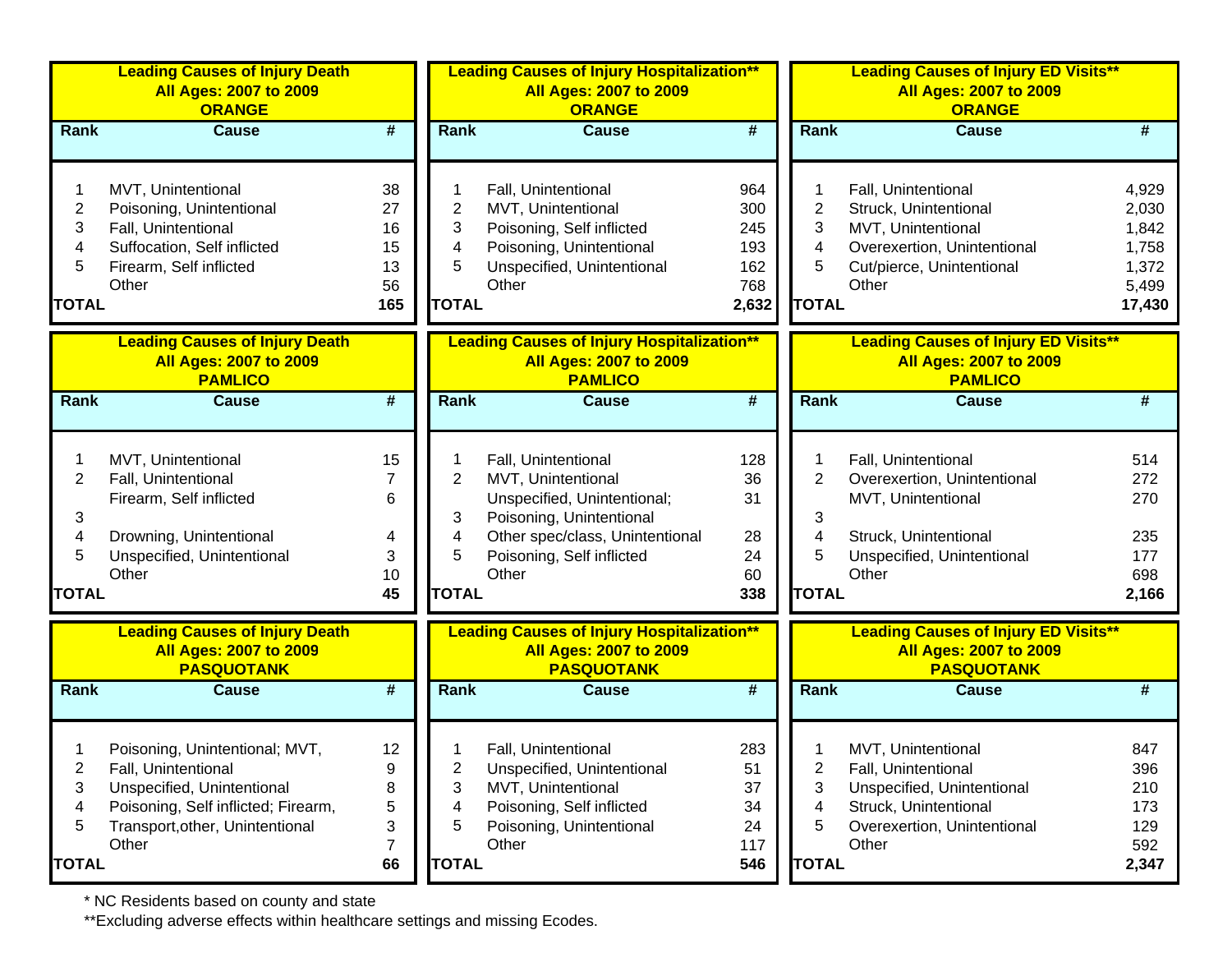|                                  | <b>Leading Causes of Injury Death</b><br><b>All Ages: 2007 to 2009</b><br><b>PENDER</b>                                                                                                                                                                                                                      |                                       |                                  | <b>Leading Causes of Injury Hospitalization**</b><br><b>All Ages: 2007 to 2009</b><br><b>PENDER</b>                                              |                                            |                                               | <b>Leading Causes of Injury ED Visits**</b><br><b>All Ages: 2007 to 2009</b><br><b>PENDER</b>                                            |                                                       |
|----------------------------------|--------------------------------------------------------------------------------------------------------------------------------------------------------------------------------------------------------------------------------------------------------------------------------------------------------------|---------------------------------------|----------------------------------|--------------------------------------------------------------------------------------------------------------------------------------------------|--------------------------------------------|-----------------------------------------------|------------------------------------------------------------------------------------------------------------------------------------------|-------------------------------------------------------|
| <b>Rank</b>                      | <b>Cause</b>                                                                                                                                                                                                                                                                                                 | #                                     | Rank                             | <b>Cause</b>                                                                                                                                     | $\overline{\boldsymbol{r}}$                | Rank                                          | <b>Cause</b>                                                                                                                             | #                                                     |
| 2<br>3<br>4<br>5<br><b>TOTAL</b> | MVT, Unintentional<br>Poisoning, Unintentional<br>Firearm, Self inflicted<br>Fall, Unintentional<br>Unspecified, Unintentional;<br>Fire/Burn, Unintentional<br>Other                                                                                                                                         | 48<br>19<br>18<br>8<br>6<br>28<br>133 | 2<br>3<br>4<br>5<br><b>TOTAL</b> | Fall, Unintentional<br>MVT, Unintentional<br>Unspecified, Unintentional<br>Other spec/class, Unintentional<br>Poisoning, Self inflicted<br>Other | 308<br>138<br>76<br>75<br>51<br>226<br>874 | $\overline{2}$<br>3<br>4<br>5<br><b>TOTAL</b> | Fall, Unintentional<br>MVT, Unintentional<br>Unspecified, Unintentional<br>Struck, Unintentional<br>Overexertion, Unintentional<br>Other | 2,059<br>1,520<br>774<br>586<br>554<br>1,780<br>7,273 |
|                                  | <b>Leading Causes of Injury Death</b><br><b>All Ages: 2007 to 2009</b><br><b>PERQUIMANS</b>                                                                                                                                                                                                                  |                                       |                                  | <b>Leading Causes of Injury Hospitalization**</b><br><b>All Ages: 2007 to 2009</b><br><b>PERQUIMANS</b>                                          |                                            |                                               | <b>Leading Causes of Injury ED Visits**</b><br><b>All Ages: 2007 to 2009</b><br><b>PERQUIMANS</b>                                        |                                                       |
| <b>Rank</b>                      | <b>Cause</b>                                                                                                                                                                                                                                                                                                 | $\overline{\#}$                       | Rank                             | <b>Cause</b>                                                                                                                                     | $\overline{\boldsymbol{H}}$                | <b>Rank</b>                                   | <b>Cause</b>                                                                                                                             | #                                                     |
| $\overline{c}$<br>3<br>4         | MVT, Unintentional<br>Poisoning, Unintentional<br>Fall, Unintentional<br>Firearm, Self inflicted<br>Unspecified, Unintentional;<br>Transport, other, Unintentional;<br>Suffocation, Unintentional;<br>Suffocation, Self inflicted; Poisoning,<br>Undetermined; Firearm, Assault;<br>Fire/Burn, Unintentional | 5<br>3<br>$\overline{2}$              | 2<br>3<br>4                      | Fall, Unintentional<br>Unspecified, Unintentional<br>Poisoning, Unintentional<br>Natural/Environ, Unintentional<br>Poisoning, Self inflicted     | 94<br>19<br>15<br>13<br>12                 | $\overline{2}$<br>3<br>4                      | Fall, Unintentional<br>MVT, Unintentional<br>Struck, Unintentional<br>Unspecified, Unintentional<br>Overexertion, Unintentional          | 295<br>214<br>123<br>119<br>112                       |
| 5<br><b>TOTAL</b>                | Other                                                                                                                                                                                                                                                                                                        | 0<br>21                               | 5<br><b>TOTAL</b>                | Other                                                                                                                                            | 47<br>200                                  | 5<br><b>TOTAL</b>                             | Other                                                                                                                                    | 394<br>1,257                                          |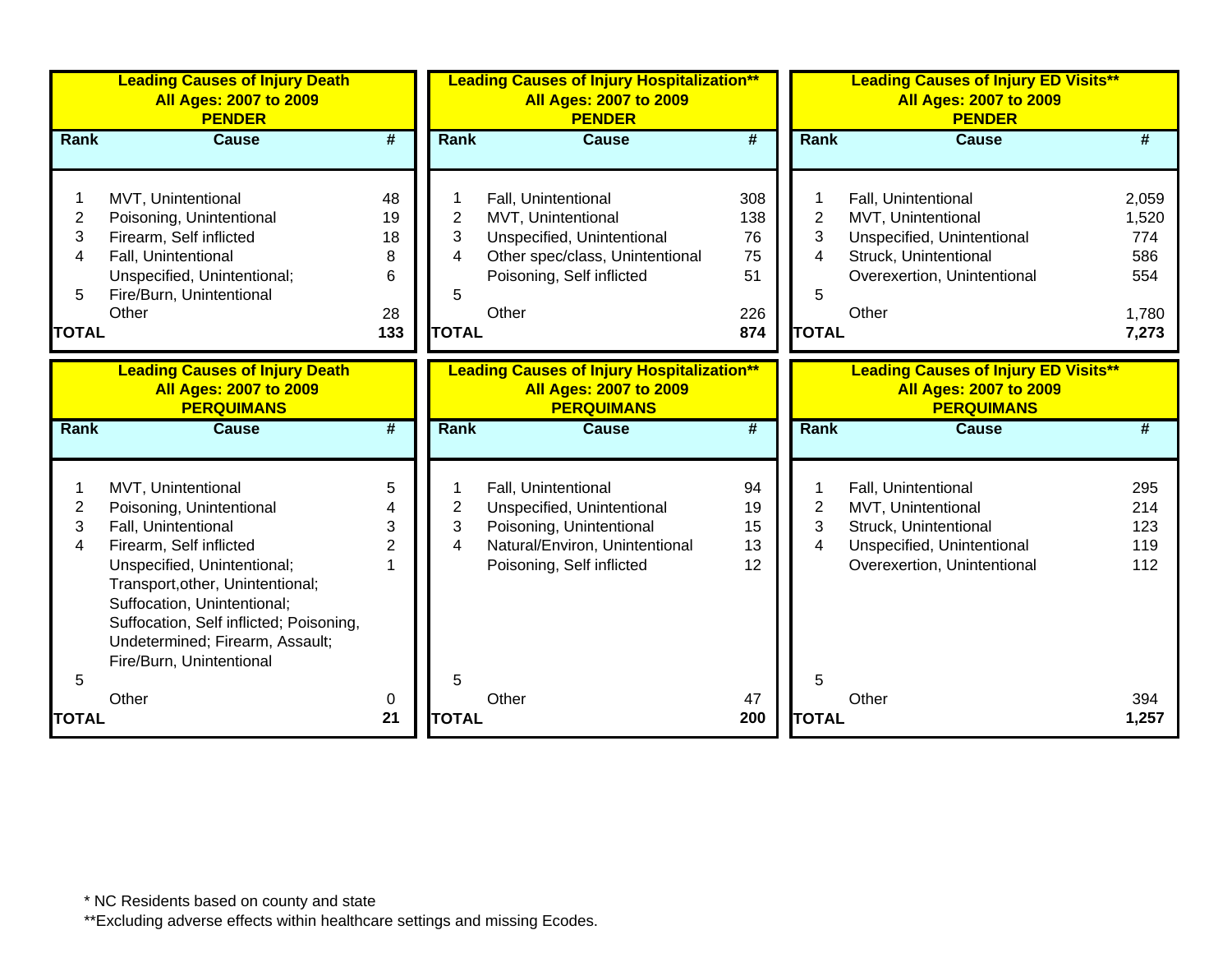| <b>Leading Causes of Injury Death</b><br><b>All Ages: 2007 to 2009</b><br><b>PERSON</b> |                                                                                                                                                                                                                                                                                                                     |                  | <b>All Ages: 2007 to 2009</b><br><b>PERSON</b>                                                                                                                                |                                                |                                                                                                                                                                    | <b>All Ages: 2007 to 2009</b><br><b>PERSON</b>                                                                                                              |                                                                                                                                                                                                                   |
|-----------------------------------------------------------------------------------------|---------------------------------------------------------------------------------------------------------------------------------------------------------------------------------------------------------------------------------------------------------------------------------------------------------------------|------------------|-------------------------------------------------------------------------------------------------------------------------------------------------------------------------------|------------------------------------------------|--------------------------------------------------------------------------------------------------------------------------------------------------------------------|-------------------------------------------------------------------------------------------------------------------------------------------------------------|-------------------------------------------------------------------------------------------------------------------------------------------------------------------------------------------------------------------|
| <b>Cause</b>                                                                            | $\overline{\boldsymbol{t}}$                                                                                                                                                                                                                                                                                         | Rank             | <b>Cause</b>                                                                                                                                                                  | $\overline{\boldsymbol{H}}$                    |                                                                                                                                                                    | <b>Cause</b>                                                                                                                                                | #                                                                                                                                                                                                                 |
| Poisoning, Unintentional<br>Firearm, Self inflicted                                     | 29<br>18<br>10<br>5<br>4<br>16<br>87                                                                                                                                                                                                                                                                                | 2<br>3<br>4<br>5 | Fall, Unintentional<br>MVT, Unintentional<br>Unspecified, Unintentional<br>Poisoning, Unintentional;<br>Other spec/class, Unintentional<br>Other                              | 411<br>129<br>88<br>61<br>55<br>255<br>1,060   | 2<br>3<br>4<br>5                                                                                                                                                   | Fall, Unintentional<br>Overexertion, Unintentional<br>Struck, Unintentional<br>MVT, Unintentional<br>Cut/pierce, Unintentional<br>Other                     | 3,017<br>1,844<br>1,445<br>1,316<br>988<br>3,713<br>12,323                                                                                                                                                        |
| <b>Leading Causes of Injury Death</b><br><b>All Ages: 2007 to 2009</b><br><b>PITT</b>   |                                                                                                                                                                                                                                                                                                                     |                  | <b>All Ages: 2007 to 2009</b><br><b>PITT</b>                                                                                                                                  |                                                |                                                                                                                                                                    | <b>All Ages: 2007 to 2009</b><br><b>PITT</b>                                                                                                                |                                                                                                                                                                                                                   |
| <b>Cause</b>                                                                            | $\overline{\boldsymbol{r}}$                                                                                                                                                                                                                                                                                         | Rank             | Cause                                                                                                                                                                         | $\overline{\boldsymbol{t}}$                    |                                                                                                                                                                    | <b>Cause</b>                                                                                                                                                | #                                                                                                                                                                                                                 |
| Firearm, Assault                                                                        | 89<br>40<br>26<br>17<br>7<br>51<br>270                                                                                                                                                                                                                                                                              | 2<br>3<br>4<br>5 | Fall, Unintentional<br>MVT, Unintentional<br>Poisoning, Self inflicted<br>Poisoning, Unintentional<br>Unspecified, Unintentional<br>Other                                     | 912<br>386<br>304<br>157<br>81<br>715<br>2,555 | $\overline{2}$<br>3<br>4<br>5                                                                                                                                      | Fall, Unintentional<br>MVT, Unintentional<br>Struck, Unintentional<br>Overexertion, Unintentional<br>Cut/pierce, Unintentional<br>Other                     | 5,085<br>3,546<br>2,403<br>1,733<br>1,588<br>6,822<br>21,177                                                                                                                                                      |
| <b>Leading Causes of Injury Death</b><br><b>All Ages: 2007 to 2009</b><br><b>POLK</b>   |                                                                                                                                                                                                                                                                                                                     |                  | <b>All Ages: 2007 to 2009</b><br><b>POLK</b>                                                                                                                                  |                                                |                                                                                                                                                                    | <b>All Ages: 2007 to 2009</b><br><b>POLK</b>                                                                                                                |                                                                                                                                                                                                                   |
| <b>Cause</b>                                                                            | $\overline{\boldsymbol{r}}$                                                                                                                                                                                                                                                                                         | Rank             | <b>Cause</b>                                                                                                                                                                  | $\overline{\boldsymbol{t}}$                    |                                                                                                                                                                    | <b>Cause</b>                                                                                                                                                | #                                                                                                                                                                                                                 |
| Fall, Unintentional<br>Unspecified, Unintentional                                       | 10<br>9<br>8<br>6<br>5<br>19                                                                                                                                                                                                                                                                                        | 2<br>3<br>4<br>5 | Fall, Unintentional<br>Poisoning, Self inflicted<br>Unspecified, Unintentional<br>Poisoning, Unintentional; MVT,<br>Unintentional<br>Other spec/class, Unintentional<br>Other | 262<br>29<br>21<br>19<br>17<br>74              | 2<br>3<br>4<br>5                                                                                                                                                   | Fall, Unintentional<br>MVT, Unintentional<br>Struck, Unintentional; Overexertion,<br>Unspecified, Unintentional<br>Other spec/class, Unintentional<br>Other | 837<br>342<br>203<br>118<br>86<br>500<br>2,289                                                                                                                                                                    |
| <b>TOTAL</b><br><b>TOTAL</b><br><b>TOTAL</b>                                            | MVT, Unintentional<br>Firearm, Assault; Fall, Unintentional<br>Suffocation, Unintentional<br>Other<br>MVT, Unintentional<br>Poisoning, Unintentional; Fall,<br>Firearm, Self inflicted<br>Unspecified, Unintentional<br>Other<br>MVT, Unintentional<br>Poisoning, Unintentional<br>Firearm, Self inflicted<br>Other | 57               |                                                                                                                                                                               | <b>TOTAL</b><br><b>TOTAL</b><br><b>TOTAL</b>   | <b>Leading Causes of Injury Hospitalization**</b><br><b>Leading Causes of Injury Hospitalization**</b><br><b>Leading Causes of Injury Hospitalization**</b><br>441 |                                                                                                                                                             | <b>Leading Causes of Injury ED Visits**</b><br>Rank<br><b>TOTAL</b><br><b>Leading Causes of Injury ED Visits**</b><br>Rank<br><b>TOTAL</b><br><b>Leading Causes of Injury ED Visits**</b><br>Rank<br><b>TOTAL</b> |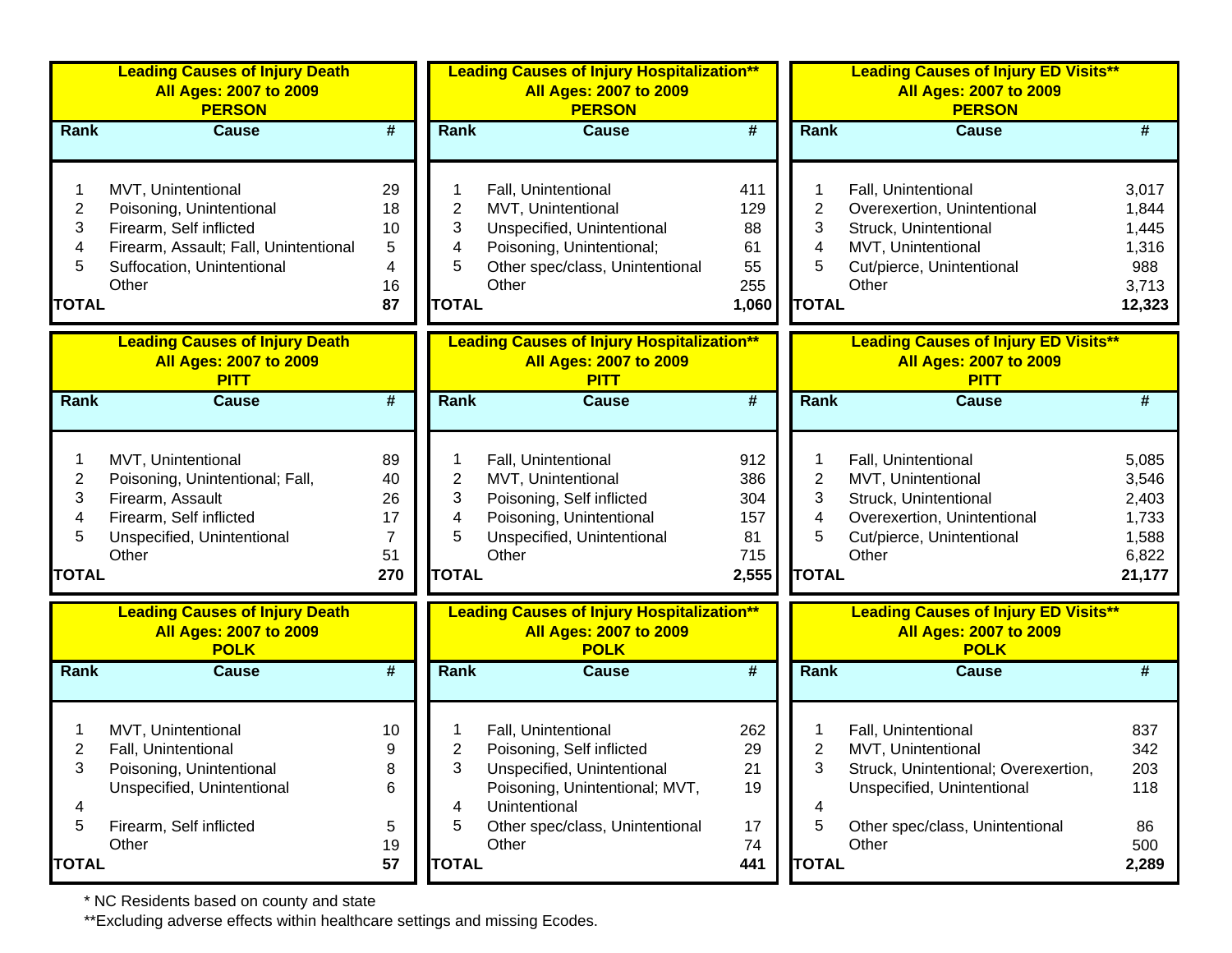|              | <b>Leading Causes of Injury Death</b><br><b>All Ages: 2007 to 2009</b><br><b>RANDOLPH</b> |                             |                | <b>Leading Causes of Injury Hospitalization**</b><br><b>All Ages: 2007 to 2009</b><br><b>RANDOLPH</b> |                             | <b>Leading Causes of Injury ED Visits**</b><br><b>All Ages: 2007 to 2009</b><br><b>RANDOLPH</b> |                                                                                                 |                 |  |
|--------------|-------------------------------------------------------------------------------------------|-----------------------------|----------------|-------------------------------------------------------------------------------------------------------|-----------------------------|-------------------------------------------------------------------------------------------------|-------------------------------------------------------------------------------------------------|-----------------|--|
| Rank         | <b>Cause</b>                                                                              | #                           | Rank           | Cause                                                                                                 | $\overline{\boldsymbol{t}}$ | Rank                                                                                            | <b>Cause</b>                                                                                    | #               |  |
|              |                                                                                           |                             |                |                                                                                                       |                             |                                                                                                 |                                                                                                 |                 |  |
|              | MVT, Unintentional                                                                        | 79                          |                | Fall, Unintentional                                                                                   | 1,324                       |                                                                                                 | Fall, Unintentional                                                                             | 10,671          |  |
| 2            | Fall, Unintentional                                                                       | 57                          | $\overline{2}$ | MVT, Unintentional                                                                                    | 366                         | $\overline{2}$                                                                                  | MVT, Unintentional                                                                              | 4,520           |  |
| 3            | Firearm, Self inflicted                                                                   | 46                          | 3              | Poisoning, Self inflicted                                                                             | 261                         | 3                                                                                               | Struck, Unintentional                                                                           | 3,528           |  |
|              | Poisoning, Unintentional                                                                  | 45                          | 4              | Unspecified, Unintentional                                                                            | 216                         | 4                                                                                               | Unspecified, Unintentional                                                                      | 2,878           |  |
|              | Poisoning, Self inflicted                                                                 | 18                          | 5              | Other spec/class, Unintentional                                                                       | 167                         | 5                                                                                               | Overexertion, Unintentional                                                                     | 2,771           |  |
|              | Other                                                                                     | 91                          |                | Other                                                                                                 | 858                         |                                                                                                 | Other                                                                                           | 10,914          |  |
| <b>TOTAL</b> |                                                                                           | 336                         | <b>TOTAL</b>   |                                                                                                       | 3,192                       | <b>TOTAL</b>                                                                                    |                                                                                                 | 35,282          |  |
|              |                                                                                           |                             |                |                                                                                                       |                             |                                                                                                 |                                                                                                 |                 |  |
|              | <b>Leading Causes of Injury Death</b><br><b>All Ages: 2007 to 2009</b><br><b>RICHMOND</b> |                             |                | <b>Leading Causes of Injury Hospitalization**</b><br><b>All Ages: 2007 to 2009</b><br><b>RICHMOND</b> |                             |                                                                                                 | <b>Leading Causes of Injury ED Visits**</b><br><b>All Ages: 2007 to 2009</b><br><b>RICHMOND</b> |                 |  |
| <b>Rank</b>  | <b>Cause</b>                                                                              | $\overline{\boldsymbol{t}}$ | Rank           | <b>Cause</b>                                                                                          | $\overline{\boldsymbol{t}}$ | Rank                                                                                            | <b>Cause</b>                                                                                    | #               |  |
|              |                                                                                           |                             |                |                                                                                                       |                             |                                                                                                 |                                                                                                 |                 |  |
|              | MVT, Unintentional                                                                        | 31                          |                | Fall, Unintentional                                                                                   | 520                         |                                                                                                 | Fall, Unintentional                                                                             | 2,832           |  |
| 2            | Poisoning, Unintentional                                                                  | 26                          | $\overline{2}$ | MVT, Unintentional                                                                                    | 158                         | $\overline{2}$                                                                                  | MVT, Unintentional                                                                              | 1,781           |  |
| 3            | Firearm, Self inflicted                                                                   | 15                          | 3              | Poisoning, Self inflicted                                                                             | 92                          | 3                                                                                               | Struck, Unintentional                                                                           | 1,070           |  |
|              | Firearm, Assault                                                                          | 8                           | 4              | Unspecified, Unintentional                                                                            | 87                          | 4                                                                                               | Overexertion, Unintentional                                                                     | 1,007           |  |
|              | Fall, Unintentional                                                                       |                             | 5              | Poisoning, Unintentional                                                                              | 79                          | 5                                                                                               | Unspecified, Unintentional                                                                      | 837             |  |
| <b>TOTAL</b> | Other                                                                                     | 38<br>125                   | <b>TOTAL</b>   | Other                                                                                                 | 404<br>1,340                | <b>TOTAL</b>                                                                                    | Other                                                                                           | 3,631<br>11,158 |  |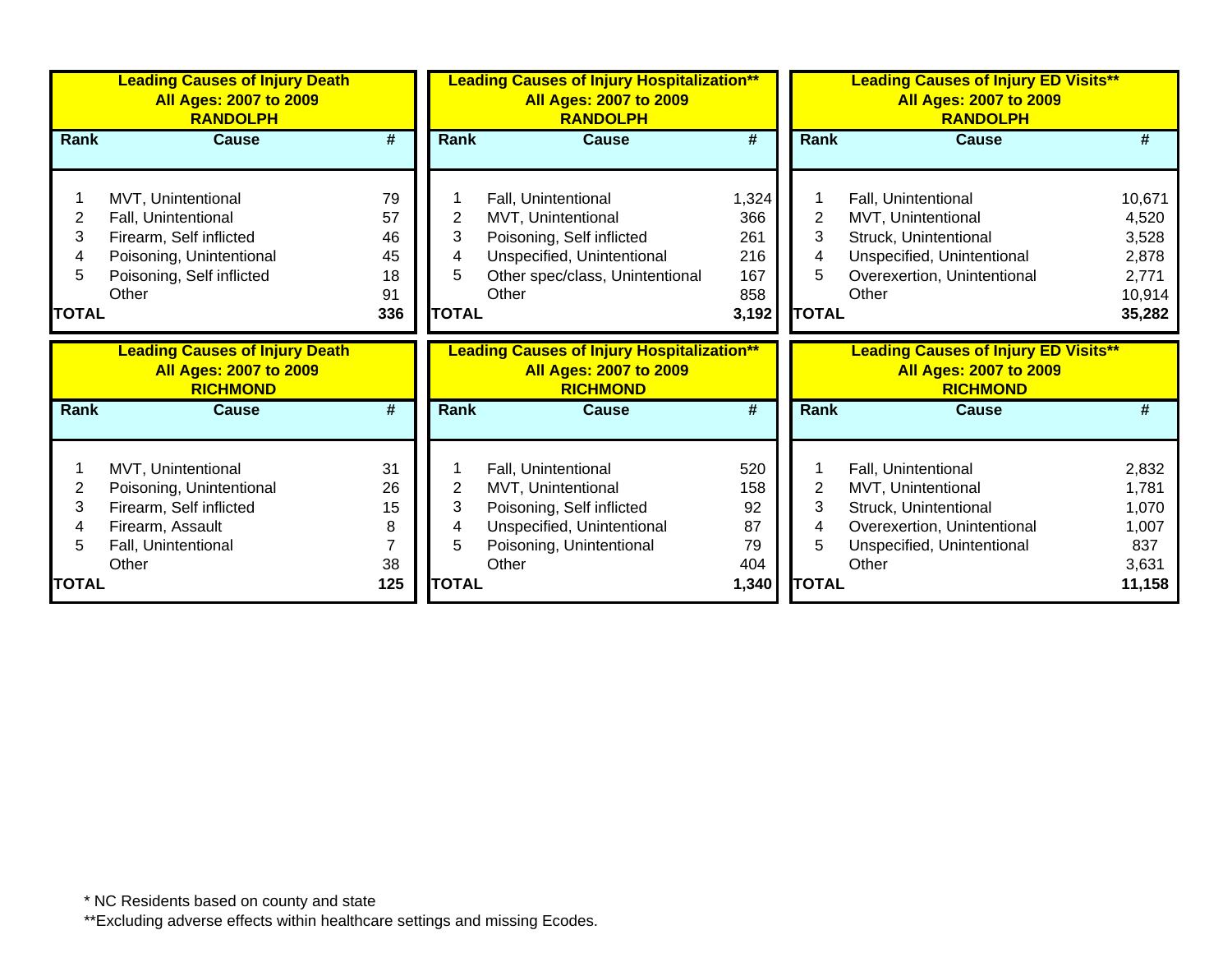|              | <b>Leading Causes of Injury Death</b><br><b>All Ages: 2007 to 2009</b><br><b>ROBESON</b>    |                             |              | <b>Leading Causes of Injury Hospitalization**</b><br><b>All Ages: 2007 to 2009</b><br><b>ROBESON</b>    |                             |              | <b>Leading Causes of Injury ED Visits**</b><br><b>All Ages: 2007 to 2009</b><br><b>ROBESON</b>    |                |
|--------------|---------------------------------------------------------------------------------------------|-----------------------------|--------------|---------------------------------------------------------------------------------------------------------|-----------------------------|--------------|---------------------------------------------------------------------------------------------------|----------------|
| Rank         | <b>Cause</b>                                                                                | $\overline{\boldsymbol{t}}$ | <b>Rank</b>  | <b>Cause</b>                                                                                            | $\overline{\boldsymbol{H}}$ | Rank         | <b>Cause</b>                                                                                      | #              |
|              | MVT, Unintentional                                                                          | 152                         |              | Fall, Unintentional                                                                                     | 704                         |              | Fall, Unintentional                                                                               | 10,258         |
| 2            | Firearm, Assault                                                                            | 70                          | 2            | Unspecified, Unintentional                                                                              | 679                         | 2            | MVT, Unintentional                                                                                | 8,088          |
| 3            | Poisoning, Unintentional; Firearm,                                                          | 30                          | 3            | MVT, Unintentional                                                                                      | 564                         | 3            | Unspecified, Unintentional                                                                        | 4,679          |
| 4            | Fall, Unintentional                                                                         | 19                          | 4            | Poisoning, Self inflicted                                                                               | 298                         | 4            | Struck, Unintentional                                                                             | 3,943          |
|              | Unspecified, Unintentional;                                                                 | 14                          |              | Poisoning, Unintentional                                                                                | 267                         |              | Overexertion, Unintentional                                                                       | 3,563          |
| 5            | Cut/pierce, Assault                                                                         |                             | 5            |                                                                                                         |                             | 5            |                                                                                                   |                |
|              | Other                                                                                       | 79                          |              | Other                                                                                                   | 1,209                       |              | Other                                                                                             | 14,385         |
| <b>TOTAL</b> |                                                                                             | 408                         | <b>TOTAL</b> |                                                                                                         | 3,721                       | <b>TOTAL</b> |                                                                                                   | 44,916         |
|              | <b>Leading Causes of Injury Death</b><br><b>All Ages: 2007 to 2009</b><br><b>ROCKINGHAM</b> |                             |              | <b>Leading Causes of Injury Hospitalization**</b><br><b>All Ages: 2007 to 2009</b><br><b>ROCKINGHAM</b> |                             |              | <b>Leading Causes of Injury ED Visits**</b><br><b>All Ages: 2007 to 2009</b><br><b>ROCKINGHAM</b> |                |
| Rank         | <b>Cause</b>                                                                                | $\overline{\boldsymbol{t}}$ | <b>Rank</b>  | <b>Cause</b>                                                                                            | $\overline{\boldsymbol{t}}$ | Rank         | <b>Cause</b>                                                                                      | #              |
|              |                                                                                             |                             |              |                                                                                                         |                             |              |                                                                                                   |                |
|              | MVT, Unintentional                                                                          | 76                          |              | Fall, Unintentional                                                                                     | 1,317                       |              | Fall, Unintentional                                                                               | 6,069          |
| 2            | Poisoning, Unintentional                                                                    | 51                          | 2            | MVT, Unintentional                                                                                      | 323                         | 2            | Struck, Unintentional                                                                             | 2,042          |
| 3            | Fall, Unintentional                                                                         | 31                          | 3            | Poisoning, Self inflicted                                                                               | 290                         | 3            | Unspecified, Unintentional                                                                        | 1,949          |
| 4            | Firearm, Self inflicted                                                                     | 21                          | 4            | Poisoning, Unintentional                                                                                | 215                         | 4            | MVT, Unintentional                                                                                | 1,850          |
| 5            | Unspecified, Unintentional                                                                  | 16                          | 5            | Unspecified, Unintentional                                                                              | 193                         | 5            | Overexertion, Unintentional                                                                       | 1,450          |
|              | Other                                                                                       | 65                          |              | Other                                                                                                   | 770                         |              | Other                                                                                             | 6,969          |
| <b>TOTAL</b> |                                                                                             | 260                         | <b>TOTAL</b> |                                                                                                         | 3,108                       | <b>TOTAL</b> |                                                                                                   | 20,329         |
|              | <b>Leading Causes of Injury Death</b><br><b>All Ages: 2007 to 2009</b><br><b>ROWAN</b>      |                             |              | <b>Leading Causes of Injury Hospitalization**</b><br><b>All Ages: 2007 to 2009</b><br><b>ROWAN</b>      |                             |              | <b>Leading Causes of Injury ED Visits**</b><br><b>All Ages: 2007 to 2009</b><br><b>ROWAN</b>      |                |
| <b>Rank</b>  | <b>Cause</b>                                                                                | $\overline{\boldsymbol{t}}$ | <b>Rank</b>  | <b>Cause</b>                                                                                            | $\overline{\boldsymbol{H}}$ | Rank         | <b>Cause</b>                                                                                      | #              |
|              |                                                                                             |                             |              |                                                                                                         |                             |              |                                                                                                   |                |
|              | MVT, Unintentional                                                                          | 79                          |              | Fall, Unintentional                                                                                     | 1,280                       |              | Fall, Unintentional                                                                               | 9,595          |
| 2            | Poisoning, Unintentional                                                                    | 70                          | 2            | MVT, Unintentional                                                                                      | 378                         | 2            | MVT, Unintentional                                                                                | 4,889          |
| 3            | Fall, Unintentional                                                                         | 47                          | 3            | Unspecified, Unintentional                                                                              | 377                         | 3            | Unspecified, Unintentional                                                                        | 3,599          |
| 4            | Firearm, Self inflicted                                                                     | 30                          | 4            | Poisoning, Self inflicted<br>Other spec/class, Unintentional                                            | 236                         | 4            | Struck, Unintentional                                                                             | 3,510          |
| 5            | Firearm, Assault<br>Other                                                                   | 17<br>85                    | 5            | Other                                                                                                   | 213<br>706                  | 5            | Overexertion, Unintentional<br>Other                                                              | 3,152<br>9,848 |
| <b>TOTAL</b> |                                                                                             | 328                         | <b>TOTAL</b> |                                                                                                         | 3,190                       | <b>TOTAL</b> |                                                                                                   | 34,593         |
|              |                                                                                             |                             |              |                                                                                                         |                             |              |                                                                                                   |                |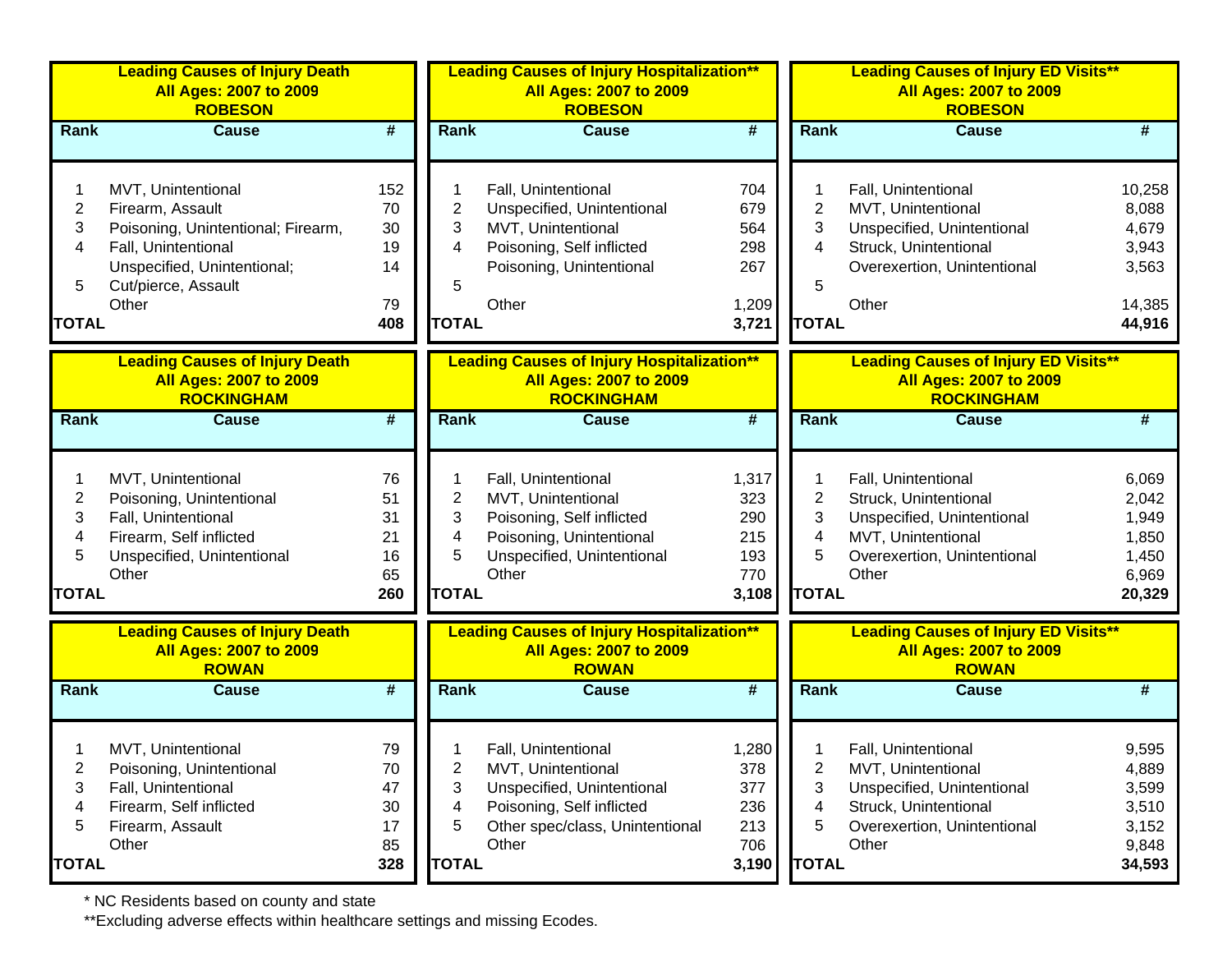|                                                      | <b>Leading Causes of Injury Death</b><br><b>All Ages: 2007 to 2009</b><br><b>RUTHERFORD</b>                                              |                                         |                                                    | <b>Leading Causes of Injury Hospitalization**</b><br><b>All Ages: 2007 to 2009</b><br><b>RUTHERFORD</b>                                          |                                                 |                                                    | <b>Leading Causes of Injury ED Visits**</b><br><b>All Ages: 2007 to 2009</b><br><b>RUTHERFORD</b>                                        |                                                              |
|------------------------------------------------------|------------------------------------------------------------------------------------------------------------------------------------------|-----------------------------------------|----------------------------------------------------|--------------------------------------------------------------------------------------------------------------------------------------------------|-------------------------------------------------|----------------------------------------------------|------------------------------------------------------------------------------------------------------------------------------------------|--------------------------------------------------------------|
| Rank                                                 | <b>Cause</b>                                                                                                                             | $\overline{\boldsymbol{t}}$             | Rank                                               | <b>Cause</b>                                                                                                                                     | $\overline{\#}$                                 | Rank                                               | <b>Cause</b>                                                                                                                             | #                                                            |
| 1<br>$\boldsymbol{2}$<br>3<br>4<br>5<br><b>TOTAL</b> | Poisoning, Unintentional<br>MVT, Unintentional<br>Firearm, Self inflicted<br>Fall, Unintentional<br>Suffocation, Self inflicted<br>Other | 47<br>28<br>15<br>13<br>9<br>36<br>148  | 1<br>$\overline{c}$<br>3<br>4<br>5<br><b>TOTAL</b> | Fall, Unintentional<br>Poisoning, Unintentional<br>Poisoning, Self inflicted<br>MVT, Unintentional<br>Other spec/class, Unintentional<br>Other   | 738<br>153<br>145<br>144<br>98<br>408<br>1,686  | 1<br>$\overline{2}$<br>3<br>4<br>5<br><b>TOTAL</b> | Fall, Unintentional<br>MVT, Unintentional<br>Struck, Unintentional<br>Overexertion, Unintentional<br>Unspecified, Unintentional<br>Other | 7,639<br>2,606<br>2,594<br>2,517<br>2,101<br>7,189<br>24,646 |
|                                                      | <b>Leading Causes of Injury Death</b><br><b>All Ages: 2007 to 2009</b><br><b>SAMPSON</b>                                                 |                                         |                                                    | <b>Leading Causes of Injury Hospitalization**</b><br><b>All Ages: 2007 to 2009</b><br><b>SAMPSON</b>                                             |                                                 |                                                    | <b>Leading Causes of Injury ED Visits**</b><br><b>All Ages: 2007 to 2009</b><br><b>SAMPSON</b>                                           |                                                              |
| Rank                                                 | Cause                                                                                                                                    | $\overline{\boldsymbol{t}}$             | Rank                                               | Cause                                                                                                                                            | $\overline{\boldsymbol{t}}$                     | Rank                                               | <b>Cause</b>                                                                                                                             | $\overline{\#}$                                              |
| 1<br>$\overline{c}$<br>3<br>4<br>5<br><b>TOTAL</b>   | MVT, Unintentional<br>Poisoning, Unintentional<br>Fall, Unintentional<br>Firearm, Assault<br>Firearm, Self inflicted<br>Other            | 63<br>29<br>22<br>21<br>12<br>47<br>194 | 1<br>$\overline{c}$<br>3<br>4<br>5<br><b>TOTAL</b> | Fall, Unintentional<br>MVT, Unintentional<br>Unspecified, Unintentional<br>Poisoning, Self inflicted<br>Other spec/class, Unintentional<br>Other | 584<br>250<br>183<br>114<br>101<br>523<br>1,755 | 1<br>$\overline{2}$<br>3<br>4<br>5<br><b>TOTAL</b> | Fall, Unintentional<br>MVT, Unintentional<br>Unspecified, Unintentional<br>Struck, Unintentional<br>Overexertion, Unintentional<br>Other | 4,402<br>2,687<br>2,274<br>1,970<br>1,616<br>5,563<br>18,512 |
|                                                      | <b>Leading Causes of Injury Death</b><br><b>All Ages: 2007 to 2009</b><br><b>SCOTLAND</b>                                                |                                         |                                                    | <b>Leading Causes of Injury Hospitalization**</b><br><b>All Ages: 2007 to 2009</b><br><b>SCOTLAND</b>                                            |                                                 |                                                    | <b>Leading Causes of Injury ED Visits**</b><br><b>All Ages: 2007 to 2009</b><br><b>SCOTLAND</b>                                          |                                                              |
| Rank                                                 | <b>Cause</b>                                                                                                                             | $\overline{\boldsymbol{t}}$             | Rank                                               | <b>Cause</b>                                                                                                                                     | $\overline{\boldsymbol{t}}$                     | Rank                                               | Cause                                                                                                                                    | #                                                            |
| 1<br>$\overline{2}$<br>3<br>4<br>5<br><b>TOTAL</b>   | MVT, Unintentional<br>Firearm, Assault<br>Poisoning, Unintentional<br>Fall, Unintentional<br>Fire/Burn, Unintentional<br>Other           | 23<br>19<br>10<br>9<br>7<br>25<br>93    | 1<br>$\overline{c}$<br>3<br>4<br>5<br><b>TOTAL</b> | Fall, Unintentional<br>MVT, Unintentional<br>Poisoning, Unintentional<br>Poisoning, Self inflicted<br>Unspecified, Unintentional<br>Other        | 372<br>110<br>83<br>78<br>51<br>268<br>962      | 1<br>$\overline{2}$<br>3<br>4<br>5<br><b>TOTAL</b> | Fall, Unintentional<br>MVT, Unintentional<br>Struck, Unintentional<br>Overexertion, Unintentional<br>Unspecified, Unintentional<br>Other | 2,828<br>1,654<br>1,373<br>1,065<br>912<br>3,567<br>11,399   |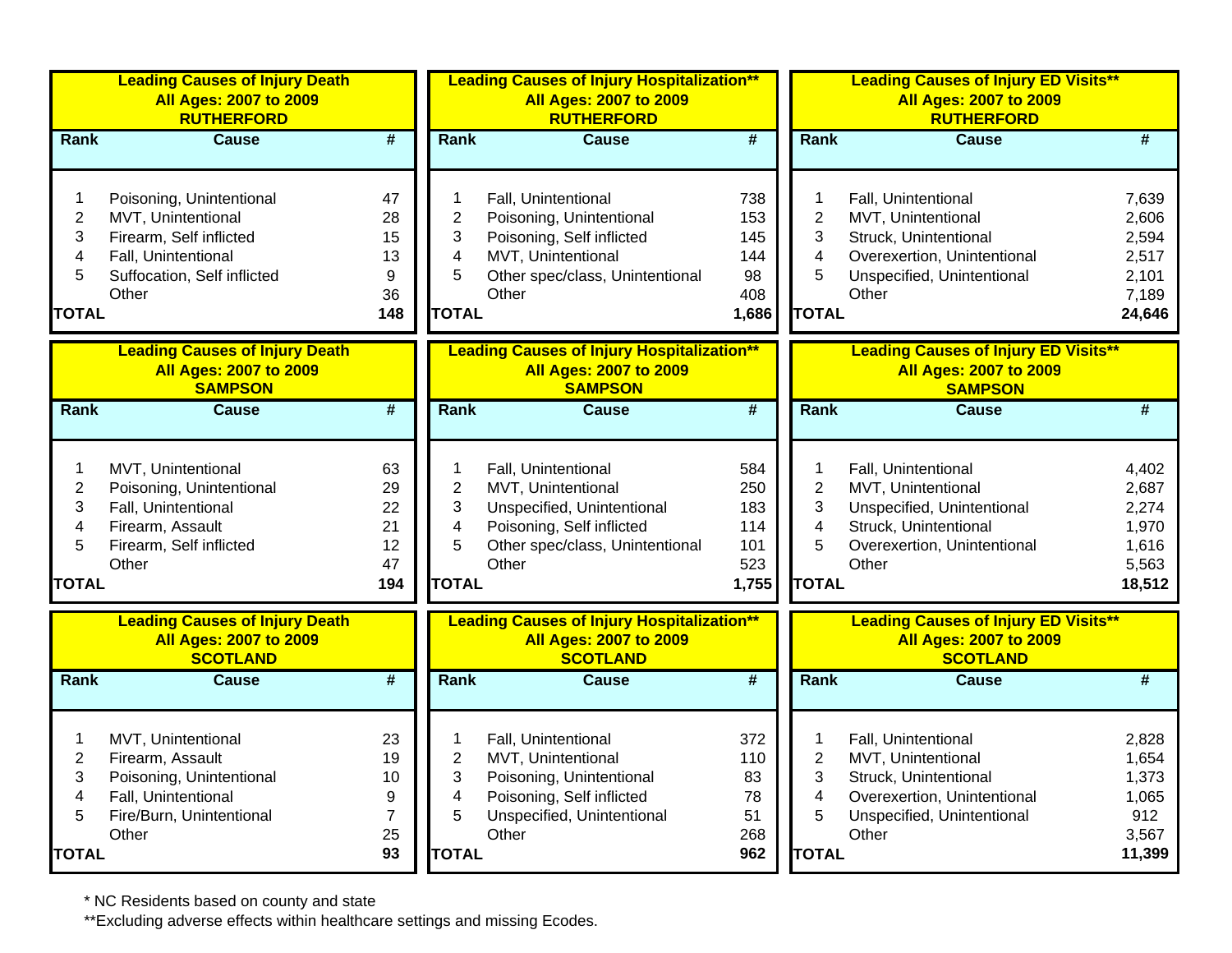|                | <b>Leading Causes of Injury Death</b><br><b>All Ages: 2007 to 2009</b><br><b>STANLY</b> |                             |              | <b>Leading Causes of Injury Hospitalization**</b><br><b>All Ages: 2007 to 2009</b><br><b>STANLY</b> |                             |                | <b>Leading Causes of Injury ED Visits**</b><br>All Ages: 2007 to 2009<br><b>STANLY</b>       |        |
|----------------|-----------------------------------------------------------------------------------------|-----------------------------|--------------|-----------------------------------------------------------------------------------------------------|-----------------------------|----------------|----------------------------------------------------------------------------------------------|--------|
| Rank           | <b>Cause</b>                                                                            | $\overline{\boldsymbol{t}}$ | Rank         | <b>Cause</b>                                                                                        | #                           | Rank           | <b>Cause</b>                                                                                 | #      |
|                | Poisoning, Unintentional; MVT,                                                          | 28                          |              | Fall, Unintentional                                                                                 | 639                         |                | Fall, Unintentional                                                                          | 1,074  |
| $\overline{c}$ | Firearm, Self inflicted                                                                 | 22                          | 2            | MVT, Unintentional                                                                                  | 180                         | $\overline{2}$ | MVT, Unintentional                                                                           | 601    |
| 3              | Unspecified, Unintentional                                                              | 12                          | 3            | Unspecified, Unintentional                                                                          | 103                         | 3              | Struck, Unintentional                                                                        | 368    |
| 4              | Fall, Unintentional                                                                     | 9                           | 4            | Other spec/class, Unintentional                                                                     | 97                          | 4              | Natural/Environ, Unintentional                                                               | 339    |
|                | Poisoning, Self inflicted; Firearm,                                                     | $\overline{7}$              |              | Poisoning, Self inflicted                                                                           | 93                          |                | Overexertion, Unintentional                                                                  | 325    |
| 5              | Assault                                                                                 |                             | 5            |                                                                                                     |                             | 5              |                                                                                              |        |
|                | Other                                                                                   | 32                          |              | Other                                                                                               | 377                         |                | Other                                                                                        | 1,432  |
| <b>TOTAL</b>   |                                                                                         | 145                         | <b>TOTAL</b> |                                                                                                     | 1,489                       | <b>TOTAL</b>   |                                                                                              | 4,139  |
|                | <b>Leading Causes of Injury Death</b>                                                   |                             |              | <b>Leading Causes of Injury Hospitalization**</b>                                                   |                             |                | <b>Leading Causes of Injury ED Visits**</b>                                                  |        |
|                | <b>All Ages: 2007 to 2009</b><br><b>STOKES</b>                                          |                             |              | <b>All Ages: 2007 to 2009</b><br><b>STOKES</b>                                                      |                             |                | <b>All Ages: 2007 to 2009</b><br><b>STOKES</b>                                               |        |
| <b>Rank</b>    | <b>Cause</b>                                                                            | $\overline{\boldsymbol{t}}$ | Rank         | <b>Cause</b>                                                                                        | $\overline{\boldsymbol{t}}$ | Rank           | <b>Cause</b>                                                                                 | #      |
|                | MVT, Unintentional                                                                      | 31                          |              | Fall, Unintentional                                                                                 | 487                         |                | Fall, Unintentional                                                                          | 4,783  |
| 2              | Poisoning, Unintentional                                                                | 22                          | 2            | MVT, Unintentional                                                                                  | 132                         | $\overline{2}$ | Struck, Unintentional                                                                        | 2,082  |
| 3              | Firearm, Self inflicted                                                                 | 19                          | 3            | Poisoning, Self inflicted                                                                           | 114                         | 3              | Unspecified, Unintentional                                                                   | 1,354  |
| 4              | Fall, Unintentional                                                                     | 13                          | 4            | Unspecified, Unintentional                                                                          | 94                          | 4              | MVT, Unintentional                                                                           | 1,256  |
| 5              | Unspecified, Unintentional                                                              | 9                           | 5            | Poisoning, Unintentional                                                                            | 56                          | 5              | Cut/pierce, Unintentional                                                                    | 1,111  |
|                | Other                                                                                   | 23                          |              | Other                                                                                               | 278                         |                | Other                                                                                        | 4,137  |
| <b>TOTAL</b>   |                                                                                         | 117                         | <b>TOTAL</b> |                                                                                                     | 1,161                       | <b>TOTAL</b>   |                                                                                              | 14,723 |
|                | <b>Leading Causes of Injury Death</b><br><b>All Ages: 2007 to 2009</b><br><b>SURRY</b>  |                             |              | <b>Leading Causes of Injury Hospitalization**</b><br><b>All Ages: 2007 to 2009</b><br><b>SURRY</b>  |                             |                | <b>Leading Causes of Injury ED Visits**</b><br><b>All Ages: 2007 to 2009</b><br><b>SURRY</b> |        |
| Rank           | <b>Cause</b>                                                                            | #                           | Rank         | <b>Cause</b>                                                                                        | #                           | Rank           | <b>Cause</b>                                                                                 | #      |
|                |                                                                                         |                             |              |                                                                                                     |                             |                |                                                                                              |        |
|                | MVT, Unintentional                                                                      | 40                          |              | Fall, Unintentional                                                                                 | 1,049                       |                | Fall, Unintentional                                                                          | 7,102  |
| 2              | Poisoning, Unintentional                                                                | 33                          | 2            | MVT, Unintentional                                                                                  | 223                         | 2              | Overexertion, Unintentional                                                                  | 2,564  |
| 3              | Fall, Unintentional                                                                     | 18                          | 3            | Poisoning, Self inflicted                                                                           | 203                         | 3              | MVT, Unintentional                                                                           | 2,501  |
| 4              | Firearm, Self inflicted                                                                 | 16                          | 4            | Unspecified, Unintentional                                                                          | 168                         | 4              | Struck, Unintentional                                                                        | 2,463  |
| 5              | Suffocation, Unintentional                                                              | 14                          | 5            | Poisoning, Unintentional                                                                            | 158                         | 5              | Unspecified, Unintentional                                                                   | 1,751  |
|                | Other                                                                                   | 50                          |              | Other                                                                                               | 486                         |                | Other                                                                                        | 7,410  |
| <b>TOTAL</b>   |                                                                                         | 171                         | <b>TOTAL</b> |                                                                                                     | 2,287                       | <b>TOTAL</b>   |                                                                                              | 23,791 |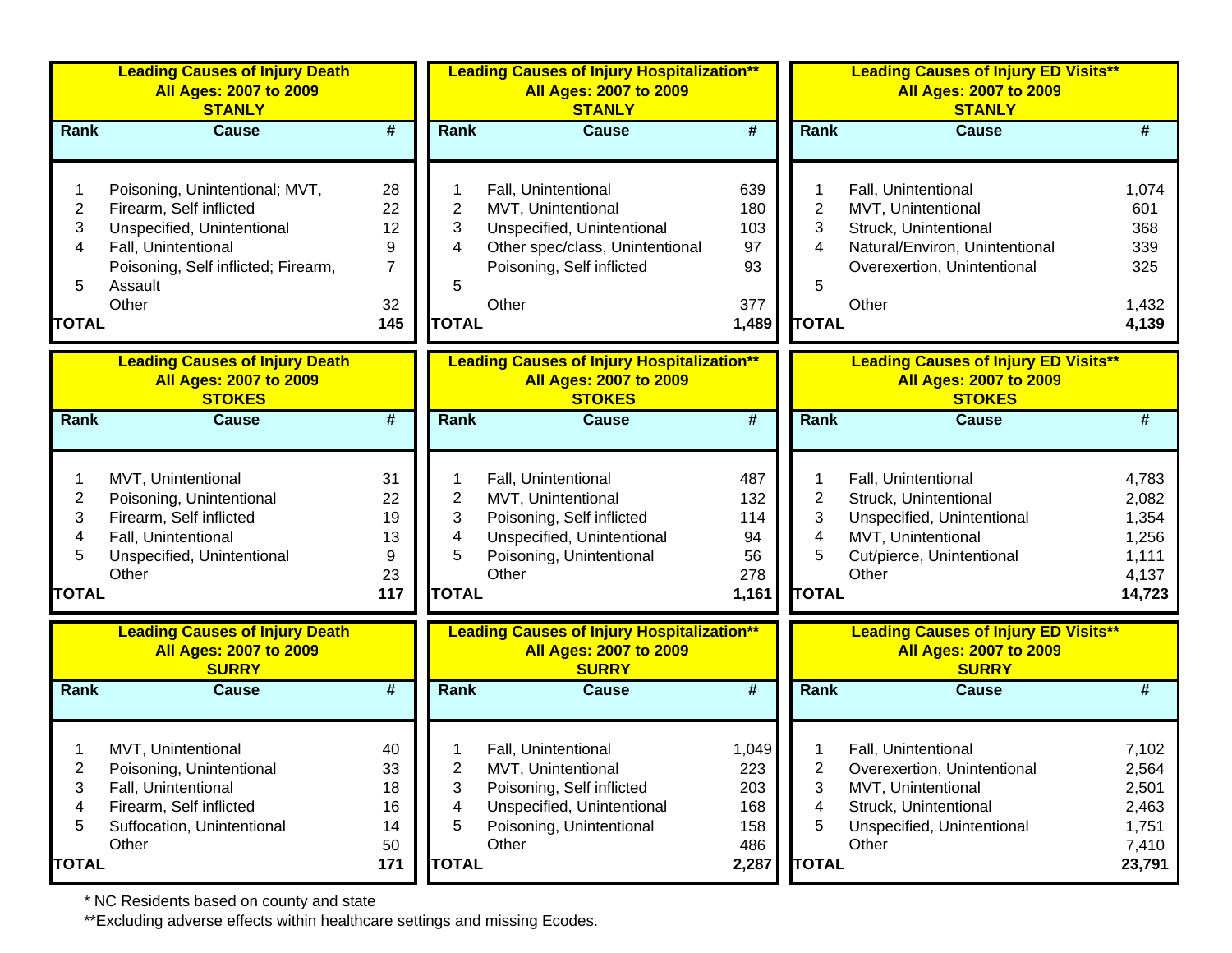|              | <b>Leading Causes of Injury Death</b><br><b>All Ages: 2007 to 2009</b><br><b>SWAIN</b>        |    |              | <b>Leading Causes of Injury Hospitalization**</b><br><b>All Ages: 2007 to 2009</b><br><b>SWAIN</b>        |                             | <b>Leading Causes of Injury ED Visits**</b><br><b>All Ages: 2007 to 2009</b><br><b>SWAIN</b> |                                                                                                     |        |
|--------------|-----------------------------------------------------------------------------------------------|----|--------------|-----------------------------------------------------------------------------------------------------------|-----------------------------|----------------------------------------------------------------------------------------------|-----------------------------------------------------------------------------------------------------|--------|
| Rank         | <b>Cause</b>                                                                                  | #  | <b>Rank</b>  | <b>Cause</b>                                                                                              | #                           | Rank                                                                                         | <b>Cause</b>                                                                                        | #      |
|              | Poisoning, Unintentional                                                                      | 13 |              | Fall, Unintentional                                                                                       | 188                         |                                                                                              | Fall, Unintentional                                                                                 | 1,532  |
| 2            | MVT, Unintentional                                                                            | 9  | 2            | Unspecified, Unintentional                                                                                | 54                          | $\overline{2}$                                                                               | Struck, Unintentional                                                                               | 652    |
|              | Fall, Unintentional                                                                           |    | 3            | MVT, Unintentional                                                                                        | 51                          | 3                                                                                            | Overexertion, Unintentional                                                                         | 555    |
|              | Firearm, Self inflicted                                                                       |    | 4            | Poisoning, Unintentional                                                                                  | 43                          | 4                                                                                            | Cut/pierce, Unintentional                                                                           | 458    |
|              | Firearm, Assault                                                                              | 3  | 5            | Poisoning, Self inflicted                                                                                 | 41                          | 5                                                                                            | MVT, Unintentional                                                                                  | 410    |
|              | Other                                                                                         | 12 |              | Other                                                                                                     | 134                         |                                                                                              | Other                                                                                               | 1,937  |
| <b>TOTAL</b> |                                                                                               | 48 | <b>TOTAL</b> |                                                                                                           | 511                         | <b>TOTAL</b>                                                                                 |                                                                                                     | 5,544  |
|              | <b>Leading Causes of Injury Death</b><br><b>All Ages: 2007 to 2009</b><br><b>TRANSYLVANIA</b> |    |              | <b>Leading Causes of Injury Hospitalization**</b><br><b>All Ages: 2007 to 2009</b><br><b>TRANSYLVANIA</b> |                             |                                                                                              | <b>Leading Causes of Injury ED Visits**</b><br><b>All Ages: 2007 to 2009</b><br><b>TRANSYLVANIA</b> |        |
| <b>Rank</b>  | <b>Cause</b>                                                                                  | #  | <b>Rank</b>  | <b>Cause</b>                                                                                              | $\overline{\boldsymbol{t}}$ | Rank                                                                                         | <b>Cause</b>                                                                                        | #      |
|              | Poisoning, Unintentional                                                                      | 23 |              | Fall, Unintentional                                                                                       | 396                         |                                                                                              | Fall, Unintentional                                                                                 | 3,554  |
| 2            | MVT, Unintentional                                                                            | 16 | $\mathbf 2$  | Poisoning, Self inflicted                                                                                 | 69                          | $\overline{2}$                                                                               | Struck, Unintentional                                                                               | 1,734  |
| 3            | Fall, Unintentional                                                                           | 10 | 3            | MVT, Unintentional                                                                                        | 54                          | 3                                                                                            | Overexertion, Unintentional                                                                         | 1,463  |
|              | Firearm, Self inflicted                                                                       | 8  | 4            | Unspecified, Unintentional                                                                                | 50                          | 4                                                                                            | Unspecified, Unintentional                                                                          | 1,341  |
|              | Unspecified, Unintentional                                                                    | 6  |              | Poisoning, Unintentional; Other                                                                           | 39                          |                                                                                              | MVT, Unintentional                                                                                  | 921    |
|              |                                                                                               |    | 5            | spec/class, Unintentional                                                                                 |                             | 5                                                                                            |                                                                                                     |        |
|              | Other                                                                                         | 25 |              | Other                                                                                                     | 133                         |                                                                                              | Other                                                                                               | 3,323  |
| <b>TOTAL</b> |                                                                                               | 88 | <b>TOTAL</b> |                                                                                                           | 780                         | <b>TOTAL</b>                                                                                 |                                                                                                     | 12,336 |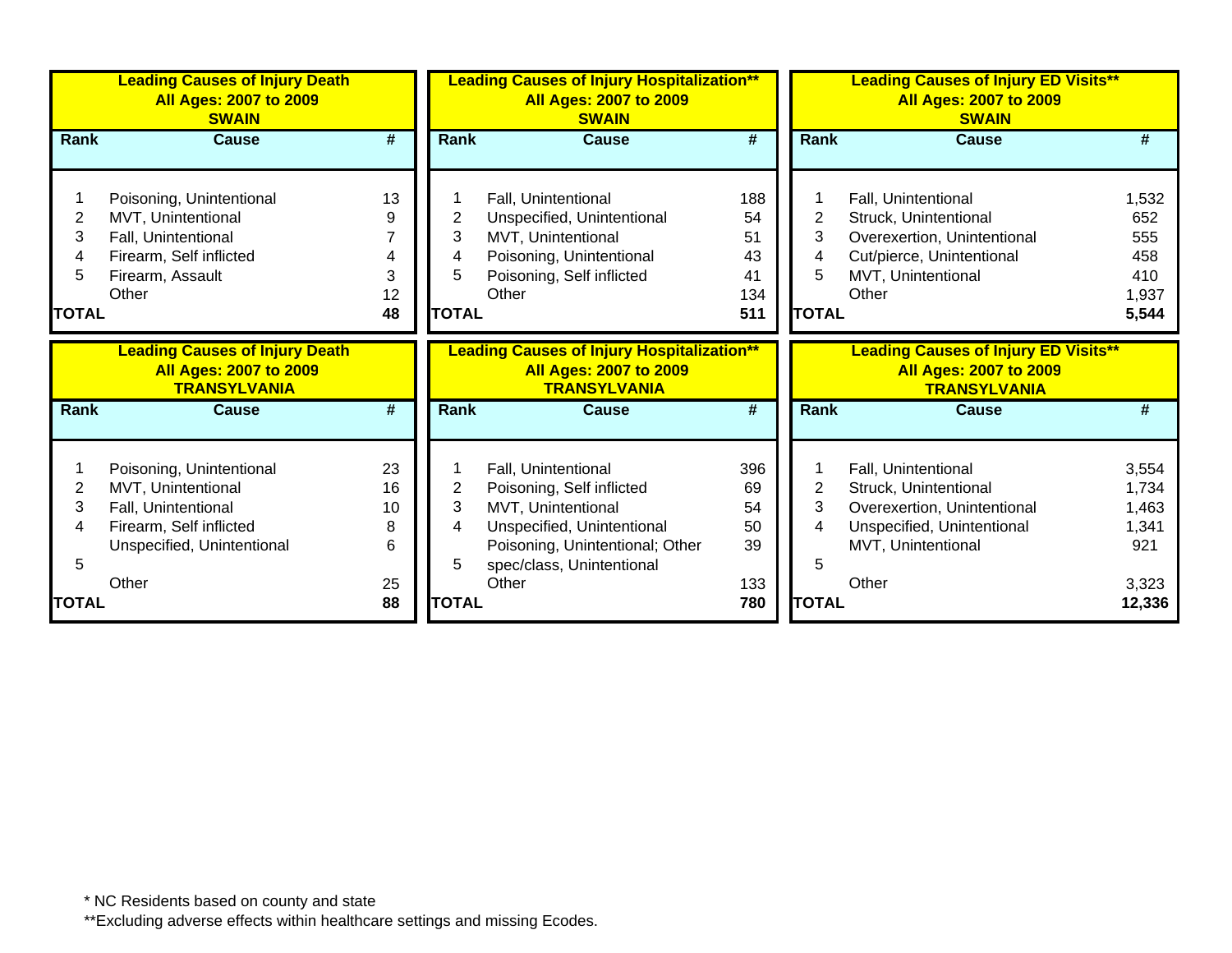| <b>Leading Causes of Injury Death</b><br><b>All Ages: 2007 to 2009</b><br><b>TYRRELL</b> |                                               |                |              | <b>Leading Causes of Injury Hospitalization**</b><br><b>All Ages: 2007 to 2009</b><br><b>TYRRELL</b> |                     |              | <b>Leading Causes of Injury ED Visits**</b><br><b>All Ages: 2007 to 2009</b><br><b>TYRRELL</b> |                  |  |  |
|------------------------------------------------------------------------------------------|-----------------------------------------------|----------------|--------------|------------------------------------------------------------------------------------------------------|---------------------|--------------|------------------------------------------------------------------------------------------------|------------------|--|--|
| <b>Rank</b>                                                                              | <b>Cause</b>                                  | #              | Rank         | <b>Cause</b>                                                                                         | #                   | Rank         | <b>Cause</b>                                                                                   |                  |  |  |
|                                                                                          |                                               |                |              |                                                                                                      |                     |              |                                                                                                |                  |  |  |
|                                                                                          | MVT, Unintentional                            | 6              |              | Fall, Unintentional                                                                                  | 26                  |              | Fall, Unintentional                                                                            | 159              |  |  |
| 2                                                                                        | Fall, Unintentional                           | $\overline{2}$ | 2            | MVT, Unintentional                                                                                   | 6                   | 2            | Struck, Unintentional                                                                          | 66               |  |  |
| 3                                                                                        | Poisoning, Self inflicted; Firearm,           |                | 3            | Poisoning, Self inflicted                                                                            | 5                   | 3            | Overexertion, Unintentional                                                                    | 55               |  |  |
|                                                                                          |                                               |                | 4            | Unspecified, Unintentional<br>Poisoning, Unintentional;                                              | 3<br>$\overline{2}$ | 4            | Unspecified, Unintentional                                                                     | 54<br>53         |  |  |
| 5                                                                                        |                                               |                | 5            | Natural/Environ, Unintentional                                                                       |                     | 5            | MVT, Unintentional                                                                             |                  |  |  |
|                                                                                          | Other                                         | 0              |              | Other                                                                                                | 5                   |              | Other                                                                                          | 146              |  |  |
| <b>TOTAL</b>                                                                             |                                               | 12             | <b>TOTAL</b> |                                                                                                      | 49                  | <b>TOTAL</b> |                                                                                                | 533              |  |  |
|                                                                                          |                                               |                |              |                                                                                                      |                     |              |                                                                                                |                  |  |  |
|                                                                                          |                                               |                |              |                                                                                                      |                     |              |                                                                                                |                  |  |  |
|                                                                                          | <b>Leading Causes of Injury Death</b>         |                |              | <b>Leading Causes of Injury Hospitalization**</b>                                                    |                     |              | <b>Leading Causes of Injury ED Visits**</b>                                                    |                  |  |  |
|                                                                                          | <b>All Ages: 2007 to 2009</b><br><b>UNION</b> |                |              | <b>All Ages: 2007 to 2009</b><br><b>UNION</b>                                                        |                     |              | <b>All Ages: 2007 to 2009</b><br><b>UNION</b>                                                  |                  |  |  |
| <b>Rank</b>                                                                              | <b>Cause</b>                                  | #              | <b>Rank</b>  | <b>Cause</b>                                                                                         | #                   | Rank         | Cause                                                                                          | Ш                |  |  |
|                                                                                          |                                               |                |              |                                                                                                      |                     |              |                                                                                                |                  |  |  |
|                                                                                          | MVT, Unintentional                            | 79             |              | Fall, Unintentional                                                                                  | 1,168               |              |                                                                                                | 8,230            |  |  |
| 2                                                                                        | Firearm, Self inflicted                       | 38             | 2            | MVT, Unintentional                                                                                   | 370                 | 2            | Fall, Unintentional<br>MVT, Unintentional                                                      | 4,989            |  |  |
| 3                                                                                        | Fall, Unintentional                           | 30             | 3            | Poisoning, Self inflicted                                                                            | 244                 | 3            | Struck, Unintentional                                                                          | 3,926            |  |  |
| 4                                                                                        | Poisoning, Unintentional                      | 28             | 4            | Unspecified, Unintentional                                                                           | 236                 | 4            | Overexertion, Unintentional                                                                    | 3,371            |  |  |
| 5                                                                                        | Firearm, Assault                              | 17             | 5            | Other spec/class, Unintentional                                                                      | 211                 | 5            | Unspecified, Unintentional                                                                     | 3,318            |  |  |
| TOTAL                                                                                    | Other                                         | 69<br>261      | <b>TOTAL</b> | Other                                                                                                | 826<br>3,055        | <b>TOTAL</b> | Other                                                                                          | 10,099<br>33,933 |  |  |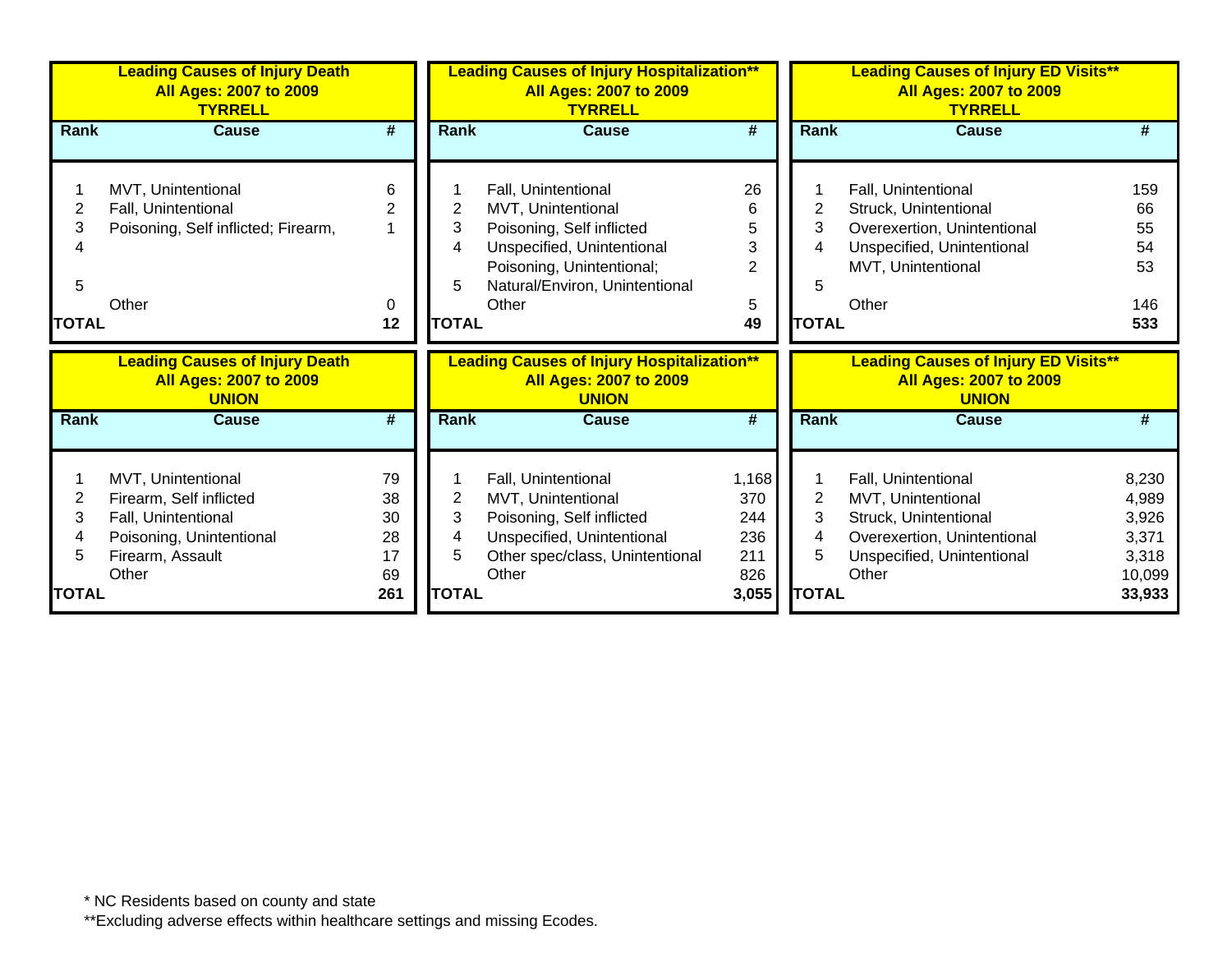| <b>Leading Causes of Injury Death</b><br><b>All Ages: 2007 to 2009</b><br><b>VANCE</b> |                                                                                         |                             |                         | <b>Leading Causes of Injury Hospitalization**</b><br><b>All Ages: 2007 to 2009</b><br><b>VANCE</b>  |                             |                | <b>Leading Causes of Injury ED Visits**</b><br>All Ages: 2007 to 2009<br><b>VANCE</b>         |                 |  |  |
|----------------------------------------------------------------------------------------|-----------------------------------------------------------------------------------------|-----------------------------|-------------------------|-----------------------------------------------------------------------------------------------------|-----------------------------|----------------|-----------------------------------------------------------------------------------------------|-----------------|--|--|
| Rank                                                                                   | <b>Cause</b>                                                                            | #                           | Rank                    | <b>Cause</b>                                                                                        | $\overline{\boldsymbol{H}}$ | <b>Rank</b>    | <b>Cause</b>                                                                                  | #               |  |  |
|                                                                                        | MVT, Unintentional                                                                      | 29                          |                         | Fall, Unintentional                                                                                 | 452                         |                | Fall, Unintentional                                                                           | 1,493           |  |  |
| $\overline{2}$                                                                         | Poisoning, Unintentional                                                                | 20                          | $\overline{2}$          | MVT, Unintentional                                                                                  | 141                         | $\overline{2}$ | MVT, Unintentional                                                                            | 927             |  |  |
|                                                                                        | Firearm, Assault                                                                        | 18                          |                         | Unspecified, Unintentional;                                                                         | 69                          |                | Overexertion, Unintentional                                                                   | 676             |  |  |
| 3                                                                                      |                                                                                         |                             | 3                       | Poisoning, Unintentional                                                                            |                             | 3              |                                                                                               |                 |  |  |
| 4                                                                                      | Firearm, Self inflicted; Fall,                                                          | 10                          | 4                       | Poisoning, Self inflicted                                                                           | 56                          | 4              | Struck, Unintentional                                                                         | 619             |  |  |
| 5                                                                                      | Unspecified, Unintentional                                                              | 9                           | 5                       | Firearm, Assault                                                                                    | 42                          | 5              | Natural/Environ, Unintentional                                                                | 344             |  |  |
|                                                                                        | Other                                                                                   | 27                          |                         | Other                                                                                               | 295                         |                | Other                                                                                         | 1,765           |  |  |
| <b>TOTAL</b>                                                                           |                                                                                         | 123                         | <b>TOTAL</b>            |                                                                                                     | 1,124                       | <b>TOTAL</b>   |                                                                                               | 5,824           |  |  |
|                                                                                        | <b>Leading Causes of Injury Death</b>                                                   |                             |                         | <b>Leading Causes of Injury Hospitalization**</b>                                                   |                             |                | <b>Leading Causes of Injury ED Visits**</b>                                                   |                 |  |  |
|                                                                                        | <b>All Ages: 2007 to 2009</b><br><b>WAKE</b>                                            |                             |                         | <b>All Ages: 2007 to 2009</b><br><b>WAKE</b>                                                        |                             |                | <b>All Ages: 2007 to 2009</b><br><b>WAKE</b>                                                  |                 |  |  |
| <b>Rank</b>                                                                            | <b>Cause</b>                                                                            | $\overline{\boldsymbol{r}}$ | <b>Rank</b>             | <b>Cause</b>                                                                                        | $\overline{\boldsymbol{H}}$ | Rank           | <b>Cause</b>                                                                                  | #               |  |  |
|                                                                                        |                                                                                         |                             |                         |                                                                                                     |                             |                |                                                                                               |                 |  |  |
|                                                                                        | MVT, Unintentional                                                                      | 225                         | 1                       | Fall, Unintentional                                                                                 | 5,012                       | 1              | Fall, Unintentional                                                                           | 38,051          |  |  |
| $\overline{2}$                                                                         | Fall, Unintentional                                                                     | 141                         | $\overline{\mathbf{c}}$ | MVT, Unintentional                                                                                  | 1,475                       | $\overline{c}$ | MVT, Unintentional                                                                            | 20,960          |  |  |
| 3                                                                                      | Poisoning, Unintentional                                                                | 140                         | 3                       | Unspecified, Unintentional                                                                          | 975                         | 3              | Struck, Unintentional                                                                         | 20,042          |  |  |
| 4                                                                                      | Firearm, Self inflicted                                                                 | 114                         | 4<br>5                  | Other spec/class, Unintentional                                                                     | 845<br>795                  | 4<br>5         | Overexertion, Unintentional                                                                   | 12,494          |  |  |
| 5                                                                                      | Firearm, Assault<br>Other                                                               | 56<br>292                   |                         | Poisoning, Self inflicted<br>Other                                                                  | 3,711                       |                | Cut/pierce, Unintentional<br>Other                                                            | 9,709<br>42,991 |  |  |
| <b>TOTAL</b>                                                                           |                                                                                         | 968                         | <b>TOTAL</b>            |                                                                                                     | #####                       | <b>TOTAL</b>   |                                                                                               | 144,247         |  |  |
|                                                                                        |                                                                                         |                             |                         |                                                                                                     |                             |                |                                                                                               |                 |  |  |
|                                                                                        | <b>Leading Causes of Injury Death</b><br><b>All Ages: 2007 to 2009</b><br><b>WARREN</b> |                             |                         | <b>Leading Causes of Injury Hospitalization**</b><br><b>All Ages: 2007 to 2009</b><br><b>WARREN</b> |                             |                | <b>Leading Causes of Injury ED Visits**</b><br><b>All Ages: 2007 to 2009</b><br><b>WARREN</b> |                 |  |  |
| Rank                                                                                   | <b>Cause</b>                                                                            | $\overline{\boldsymbol{r}}$ | <b>Rank</b>             | <b>Cause</b>                                                                                        | #                           | Rank           | <b>Cause</b>                                                                                  | #               |  |  |
|                                                                                        |                                                                                         |                             |                         |                                                                                                     |                             |                |                                                                                               |                 |  |  |
|                                                                                        | MVT, Unintentional                                                                      | 13                          |                         | Fall, Unintentional                                                                                 | 164                         |                | Fall, Unintentional                                                                           | 460             |  |  |
| 2                                                                                      | Firearm, Self inflicted<br>Unspecified, Unintentional; Fall,                            | 7<br>$\mathbf 5$            | 2                       | MVT, Unintentional<br>Unspecified, Unintentional                                                    | 52<br>33                    | 2              | MVT, Unintentional<br>Struck, Unintentional; Overexertion,                                    | 317<br>180      |  |  |
| 3<br>4                                                                                 | Firearm, Assault                                                                        | 4                           | 3<br>4                  | Poisoning, Self inflicted                                                                           | 18                          | 3<br>4         | Unspecified, Unintentional                                                                    | 103             |  |  |
| 5                                                                                      | Poisoning, Unintentional                                                                | 3                           | 5                       | Poisoning, Unintentional                                                                            | 16                          | 5              | Natural/Environ, Unintentional                                                                | 94              |  |  |
|                                                                                        | Other                                                                                   | 4                           |                         | Other                                                                                               | 90                          |                | Other                                                                                         | 385             |  |  |
| <b>TOTAL</b>                                                                           |                                                                                         | 41                          | <b>TOTAL</b>            |                                                                                                     | 373                         | <b>TOTAL</b>   |                                                                                               | 1,719           |  |  |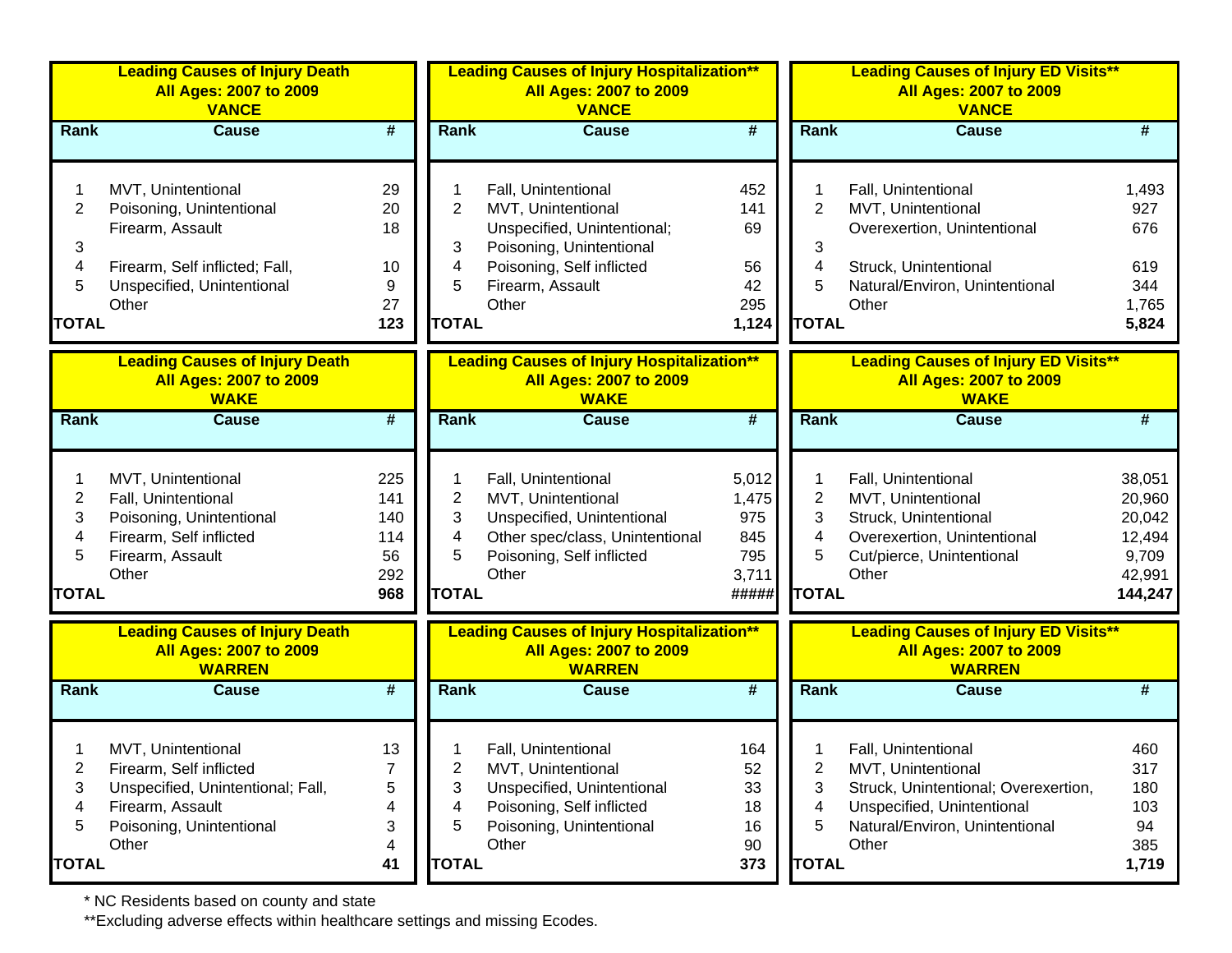| <b>Leading Causes of Injury Death</b><br><b>All Ages: 2007 to 2009</b><br><b>WASHINGTON</b> |                                                                                                                                                                                                             |                                |                                               | <b>Leading Causes of Injury Hospitalization**</b><br><b>All Ages: 2007 to 2009</b><br><b>WASHINGTON</b>                                         |                                         |                                                    | <b>Leading Causes of Injury ED Visits**</b><br><b>All Ages: 2007 to 2009</b><br><b>WASHINGTON</b>                                        |                                             |  |  |
|---------------------------------------------------------------------------------------------|-------------------------------------------------------------------------------------------------------------------------------------------------------------------------------------------------------------|--------------------------------|-----------------------------------------------|-------------------------------------------------------------------------------------------------------------------------------------------------|-----------------------------------------|----------------------------------------------------|------------------------------------------------------------------------------------------------------------------------------------------|---------------------------------------------|--|--|
| <b>Rank</b>                                                                                 | <b>Cause</b>                                                                                                                                                                                                | #                              | <b>Rank</b>                                   | <b>Cause</b>                                                                                                                                    | $\overline{\boldsymbol{t}}$             | <b>Rank</b>                                        | <b>Cause</b>                                                                                                                             | #                                           |  |  |
| 2<br>3<br>5<br><b>TOTAL</b>                                                                 | MVT, Unintentional<br>Poisoning, Unintentional; Firearm,<br>Unspecified, Unintentional;<br>Other                                                                                                            | 6<br>$\overline{2}$<br>0<br>15 | $\overline{2}$<br>3<br>4<br>5<br><b>TOTAL</b> | Fall, Unintentional<br>MVT, Unintentional<br>Poisoning, Unintentional<br>Unspecified, Unintentional<br>Other spec/class, Unintentional<br>Other | 98<br>27<br>16<br>14<br>10<br>54<br>219 | 1<br>$\overline{2}$<br>3<br>4<br>5<br><b>TOTAL</b> | Fall, Unintentional<br>MVT, Unintentional<br>Overexertion, Unintentional<br>Unspecified, Unintentional<br>Struck, Unintentional<br>Other | 241<br>158<br>100<br>93<br>81<br>245<br>918 |  |  |
|                                                                                             | <b>Leading Causes of Injury Death</b><br><b>All Ages: 2007 to 2009</b><br><b>WATAUGA</b>                                                                                                                    |                                |                                               | <b>Leading Causes of Injury Hospitalization**</b><br><b>All Ages: 2007 to 2009</b><br><b>WATAUGA</b>                                            |                                         |                                                    | <b>Leading Causes of Injury ED Visits**</b><br><b>All Ages: 2007 to 2009</b><br><b>WATAUGA</b>                                           |                                             |  |  |
| Rank                                                                                        | <b>Cause</b>                                                                                                                                                                                                | #                              | Rank                                          | <b>Cause</b>                                                                                                                                    | #                                       | <b>Rank</b>                                        | <b>Cause</b>                                                                                                                             | #                                           |  |  |
|                                                                                             | Poisoning, Unintentional                                                                                                                                                                                    | 22                             |                                               | Fall, Unintentional                                                                                                                             | 425                                     | 1                                                  | Fall, Unintentional                                                                                                                      | 2,599                                       |  |  |
| 2                                                                                           | MVT, Unintentional                                                                                                                                                                                          | 17                             | $\overline{2}$                                | Poisoning, Self inflicted                                                                                                                       | 61                                      | $\overline{2}$                                     | Struck, Unintentional                                                                                                                    | 943                                         |  |  |
| 3                                                                                           | Firearm, Self inflicted; Fall,                                                                                                                                                                              | 16                             | 3                                             | Unspecified, Unintentional                                                                                                                      | 52                                      | 3                                                  | Cut/pierce, Unintentional                                                                                                                | 743                                         |  |  |
| 4                                                                                           | Suffocation, Self inflicted                                                                                                                                                                                 | 4                              | $\overline{\mathbf{4}}$                       | MVT, Unintentional                                                                                                                              | 44                                      | $\overline{4}$                                     | MVT, Unintentional                                                                                                                       | 719                                         |  |  |
|                                                                                             | Unspecified, Unintentional;<br>Suffocation, Unintentional;<br>Poisoning, Undetermined;<br>Poisoning, Self inflicted; Firearm,<br>Assault; Fire/Burn, Unintentional;<br>Drowning, Unintentional; Cut/pierce, | $\overline{2}$                 |                                               | Poisoning, Unintentional                                                                                                                        | 40                                      |                                                    | Overexertion, Unintentional                                                                                                              | 714                                         |  |  |
|                                                                                             | Assault                                                                                                                                                                                                     |                                | 5                                             |                                                                                                                                                 |                                         | 5                                                  |                                                                                                                                          |                                             |  |  |
| <b>TOTAL</b>                                                                                | Other                                                                                                                                                                                                       | 7<br>98                        | <b>TOTAL</b>                                  | Other                                                                                                                                           | 207<br>829                              | <b>TOTAL</b>                                       | Other                                                                                                                                    | 2,256<br>7,974                              |  |  |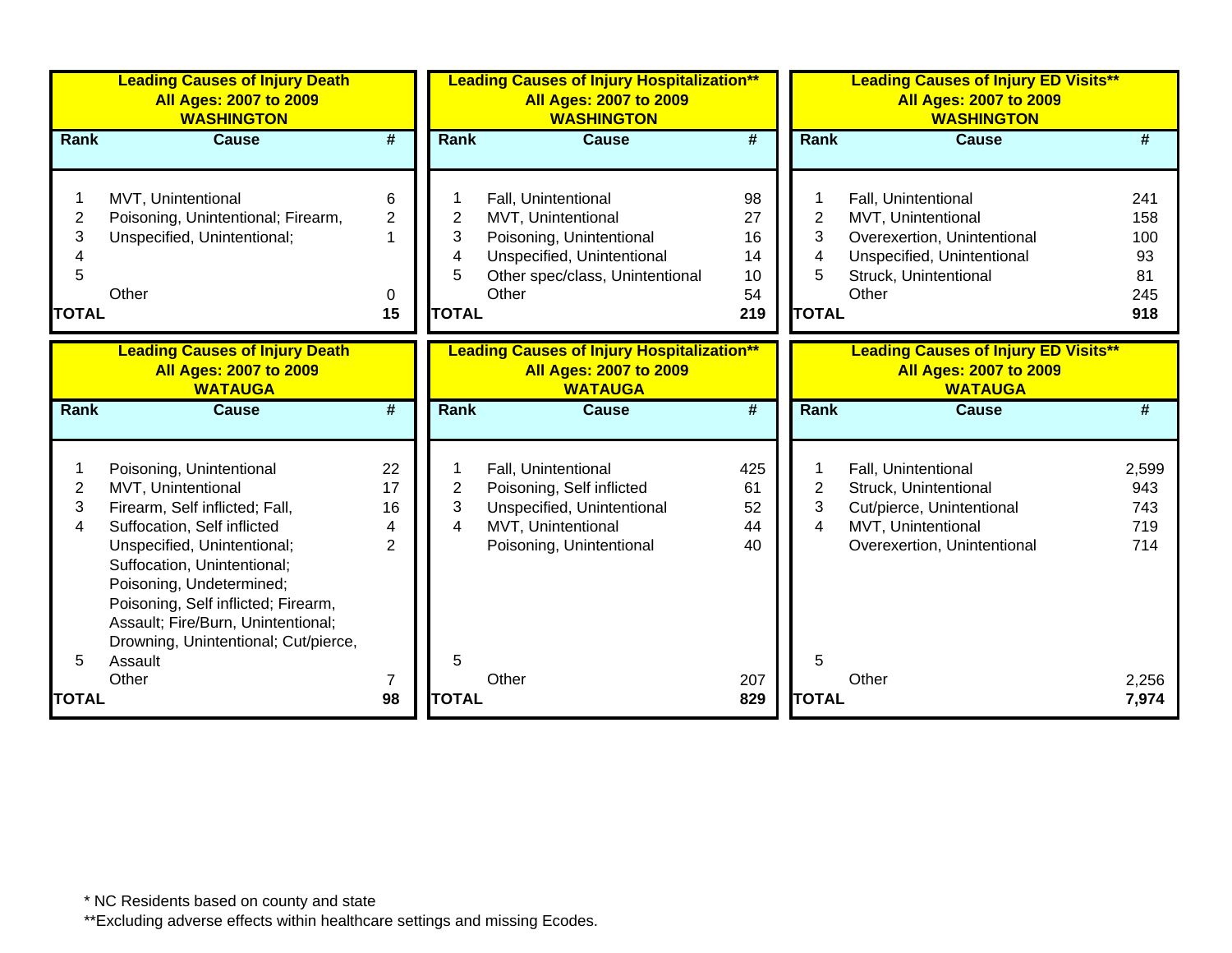| <b>Leading Causes of Injury Death</b><br><b>All Ages: 2007 to 2009</b><br><b>WAYNE</b> |                                                                                         |                             |                              | <b>Leading Causes of Injury Hospitalization**</b><br><b>All Ages: 2007 to 2009</b><br><b>WAYNE</b>  |                             |                     | <b>Leading Causes of Injury ED Visits**</b><br><b>All Ages: 2007 to 2009</b><br><b>WAYNE</b>  |                             |  |  |
|----------------------------------------------------------------------------------------|-----------------------------------------------------------------------------------------|-----------------------------|------------------------------|-----------------------------------------------------------------------------------------------------|-----------------------------|---------------------|-----------------------------------------------------------------------------------------------|-----------------------------|--|--|
| Rank                                                                                   | <b>Cause</b>                                                                            | $\overline{\boldsymbol{t}}$ | Rank                         | <b>Cause</b>                                                                                        | $\overline{\boldsymbol{t}}$ | Rank                | <b>Cause</b>                                                                                  | #                           |  |  |
| 1<br>$\mathbf{2}$                                                                      | MVT, Unintentional<br>Firearm, Assault                                                  | 65<br>32                    | 1<br>2                       | Fall, Unintentional<br>Unspecified, Unintentional                                                   | 1,093<br>541                | 1<br>$\overline{2}$ | Fall, Unintentional<br>MVT, Unintentional                                                     | 8,469<br>4,741              |  |  |
| 3                                                                                      | Firearm, Self inflicted                                                                 | 31                          | 3                            | MVT, Unintentional                                                                                  | 321                         | 3                   | Struck, Unintentional                                                                         | 3,831                       |  |  |
| 4<br>5                                                                                 | Poisoning, Unintentional<br>Fall, Unintentional                                         | 30<br>22                    | 4<br>5                       | Poisoning, Self inflicted<br>Poisoning, Unintentional                                               | 234<br>140                  | 4<br>5              | Unspecified, Unintentional<br>Overexertion, Unintentional                                     | 3,226<br>2,824              |  |  |
|                                                                                        | Other                                                                                   | 93                          |                              | Other                                                                                               | 775                         |                     | Other                                                                                         | 10,781                      |  |  |
| <b>TOTAL</b>                                                                           |                                                                                         | 273                         | <b>TOTAL</b>                 |                                                                                                     | 3,104                       | <b>TOTAL</b>        |                                                                                               | 33,872                      |  |  |
|                                                                                        | <b>Leading Causes of Injury Death</b><br><b>All Ages: 2007 to 2009</b><br><b>WILKES</b> |                             |                              | <b>Leading Causes of Injury Hospitalization**</b><br><b>All Ages: 2007 to 2009</b><br><b>WILKES</b> |                             |                     | <b>Leading Causes of Injury ED Visits**</b><br><b>All Ages: 2007 to 2009</b><br><b>WILKES</b> |                             |  |  |
| Rank                                                                                   | <b>Cause</b>                                                                            | $\overline{\boldsymbol{t}}$ | Rank                         | <b>Cause</b>                                                                                        | $\overline{\boldsymbol{t}}$ | Rank                | <b>Cause</b>                                                                                  | $\overline{\boldsymbol{H}}$ |  |  |
| 1                                                                                      | Poisoning, Unintentional                                                                | 77                          |                              | Fall, Unintentional                                                                                 | 767                         | 1                   | Fall, Unintentional                                                                           | 1,377                       |  |  |
| $\mathbf{2}$                                                                           | MVT, Unintentional                                                                      | 54                          | $\overline{2}$               | MVT, Unintentional                                                                                  | 192                         | $\overline{2}$      | MVT, Unintentional                                                                            | 834                         |  |  |
| 3<br>4                                                                                 | Firearm, Self inflicted<br>Fall, Unintentional                                          | 30<br>14                    | 3<br>$\overline{\mathbf{4}}$ | Poisoning, Self inflicted<br>Unspecified, Unintentional                                             | 150<br>123                  | 3<br>4              | Struck, Unintentional<br>Unspecified, Unintentional                                           | 431<br>417                  |  |  |
| 5                                                                                      | Unspecified, Unintentional                                                              | 9                           | 5                            | Poisoning, Unintentional                                                                            | 98                          | 5                   | Overexertion, Unintentional                                                                   | 308                         |  |  |
|                                                                                        | Other                                                                                   | 33                          |                              | Other                                                                                               | 482                         |                     | Other                                                                                         | 1,583                       |  |  |
| <b>TOTAL</b>                                                                           |                                                                                         | 217                         | <b>TOTAL</b>                 |                                                                                                     | 1,812                       | <b>TOTAL</b>        |                                                                                               | 4,950                       |  |  |
|                                                                                        | <b>Leading Causes of Injury Death</b><br><b>All Ages: 2007 to 2009</b><br><b>WILSON</b> |                             |                              | <b>Leading Causes of Injury Hospitalization**</b><br><b>All Ages: 2007 to 2009</b><br><b>WILSON</b> |                             |                     | <b>Leading Causes of Injury ED Visits**</b><br><b>All Ages: 2007 to 2009</b><br><b>WILSON</b> |                             |  |  |
| <b>Rank</b>                                                                            | <b>Cause</b>                                                                            | $\overline{\boldsymbol{t}}$ | Rank                         | <b>Cause</b>                                                                                        | $\overline{\boldsymbol{t}}$ | Rank                | <b>Cause</b>                                                                                  | #                           |  |  |
| 1                                                                                      | MVT, Unintentional                                                                      | 45                          | 1                            |                                                                                                     | 0                           | 1                   | Fall, Unintentional                                                                           | 4,563                       |  |  |
| $\overline{2}$                                                                         | Fall, Unintentional                                                                     | 37                          | $\overline{2}$               |                                                                                                     | 0                           | $\overline{2}$      | MVT, Unintentional                                                                            | 2,802                       |  |  |
| 3                                                                                      | Poisoning, Unintentional                                                                | 16                          | 3                            |                                                                                                     | 0                           | 3                   | Overexertion, Unintentional                                                                   | 2,581                       |  |  |
| 4<br>5                                                                                 | Firearm, Assault<br>Firearm, Self inflicted                                             | 15<br>13                    | 4<br>5                       |                                                                                                     | $\Omega$<br>0               | 4<br>5              | Unspecified, Unintentional<br>Struck, Unintentional                                           | 1,938<br>1,861              |  |  |
|                                                                                        | Other                                                                                   | 42                          |                              | Other                                                                                               | 422                         |                     | Other                                                                                         | 5,598                       |  |  |
| <b>TOTAL</b>                                                                           |                                                                                         | 168                         | <b>TOTAL</b>                 |                                                                                                     | 1,766                       | <b>TOTAL</b>        |                                                                                               | 19,343                      |  |  |